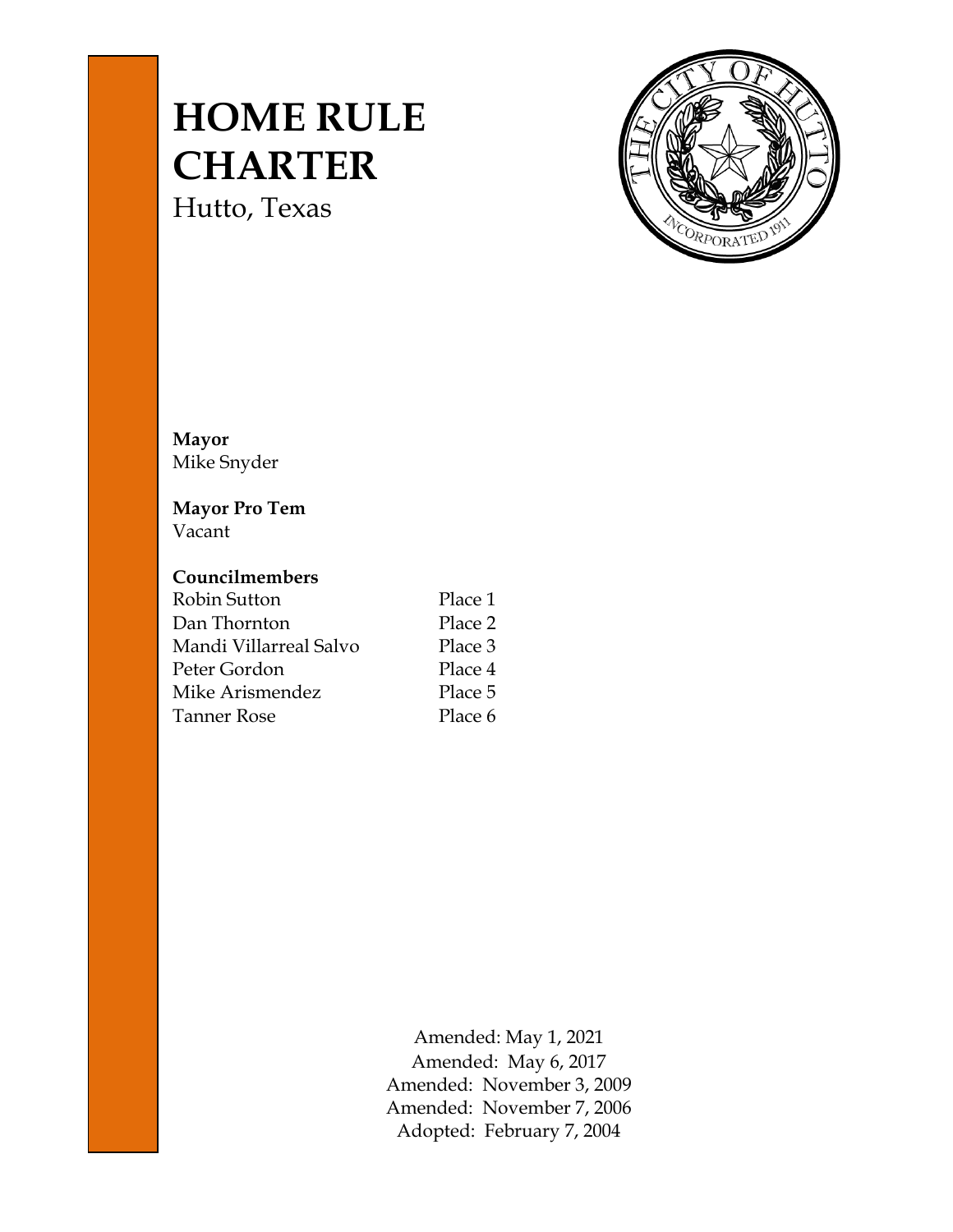## **Table of Contents**

| <b>SECTION 1.02</b>                        |                                                        |  |
|--------------------------------------------|--------------------------------------------------------|--|
| <b>SECTION 1.03</b>                        |                                                        |  |
|                                            |                                                        |  |
|                                            |                                                        |  |
|                                            |                                                        |  |
| <b>SECTION 2.03</b>                        |                                                        |  |
| <b>SECTION 2.04</b>                        |                                                        |  |
| <b>SECTION 2.05</b>                        |                                                        |  |
| <b>SECTION 2.06</b>                        |                                                        |  |
|                                            |                                                        |  |
| <b>SECTION 3.01</b>                        |                                                        |  |
| <b>SECTION 3.02</b>                        |                                                        |  |
| <b>SECTION 3.03</b>                        |                                                        |  |
| <b>SECTION 3.04</b>                        |                                                        |  |
| <b>SECTION 3.05</b>                        |                                                        |  |
| <b>SECTION 3.06</b>                        | VACANCIES, FORFEITURE, FILLING OF VACANCIES 10         |  |
| <b>SECTION 3.07</b>                        |                                                        |  |
| <b>SECTION 3.08</b>                        |                                                        |  |
|                                            |                                                        |  |
| <b>SECTION 3.09</b><br><b>SECTION 3.10</b> |                                                        |  |
| <b>SECTION 3.11</b>                        |                                                        |  |
|                                            |                                                        |  |
| <b>SECTION 3.12</b><br><b>SECTION 3.13</b> |                                                        |  |
|                                            |                                                        |  |
| <b>SECTION 3.14</b><br><b>SECTION 3.15</b> |                                                        |  |
|                                            |                                                        |  |
| <b>SECTION 3.16</b>                        |                                                        |  |
|                                            |                                                        |  |
|                                            |                                                        |  |
| <b>SECTION 4.02</b>                        |                                                        |  |
| <b>SECTION 4.03</b>                        |                                                        |  |
|                                            | SECTION 4.04 CITY ATTORNEY AND DEPUTY CITY ATTORNEY 17 |  |
|                                            |                                                        |  |
|                                            |                                                        |  |
| <b>SECTION 5.01</b>                        |                                                        |  |
| <b>SECTION 5.02</b>                        |                                                        |  |
|                                            |                                                        |  |
|                                            |                                                        |  |
|                                            |                                                        |  |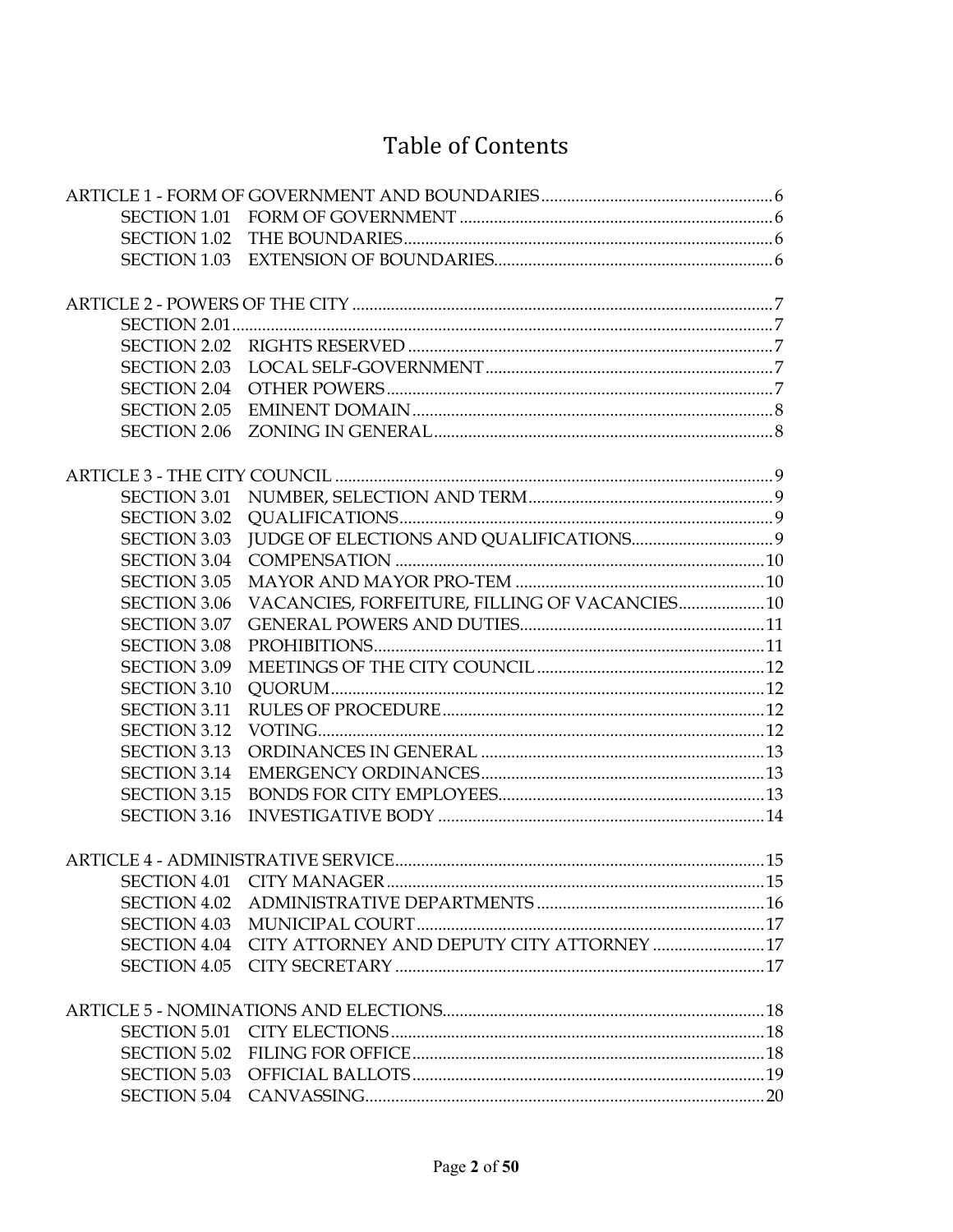| <b>SECTION 6.01</b> |                                                         |  |
|---------------------|---------------------------------------------------------|--|
| <b>SECTION 6.02</b> |                                                         |  |
| <b>SECTION 6.03</b> |                                                         |  |
| <b>SECTION 6.04</b> |                                                         |  |
| <b>SECTION 6.05</b> | VARIOUS PAPERS CONSTITUTING RECALL PETITION22           |  |
| <b>SECTION 6.06</b> | PRESENTATION OF RECALL PETITION TO CITY                 |  |
|                     |                                                         |  |
| <b>SECTION 6.07</b> | PUBLIC HEARING TO BE HELD ON RECALL PETITION 23         |  |
| <b>SECTION 6.08</b> |                                                         |  |
| <b>SECTION 6.09</b> |                                                         |  |
| <b>SECTION 6.10</b> |                                                         |  |
| <b>SECTION 6.11</b> |                                                         |  |
| <b>SECTION 6.12</b> |                                                         |  |
|                     |                                                         |  |
|                     |                                                         |  |
| <b>SECTION 7.02</b> | <b>COMMENCEMENT OF PROCEEDINGS;</b>                     |  |
|                     |                                                         |  |
| <b>SECTION 7.03</b> |                                                         |  |
| <b>SECTION 7.04</b> |                                                         |  |
| <b>SECTION 7.05</b> | REFERENDUM PETITIONS; SUSPENSION OF                     |  |
|                     |                                                         |  |
| <b>SECTION 7.06</b> |                                                         |  |
| <b>SECTION 7.07</b> |                                                         |  |
| <b>SECTION 7.08</b> |                                                         |  |
|                     |                                                         |  |
|                     |                                                         |  |
|                     | SECTION 8.02 SUBMISSION OF BUDGET AND BUDGET MESSAGE 30 |  |
| <b>SECTION 8.03</b> |                                                         |  |
| <b>SECTION 8.04</b> |                                                         |  |
| <b>SECTION 8.05</b> |                                                         |  |
| <b>SECTION 8.06</b> | APPROPRIATION AND REVENUE ORDINANCES 32                 |  |
| <b>SECTION 8.07</b> |                                                         |  |
| <b>SECTION 8.08</b> |                                                         |  |
| <b>SECTION 8.09</b> |                                                         |  |
| <b>SECTION 8.10</b> | OVERSPENDING OF APPROPRIATIONS PROHIBITED 34            |  |
| <b>SECTION 8.11</b> |                                                         |  |
| <b>SECTION 8.12</b> |                                                         |  |
| <b>SECTION 8.13</b> |                                                         |  |
|                     |                                                         |  |
|                     |                                                         |  |
|                     |                                                         |  |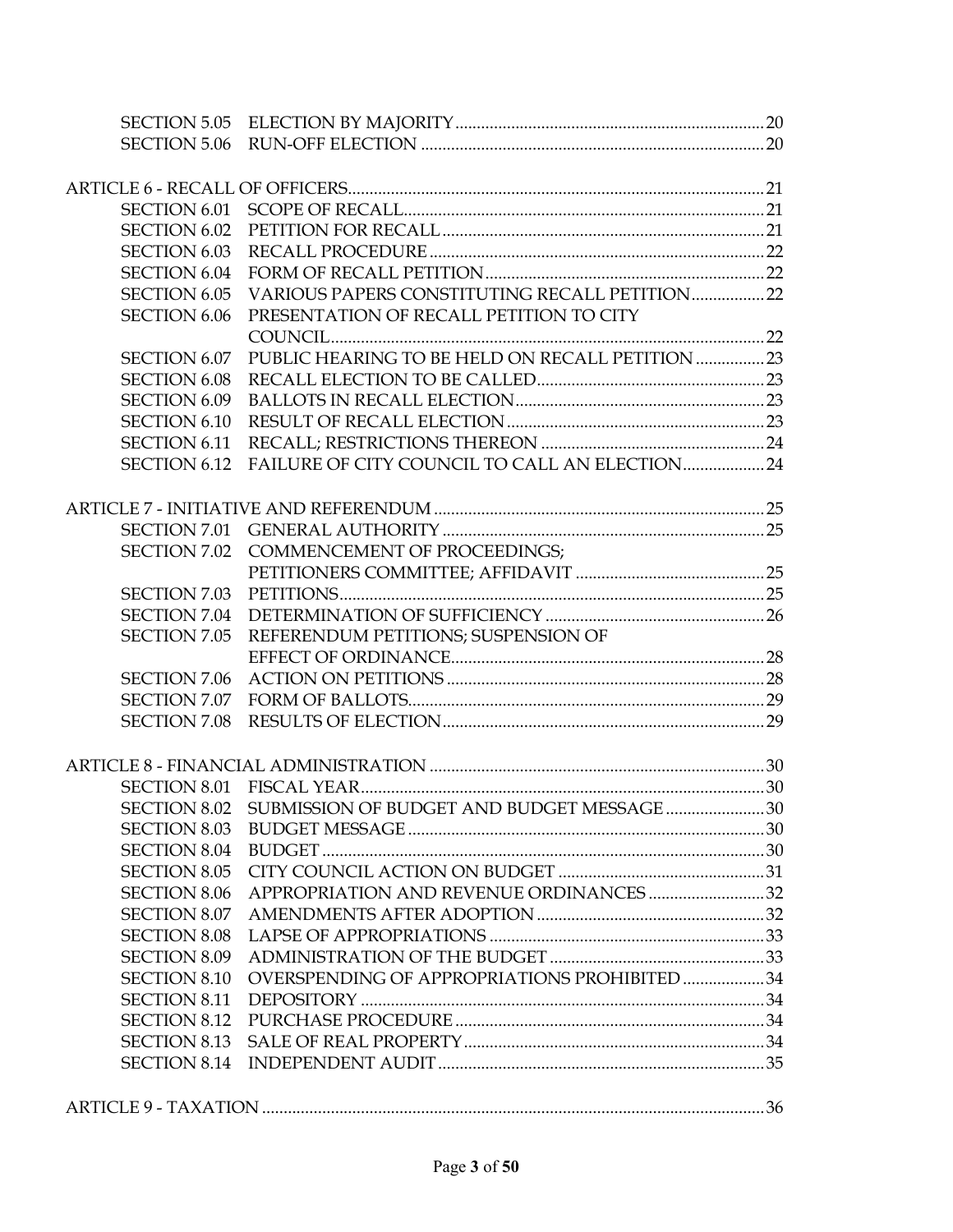| <b>SECTION 9.01</b>  |                                                    |  |
|----------------------|----------------------------------------------------|--|
| <b>SECTION 9.02</b>  |                                                    |  |
| <b>SECTION 9.03</b>  |                                                    |  |
| <b>SECTION 9.04</b>  |                                                    |  |
| <b>SECTION 9.05</b>  |                                                    |  |
| <b>SECTION 9.06</b>  | COLLECTIONS FOR BONDED AND OTHER                   |  |
|                      |                                                    |  |
|                      |                                                    |  |
|                      |                                                    |  |
|                      | SECTION 10.01 BORROWING FOR CAPITAL IMPROVEMENTS38 |  |
|                      |                                                    |  |
| SECTION 11.01        |                                                    |  |
| <b>SECTION 11.02</b> |                                                    |  |
| <b>SECTION 11.03</b> |                                                    |  |
| <b>SECTION 11.04</b> |                                                    |  |
| <b>SECTION 11.05</b> |                                                    |  |
| <b>SECTION 11.06</b> |                                                    |  |
| SECTION 11.07        |                                                    |  |
| <b>SECTION 11.08</b> |                                                    |  |
|                      |                                                    |  |
| SECTION 12.01        |                                                    |  |
| <b>SECTION 12.02</b> |                                                    |  |
| <b>SECTION 12.03</b> | MEMBERS ELECTED OR APPOINTED TO CITY COUNCIL 42    |  |
|                      |                                                    |  |
|                      |                                                    |  |
|                      |                                                    |  |
| <b>SECTION 13.02</b> |                                                    |  |
| <b>SECTION 13.03</b> |                                                    |  |
|                      |                                                    |  |
| <b>SECTION 13.05</b> |                                                    |  |
| <b>SECTION 13.06</b> | ASSIGNMENT, EXECUTION AND GARNISHMENT 46           |  |
| SECTION 13.07        |                                                    |  |
| <b>SECTION 13.08</b> |                                                    |  |
| <b>SECTION 13.09</b> |                                                    |  |
| <b>SECTION 13.10</b> |                                                    |  |
| <b>SECTION 13.11</b> |                                                    |  |
| <b>SECTION 13.12</b> |                                                    |  |
| <b>SECTION 13.13</b> | REARRANGEMENT AND RENUMBERING OF                   |  |
|                      |                                                    |  |
| <b>SECTION 13.14</b> |                                                    |  |
| <b>SECTION 13.15</b> | CLERICAL CHARTER AMENDMENTS BY COUNCIL  49         |  |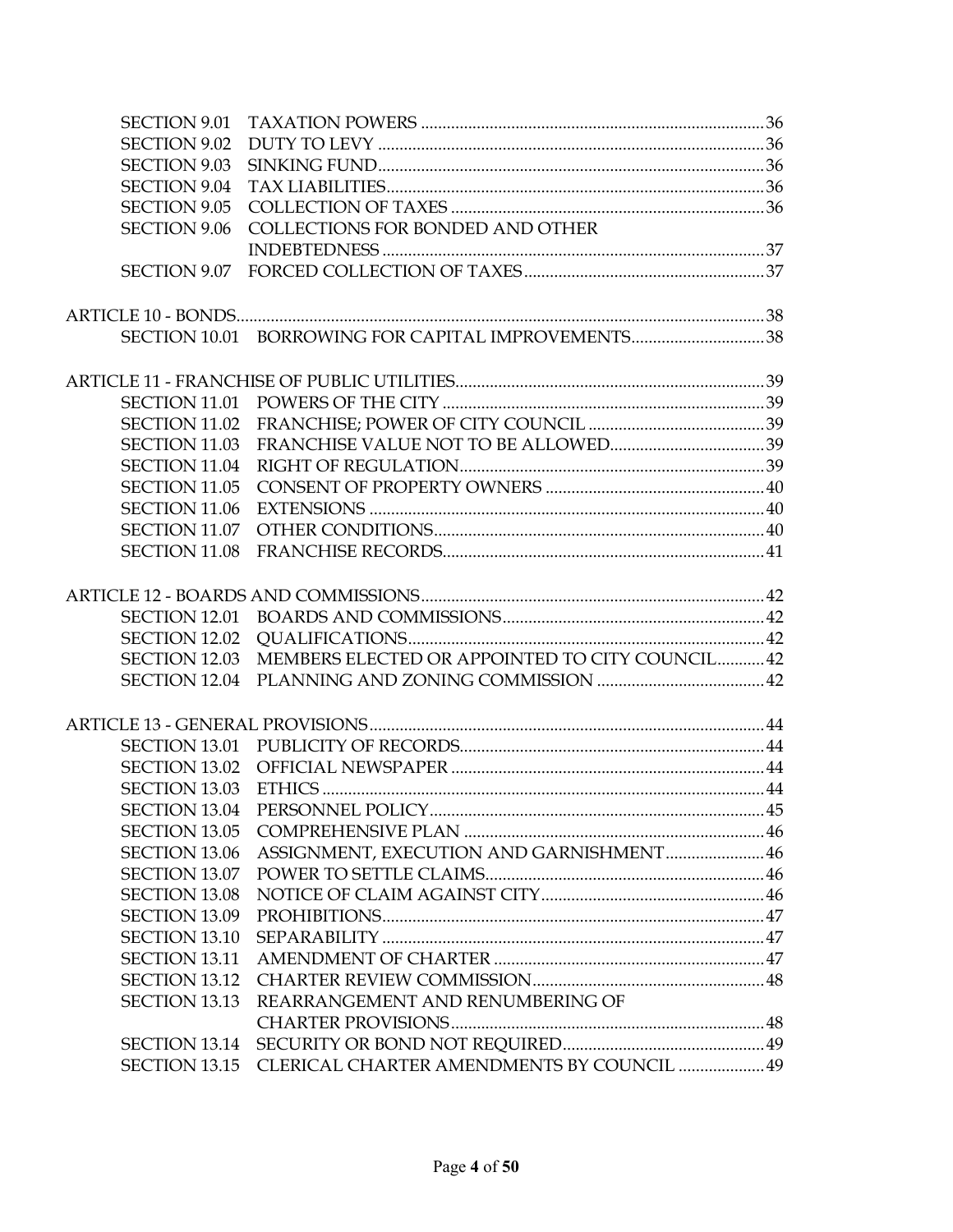| SECTION 14.02 EFFECT OF CHARTER ON EXISTING LAW |  |
|-------------------------------------------------|--|
|                                                 |  |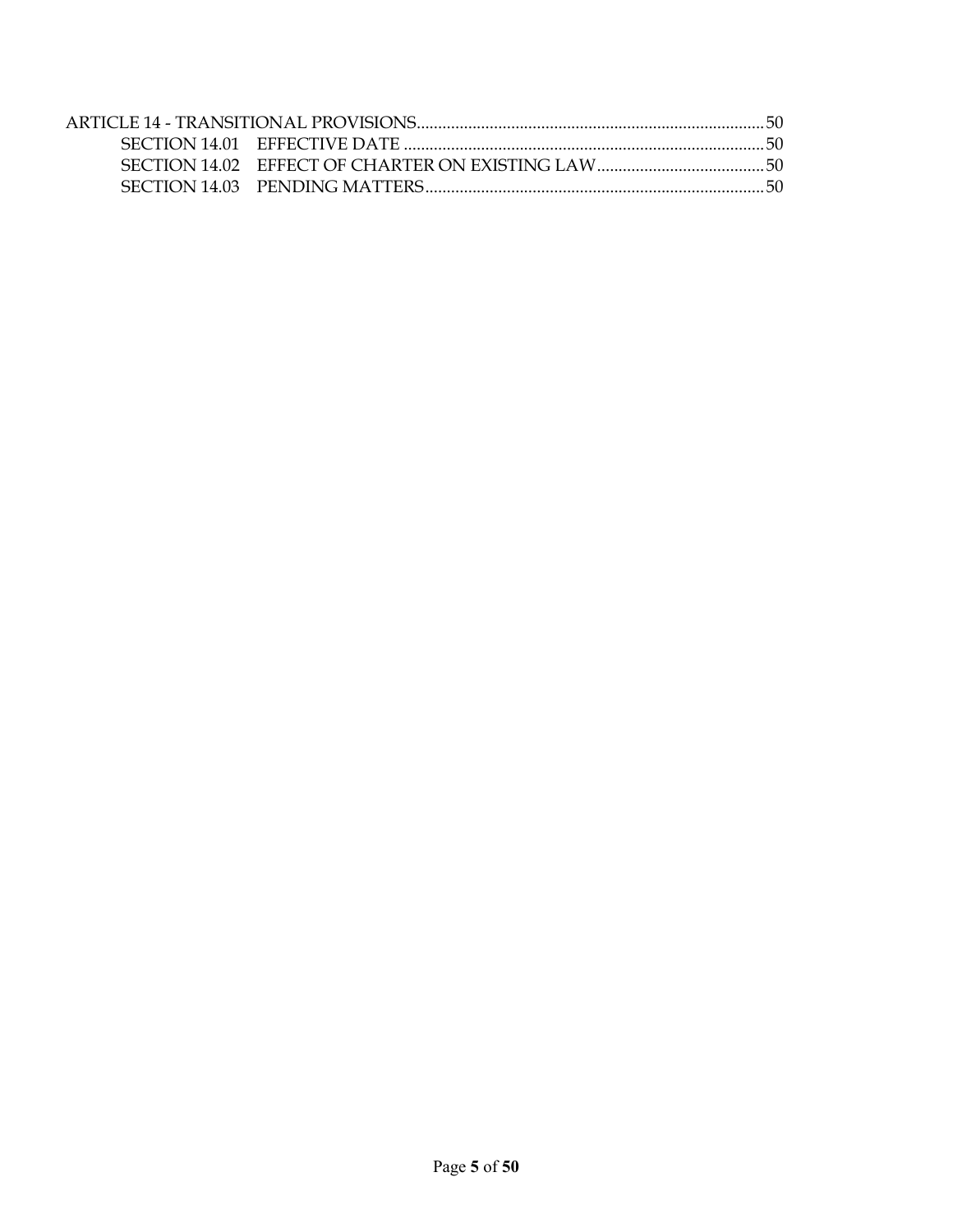We, the people of Hutto, Texas in order to establish a home rule municipal government that will provide for the future progress of our City through local self government, do hereby adopt this Home Rule Charter, hereinafter referred to as "Charter," in accordance with the statutes of the state of Texas; and do hereby declare the citizens of the City of Hutto, Williamson County, Texas, residing within the legally established boundaries of said City, to be a political subdivision of the state of Texas incorporated forever under the name of the "City of Hutto" with such powers, rights and duties as are herein provided.

## **ARTICLE 1 - FORM OF GOVERNMENT AND BOUNDARIES**

## <span id="page-5-1"></span><span id="page-5-0"></span>**SECTION 1.01 FORM OF GOVERNMENT**

The municipal government provided by this Charter shall be known as the "Council-Manager Government." Pursuant to its provisions and subject only to the limitations imposed by the state constitution, the statutes of this state and by this Charter, all powers of the City of Hutto, Texas, hereinafter referred to as "City," shall be vested in an elected council, hereinafter referred to as the "City Council," which shall enact local legislation, adopt budgets, determine policies and appoint the City Manager, who in turn shall be held responsible to the City Council for the execution of the laws and the administration of the government of the City. All power of the City shall be exercised in the manner prescribed by this Charter, or if the manner be not prescribed, then in such manner as may be prescribed by ordinance, the state constitution or the statutes of the state.

## <span id="page-5-2"></span>**SECTION 1.02 THE BOUNDARIES**

The bounds and limits of the City are hereby established and described as being those boundaries heretofore established in the original incorporated proceedings of the said City, filed of record on January 1, 2004 in the office of the Clerk of the County Court of Williamson County, Texas and those boundaries established and changed thereafter in all annexation ordinances and proceedings of the City.

## <span id="page-5-3"></span>**SECTION 1.03 EXTENSION OF BOUNDARIES**

The boundaries of the City may be enlarged and extended by the annexation of additional territory, irrespective of size and configuration, in any manner and by any procedure provided by applicable state law. Upon completion of annexation, the territory so annexed shall become a part of the City, and said land and its residents and future residents shall be entitled to all the rights and privileges of other citizens of the City and shall be bound by the acts, ordinances, resolutions and regulations of the City. *(Amended May 6, 2017) (Amended May 1, 2021)*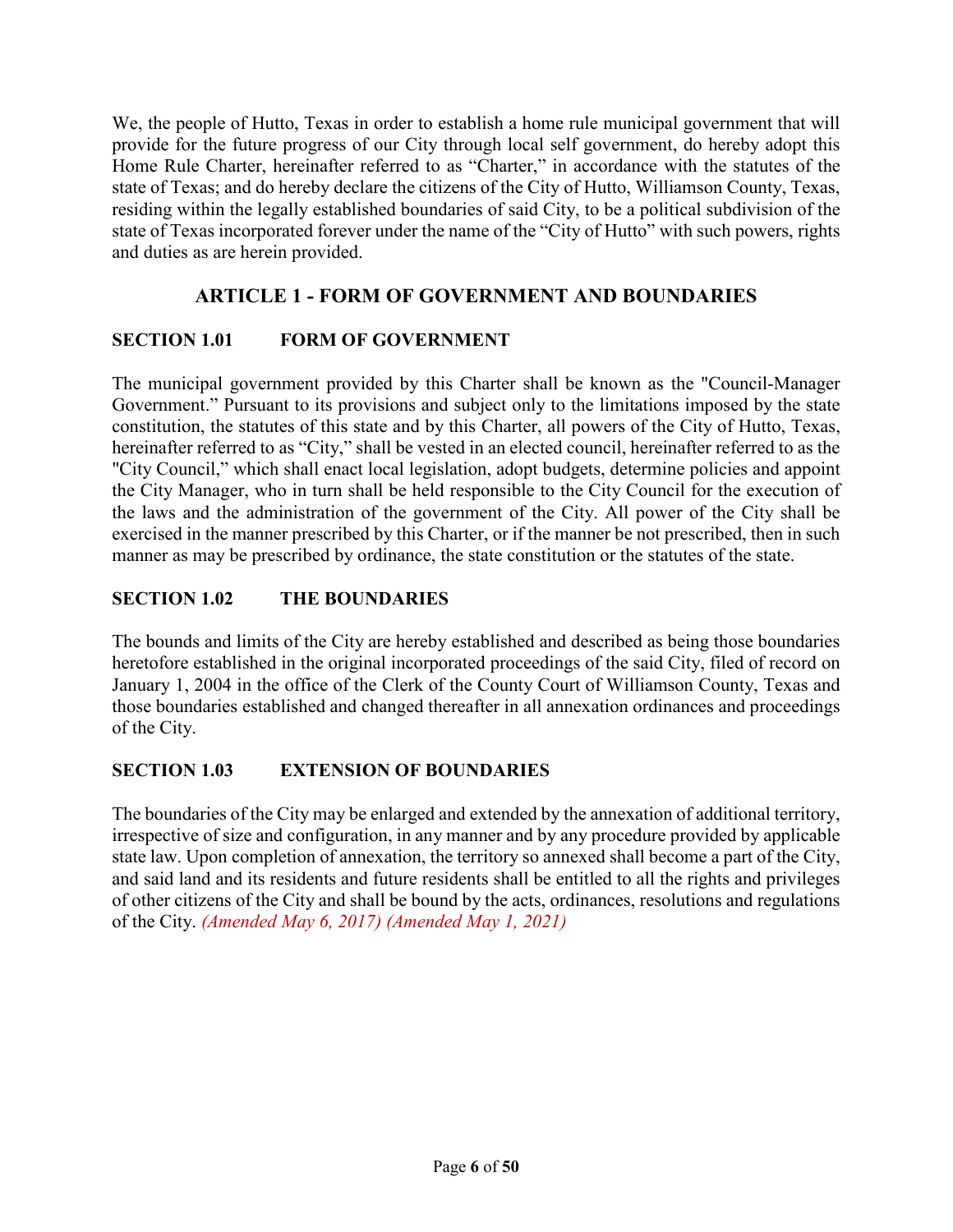## **ARTICLE 2 - POWERS OF THE CITY**

## <span id="page-6-1"></span><span id="page-6-0"></span>**SECTION 2.01**

The said City of Hutto shall have power to ordain and establish such acts, laws, rules, regulations, resolutions, and ordinances, not inconsistent with the Constitution and laws of Texas and of this Charter, as shall be needful for the government, interests, health, welfare and good order of said City and its inhabitants. Under the name of the City of Hutto it shall be known in law and have succession and be capable of contracting and being contracted with, suing and being sued, impleading and being impleaded, answering and being answered unto, in all courts and tribunals, and in all amounts whatsoever, subject to the laws of the State of Texas, or which shall hereafter be passed.

The City of Hutto shall have the power to take, hold, lease, grant, purchase and convey such real property or mixed property or estate, situated within, or without, the limits thereof, as the purpose of said corporation may require and shall have and use a corporate seal, and change and renew the same at pleasure.

## <span id="page-6-2"></span>**SECTION 2.02 RIGHTS RESERVED**

All suits, taxes, penalties, fines, forfeiture, and all other rights, claims and demands, of every kind and character, which have accrued under the laws in favor of said City, heretofore in force governing the same, shall belong to and vest in said City and shall not abate by reason of the adoption of this Charter, and shall be prosecuted and collected for the use and benefit of said City of Hutto and shall not be in any manner affected by the taking effect of this Charter; but as to all of such rights, the laws under which they shall have accrued shall be deemed to be in full force and effect. *(Amended May 6, 2017)*

## <span id="page-6-3"></span>**SECTION 2.03 LOCAL SELF-GOVERNMENT**

The City of Hutto shall possess and may exercise the full power of local self-government. It may hold, by gift, deed, devise, or otherwise, any character of property, including any charitable or trust fund, and subject to and within the limits of superior law may act in perpetual succession as a body politic.

#### <span id="page-6-4"></span>**SECTION 2.04 OTHER POWERS**

For greater certainty, the following are hereby especially enumerated and referred to as being among the other powers which are hereby conferred upon and which may be exercised by the City of Hutto, to-wit:

a) All of the powers conferred upon cities and towns by Title 22 of the Revised Civil Statutes of Texas, 1911, except as may hereafter be denied, limited or extended, are hereby conferred upon the City of Hutto as fully and completely as if such powers were herein separately enumerated.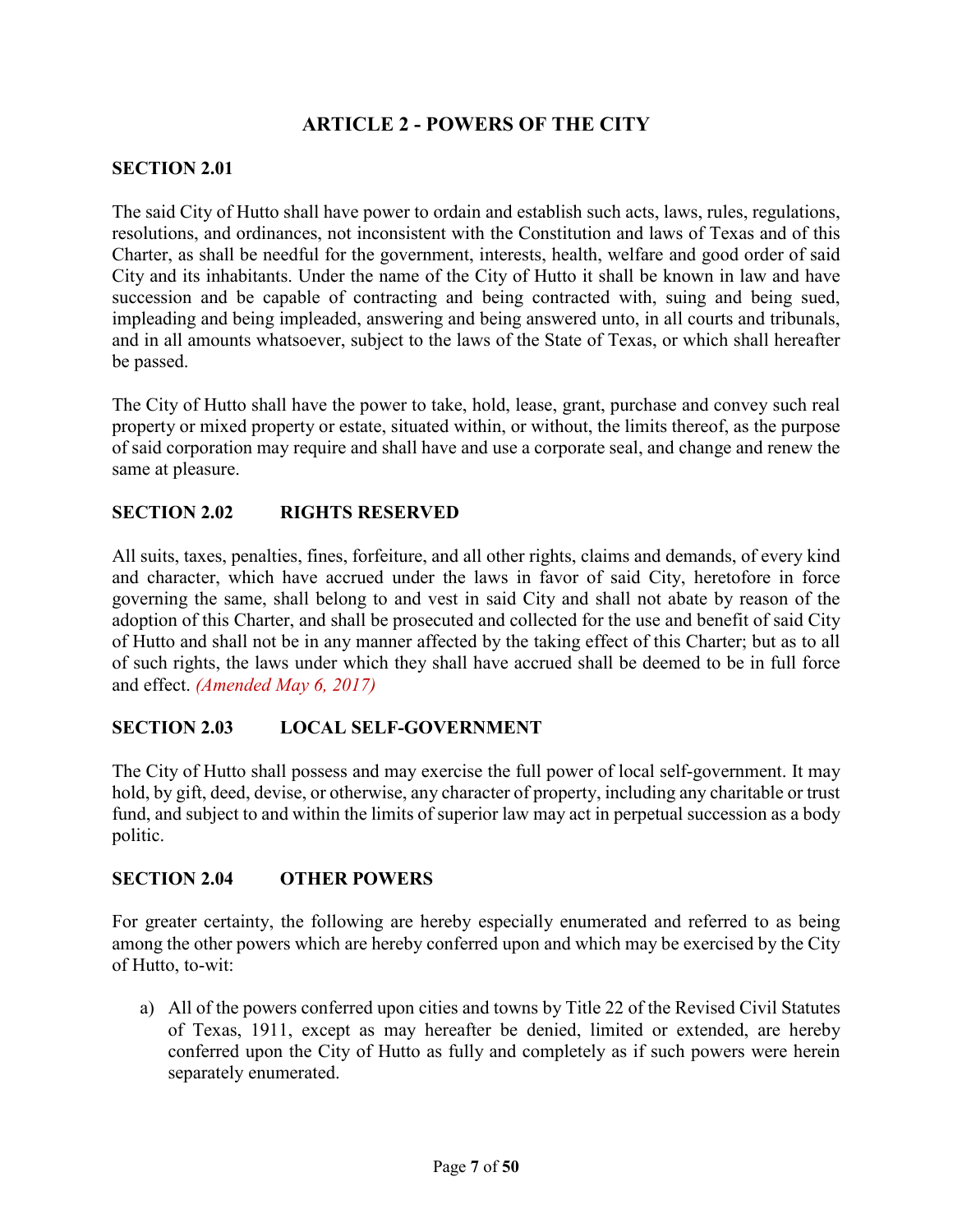- b) All powers, privileges and immunities conferred upon cities of more than five thousand inhabitants, by Section 4 of Chapter 147 Acts of the 33rd Legislature, General Laws Regular Session, at pages 310 to 316, entitled, "An Act Authorizing Cities Having More Than Five Thousand Inhabitants, by a Majority Vote of the Qualified Voters of said City, at an Election Held for that Purpose to Adopt and Amend their Charters," etc.; and such powers are hereby conferred upon the City of Hutto as fully and completely as if each of said mentioned powers were herein separately enumerated; but enumeration of special powers herein, or in the Statutes referred to, shall not be held or construed to preclude the City from exercising all powers of local government not inhibited by the Constitution and Laws of the State of Texas, or by special limitations in this Charter contained, the purpose of this Charter being to enlarge upon the power extended by the general laws of cities incorporated thereunder, and to secure to the City of Hutto, all the powers conferred by the Constitution and Laws of this State upon cities having more than five thousand inhabitants. *(Amended May 6, 2017)*
- c) The City shall have the rights and powers granted to municipalities and general law or home rule cities under the general laws, and it shall have all the rights and powers of selfgovernment that now exist or may hereafter be granted to home rule cities by the Constitution and the general and special laws of the State of Texas.

## <span id="page-7-0"></span>**SECTION 2.05 EMINENT DOMAIN**

The City shall have the full power and right to exercise the power of eminent domain when necessary or desirable to carry out any of the powers conferred upon it by this Charter or by the constitution and laws of the state of Texas. The City may exercise the power of eminent domain in any manner authorized or permitted by the Constitution and laws of this state. The power of eminent domain hereby conferred shall include the right of the City to take the fee in land so condemned and such power and authority shall include the right to condemn public property for such purposes. The City shall have and possess the power of condemnation for any municipal or public purposes even though not specifically enumerated in this Charter.

## <span id="page-7-1"></span>**SECTION 2.06 ZONING IN GENERAL**

The City Council shall have full power and authority to zone the City and to pass all necessary ordinances, rules and regulations governing the same under and by virtue of the authority given to cities and legislative bodies thereof by applicable state law. *(Amended May 6, 2017)*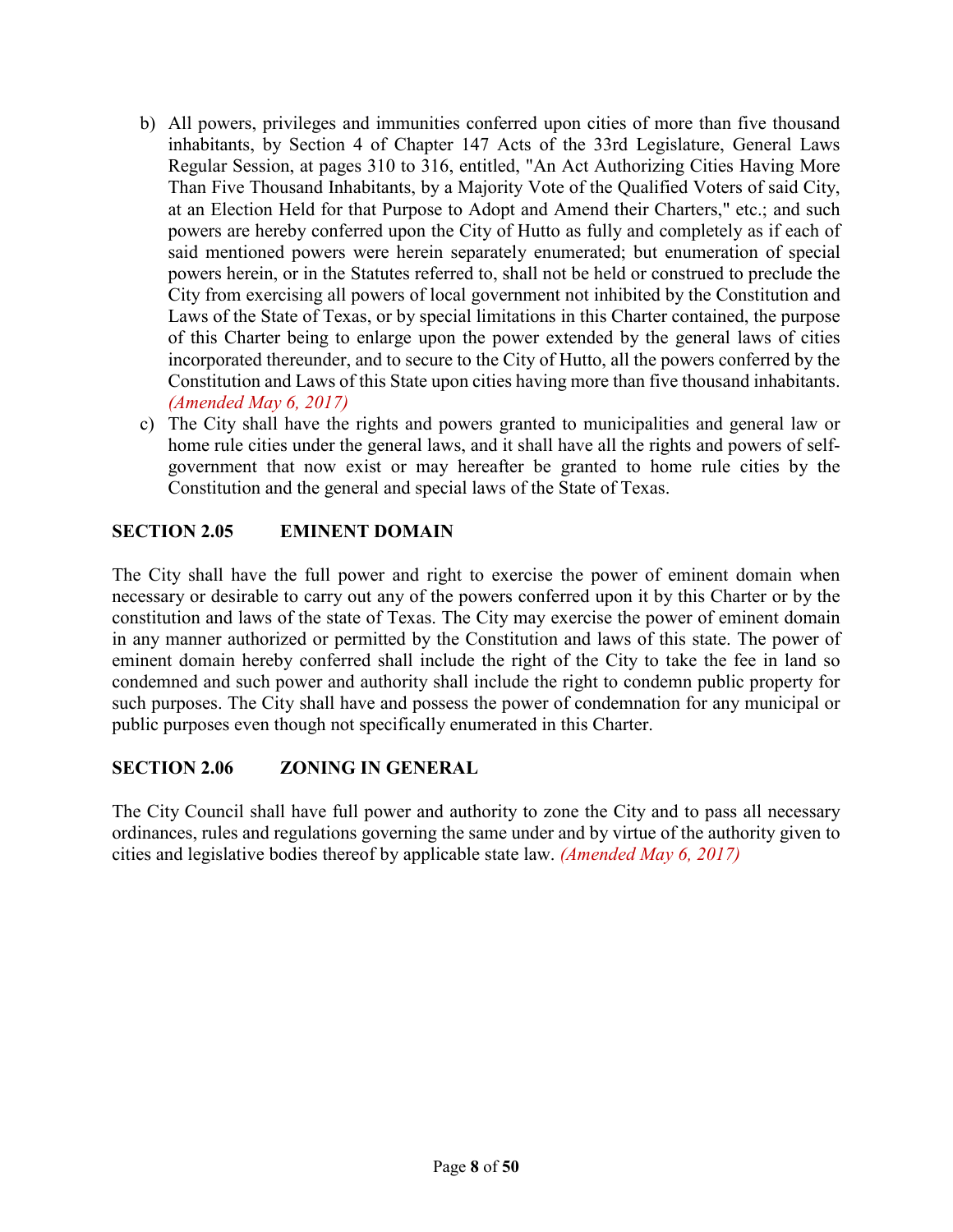## **ARTICLE 3 - THE CITY COUNCIL**

## <span id="page-8-1"></span><span id="page-8-0"></span>**SECTION 3.01 NUMBER, SELECTION AND TERM**

The City Council shall be composed of the Mayor and six (6) Council members (collectively "Members of the City Council" or "City Council" and individually as "Mayor" or "City Council member"). The Mayor and all City Council members shall be elected from the City at large and each City Council member shall occupy a position on the City Council, such positions being numbered 1 through 6 consecutively. The Mayor and City Council members shall be elected in the manner provided in Article 5 of this Charter to serve for three (3) year terms.

The Mayor and City Council members shall be limited to two consecutive full terms in the same office. A person who has served two consecutive full terms as a City Council member, regardless of place number, may not again hold the same office until at least one year out of office has passed. However, such person is eligible to be elected to the Office of the Mayor for two consecutive terms.

A person who has served two consecutive full terms as Mayor may not again hold the same office or be eligible to be elected to the office of City Council member until at least one year out of office has passed.

*(Term limits omitted - amended November 7, 2006) (Terms transitioned from two (2) year to three (3) year terms – amended November 3, 2009; term limits added in May 6, 2017) (Amended May 1, 2021)*

## <span id="page-8-2"></span>**SECTION 3.02 QUALIFICATIONS**

In addition to any other qualifications prescribed by law, the Mayor and each Council member shall meet the conditions of Section 5.02 while in office, and shall reside within the City while in office.

#### <span id="page-8-3"></span>**SECTION 3.03 JUDGE OF ELECTIONS AND QUALIFICATIONS**

The City Council shall be the final judge of all elections and of qualifications of its members and any other elected officials of the City.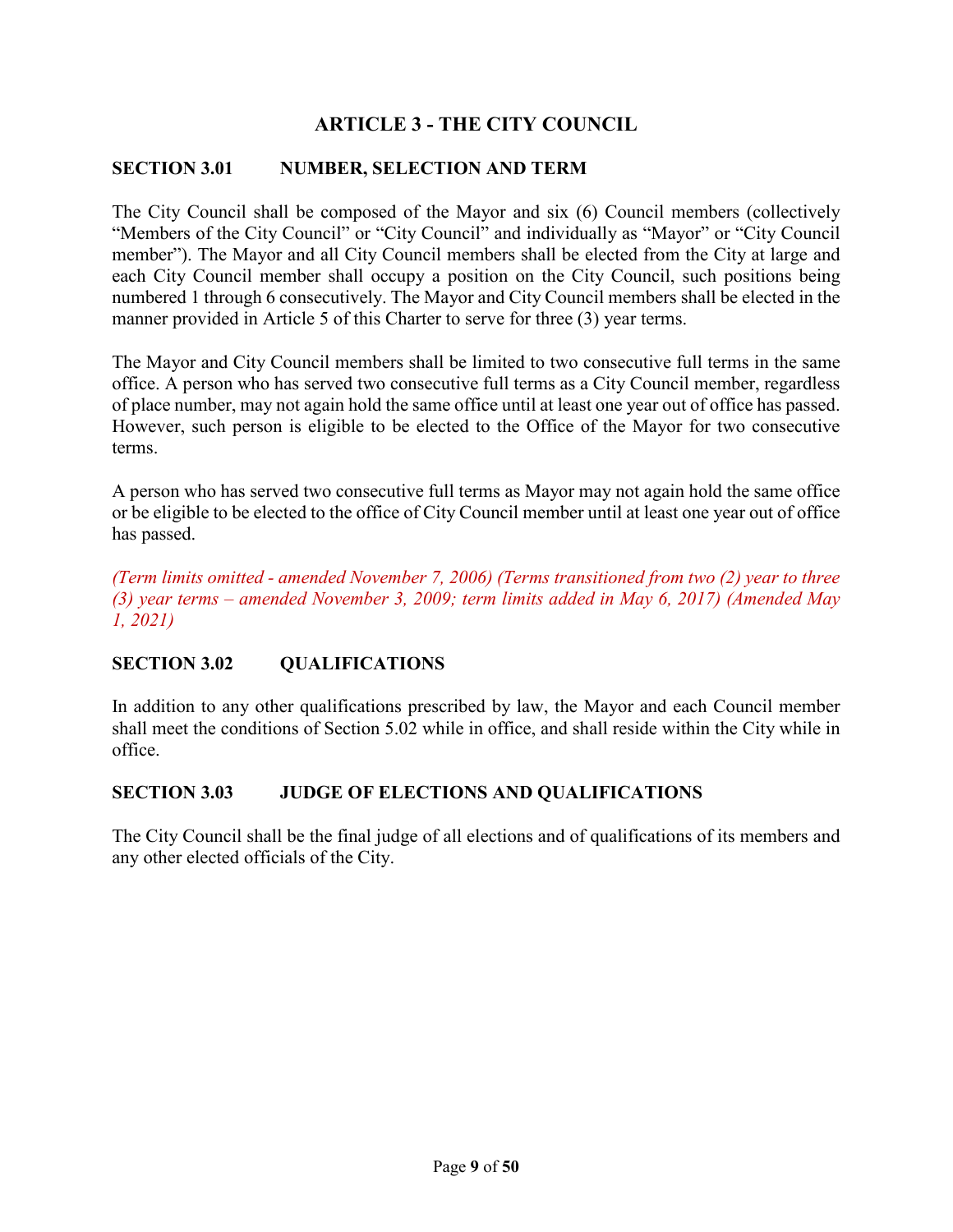## <span id="page-9-0"></span>**SECTION 3.04 COMPENSATION**

- a) The Mayor shall receive as compensation the sum of five hundred dollars (\$500.00) for attendance at each regular City Council meeting; provided, however, that the Mayor shall not receive compensation for more than two (2) meetings in any one month.
- b) City Council members shall receive as compensation the sum of four hundred dollars (\$400.00) for attendance at each regular City Council meeting; provided, however, that no City Council member shall receive compensation for more than two (2) meetings in any one month.
- c) The Mayor and City Council members shall be entitled to all necessary expenses incurred in the performance of their official council duties upon approval by the City Council.

*(Amended May 1, 2021)*

#### <span id="page-9-1"></span>**SECTION 3.05 MAYOR AND MAYOR PRO-TEM**

The Mayor shall be the ceremonial head of the City government. The Mayor shall be the chairman of, and shall preside at all meetings of the City Council. The Mayor shall vote on every proposition before the City Council, but shall have no power to veto. The Mayor shall, when authorized by the City Council, sign all official documents such as ordinances, resolutions, conveyances, grant agreements, official plats, contracts, and bonds, except for the documents which the City Manager is authorized to sign in accordance with Section 4.01(f) of this Charter. The Mayor shall perform such other duties consistent with this Charter or as may be imposed upon him or her by the City Council.

The Mayor Pro-tem shall be: a Council member, elected by the City Council at the first regular City Council meeting following each regular City election. The Mayor Pro-tem shall act as Mayor during the disability, absence, or failure of the Mayor to carry out the duties of the office, and in this capacity shall have the rights conferred upon the Mayor. If the City Council Member serving as Mayor Pro-Tem, resigns for any reason, is removed from office in any manner authorized by law, or a forfeiture of his or her office occurs, the City Council shall at the next regular City Council meeting after the office is declared vacant, elect a Mayor Pro-Tem. *(Amended May 6, 2017) (Amended May 1, 2021)*

#### <span id="page-9-2"></span>**SECTION 3.06 VACANCIES, FORFEITURE, FILLING OF VACANCIES**

a) Vacancies

The office of a City Council member or office of the Mayor shall become vacant upon his or her death, resignation, removal from office in any manner authorized by law, or forfeiture of his or her office.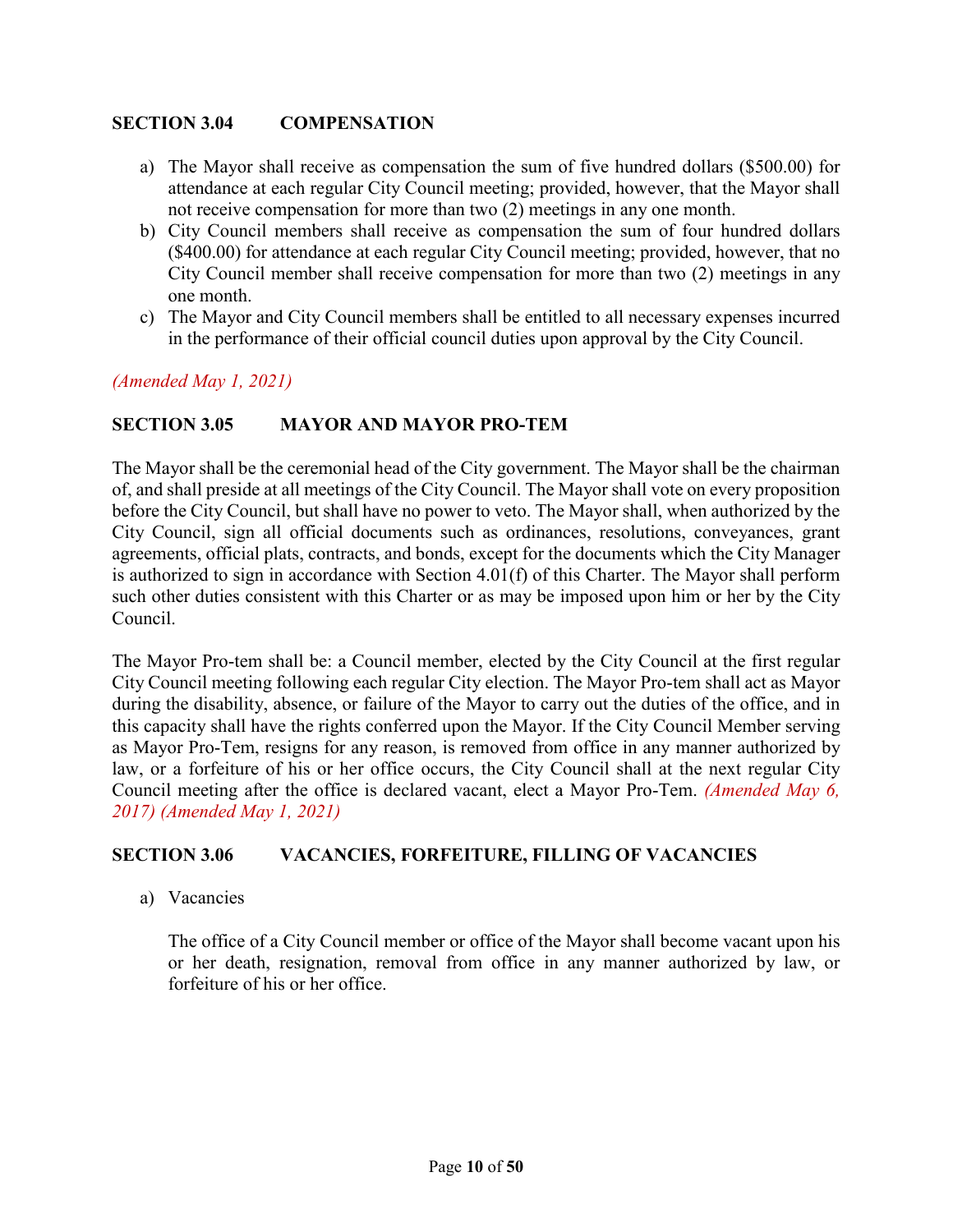#### b) Forfeiture of Office

If the Mayor or any City Council member:

- 1) fails to maintain the qualifications as required in this Charter;
- 2) has been found by the affirmative vote at least a five (5) Members of the City Council to have violated any express prohibition of this Charter;
- 3) is convicted of a crime involving moral turpitude; or
- 4) fails to attend five (5) regular City Council meetings in any twelve (12) month period, *(Amended May 1, 2021)*

the City Council shall, at its next regular meeting, declare the office to be vacant and shall fill such vacancy as set forth in Subsection (c) below of this Section 3.06. *(Amended May 6, 2017)*

#### c) Filling of Vacancies

1) When any vacancy or vacancies shall occur on the City Council, a majority of the remaining Members of the City Council shall appoint a qualified replacement to fulfill the remainder of the vacant term should the remainder of the term be less than one (1) year. A special election shall be called in accordance with state law to fill the vacancy or vacancies in the same manner as described herein for regular elections should more than one (1) year remain of the vacant term.

## <span id="page-10-0"></span>**SECTION 3.07 GENERAL POWERS AND DUTIES**

All powers of the City shall be vested in the City Council, except as otherwise provided by law or this Charter, and the City Council shall provide for the exercise thereof and for the performance of all duties and obligations imposed on the City by law.

#### <span id="page-10-1"></span>**SECTION 3.08 PROHIBITIONS**

a) Holding Other Office

Except where authorized by law, no Mayor or City Council member shall hold any other City office or City employment during his or her term as Mayor or City Council member and no former Mayor or City Council member shall hold any compensated appointive City office or City employment until one year after the expiration of his or her term as Mayor or City Council member.

b) Appointments and Removals

Neither the City Council nor any of its members shall in any manner dictate the appointment or removal of any City administrative officers or employees whom the City Manager or any of his or her subordinates are empowered to appoint, but the City Council may express its views and fully and freely discuss with the City Manager anything pertaining to appointment and removal of such officers and employees.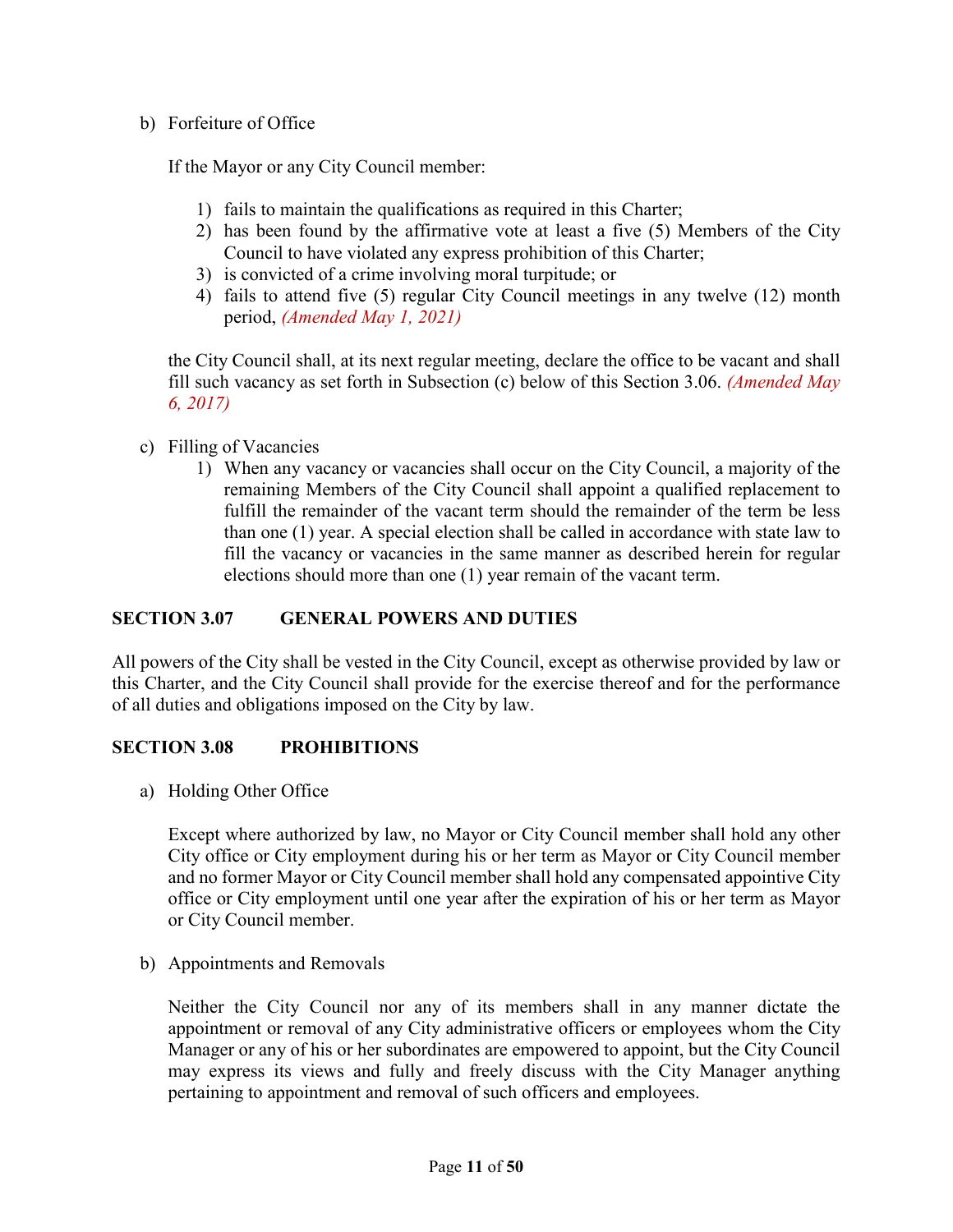c) Interference with Administration

Except for the purpose of inquiries and investigations under Section 3.16 of this Charter, the City Council or its members shall deal with City officers and City employees who are subject to the direction and supervision of the City Manager solely through the City Manager, and neither the City Council nor its members shall give orders to any such officer or employee, either publicly or privately, except as otherwise provided in this Charter.

## <span id="page-11-0"></span>**SECTION 3.09 MEETINGS OF THE CITY COUNCIL**

The City Council shall hold at least two regular meetings each month and as many additional meetings as it deems necessary to transact the business of the City and its citizens. The City Council shall fix, by ordinance, the days and time of the regular meetings. Special meetings of the City Council shall be held on the call of the Mayor or three (3) City Council members. Notice of all meetings of the City Council shall be given in accordance with the provisions of applicable state law. *(Amended May 6, 2017)*

#### <span id="page-11-1"></span>**SECTION 3.10 QUORUM**

Five (5) Members of the City Council shall constitute a quorum for the purpose of transaction of business and no action of the City Council, except as provided in Section 3.06, shall be valid or binding unless adopted by the affirmative vote of four (4) or more Members of the City Council.

#### <span id="page-11-2"></span>**SECTION 3.11 RULES OF PROCEDURE**

The City Council shall, by ordinance, determine its own rules and order of business and the rules shall provide that citizens of the City shall have a reasonable opportunity to be heard at any meeting. Public comments shall be allowed at all public meetings of the City of Hutto and shall be held before any business is conducted, including moving the meeting into Executive Session. *(Amended May 1, 2021)*

## <span id="page-11-3"></span>**SECTION 3.12 VOTING**

The City Council shall provide for minutes being taken and recorded of all meetings, and such minutes shall be a public record. Except as required by state law, there shall be no requirement for the taking and recording of minutes of meetings held in executive or closed session in accordance with applicable state law. Voting shall be by roll call and shall be recorded in the minutes.

All Members of the City Council present shall vote upon every resolution or ordinance, except where there is a conflict of interest, the reason for which shall be stated concisely in the records. *(Amended May 6, 2017)*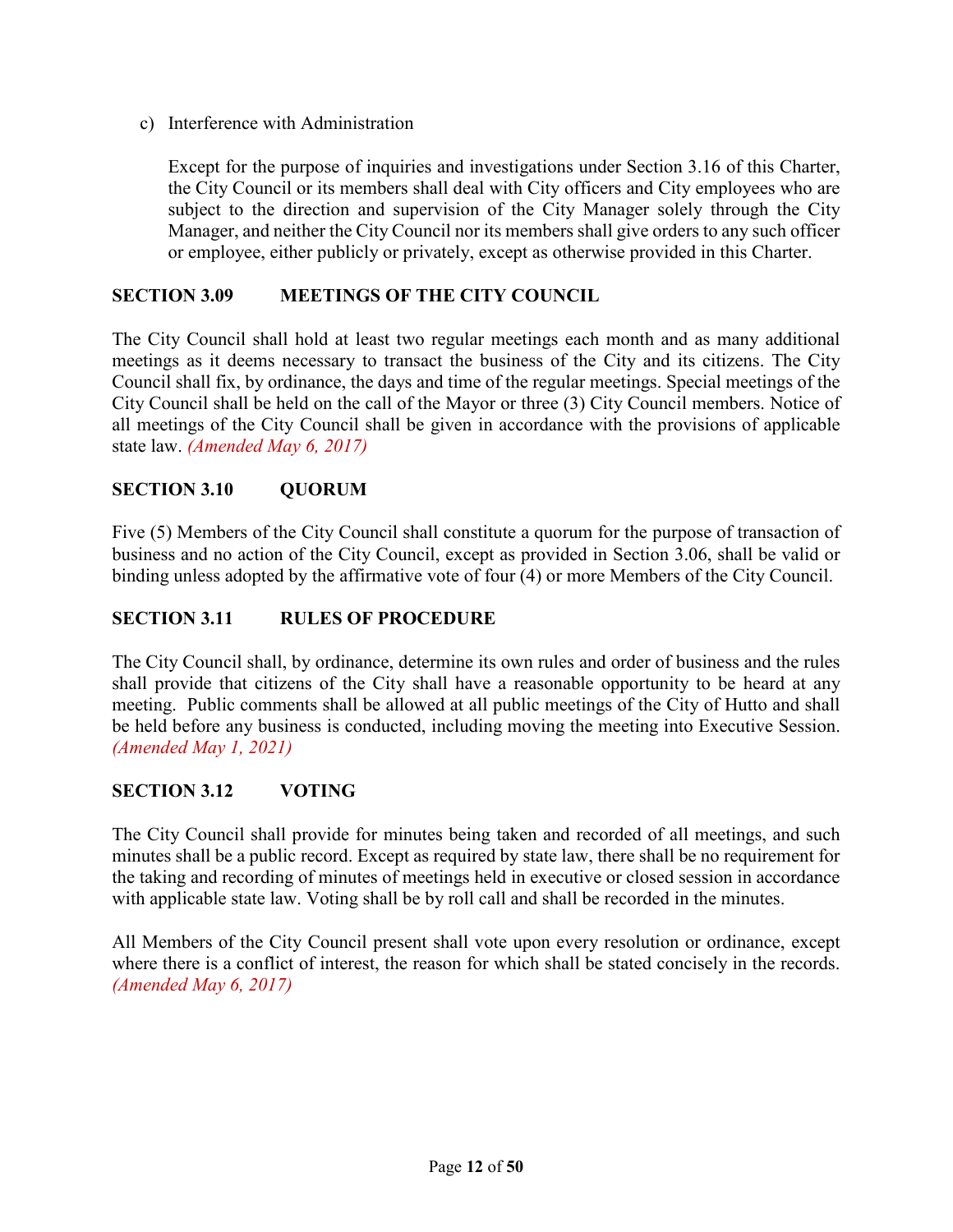## <span id="page-12-0"></span>**SECTION 3.13 ORDINANCES IN GENERAL**

Ordinances and resolutions shall be introduced in the City Council only in written or printed form.

Ordinances making appropriations shall be confined to the subject of appropriations.

Any ordinance which levies a fine or penalty and those dealing with budget and/or tax, franchises, public utilities or the setting of their rates, shall be read at two regular meetings followed by publication in full or by caption in two successive issues of the official newspaper of the City before the same shall become effective.

All other ordinances shall not be finally passed until they have been read on two separate days not less than twelve (12) hours apart; provided, however, if an ordinance has been introduced at a regular meeting of the City Council, the requirements for reading on two separate days may be dispensed with by affirmative vote of all the Members of the City Council present. *(Amended November 7, 2006)*

The final reading of each ordinance shall be read in full unless written or printed copy thereof shall have been furnished to each Member of the City Council prior to such meeting. The enacting clause of all ordinances shall be: "Be it ordained by the City Council of the City of Hutto, Texas."

#### <span id="page-12-1"></span>**SECTION 3.14 EMERGENCY ORDINANCES**

To meet a public emergency involving an urgent public necessity or involving an imminent threat to public health and safety that requires immediate action by the City Council, the City Council may adopt emergency ordinances. Such ordinances shall not levy taxes, grant or renew or extend a franchise, or regulate the rate charged by any public utility for its services. Neither shall they authorize the borrowing of money, except as provided in Section 8.07(b) of this Charter. An emergency ordinance shall be introduced in the form and manner generally prescribed for ordinances, except that it shall be plainly designated in the title as an emergency ordinance and shall contain, after the enacting clause, a declaration stating that an emergency exists and describing it in clear and specific terms. An emergency ordinance may be adopted with or without amendment or rejected at the meeting at which it is introduced. After adoption, the ordinance shall be published as required for other adopted ordinances and shall become effective in the same manner. Every emergency ordinance so adopted, except one authorizing the borrowing of money as described herein, shall automatically stand repealed as of the sixty-first day following the day on which it became effective, but this shall not prevent re-enactment of the ordinance. *(Amended May 6, 2017)*

## <span id="page-12-2"></span>**SECTION 3.15 BONDS FOR CITY EMPLOYEES**

<span id="page-12-3"></span>City employees, who receive or pay out monies of the City, shall be covered under a blanket crime coverage. The amount of the bonds or crime coverage shall be determined by the City Council and the cost thereof shall be borne by the City. *(Amended November 3, 2009)*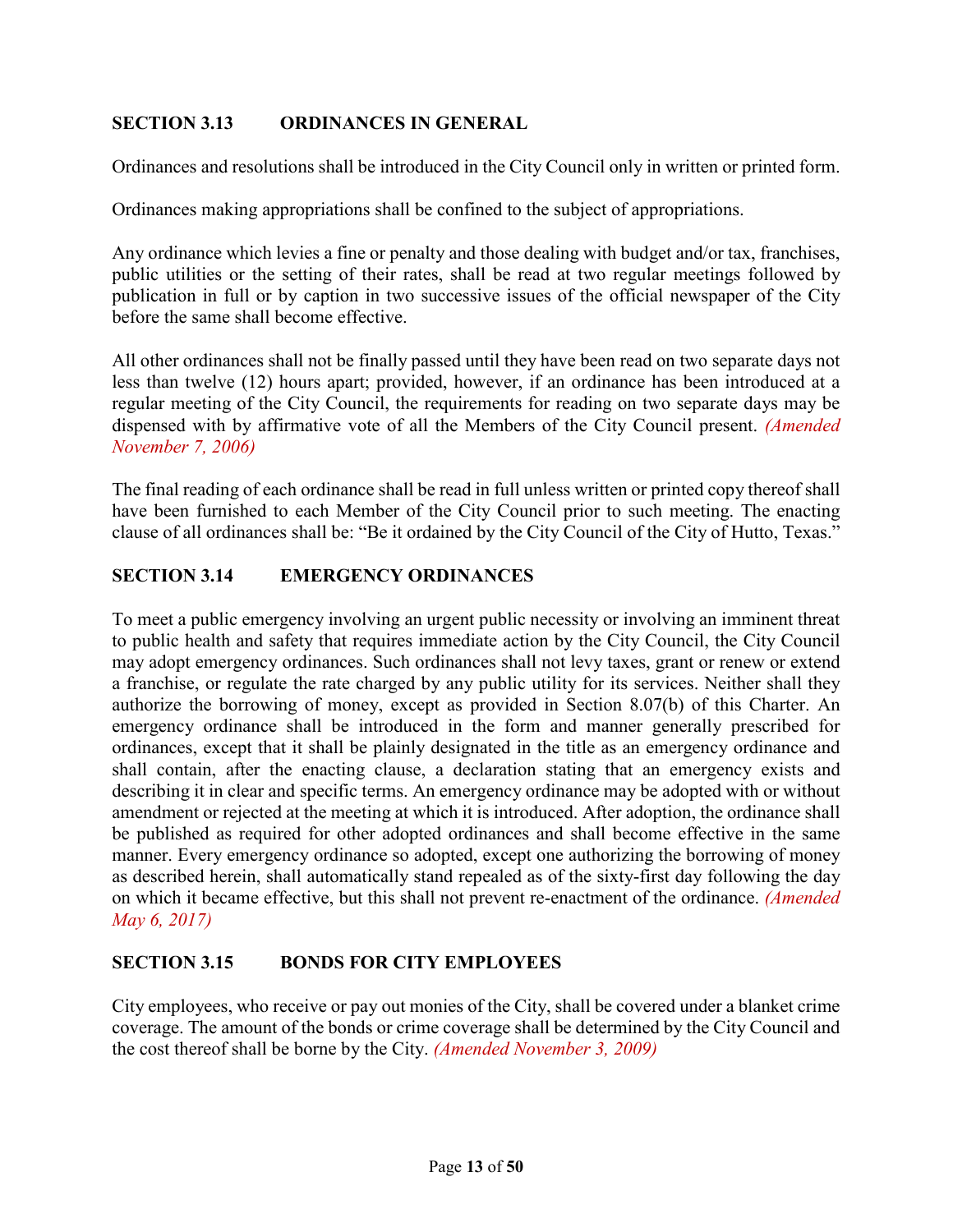#### **SECTION 3.16 INVESTIGATIVE BODY**

The City Council shall have the power to inquire into the official conduct of any department, agency, office, officer, or employee of the City and for that purpose shall have the power to administer oaths, subpoena witnesses, compel the production of books, papers, and other evidence material to the inquiry. The City Council shall provide by ordinance, penalties for contempt in failing or refusing to obey any such subpoena or to produce any such books, papers or other evidence, and shall have the power to punish any such contempt in the manner provided by such ordinance. *(Amended May 6, 2017)*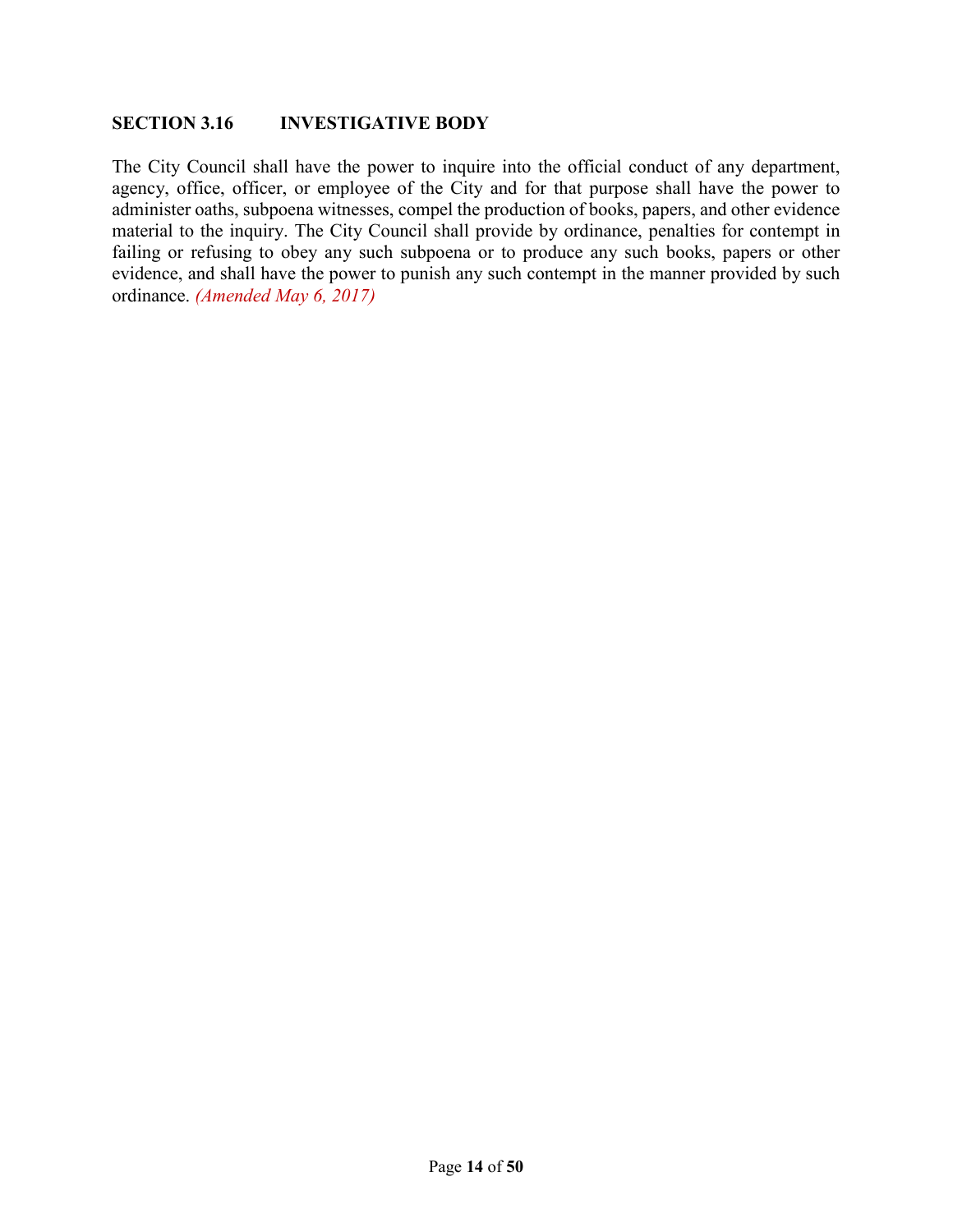## **ARTICLE 4 - ADMINISTRATIVE SERVICE**

#### <span id="page-14-1"></span><span id="page-14-0"></span>**SECTION 4.01 CITY MANAGER**

a) Appointment and Qualifications

The City Council, by the affirmative vote of five (5) or more Members of the City Council shall appoint a City Manager. The method of selection shall be left to the discretion of the City Council so long as the method insures orderly, nonpartisan action toward securing a competent and qualified person to fill the position. The City Manager shall be chosen solely upon the basis of such person's executive and administrative training, experience and ability. The City Manager shall be bonded at City expense in an amount of not less than ten thousand dollars (\$10,000). *(Amended May 6, 2017)*

b) Compensation

The City Manager shall receive compensation as may be fixed by the City Council according to his or her experience, education, and training. The compensation shall be agreed upon before appointment with the understanding that the City Council may change it at its discretion. *(Amended May 6, 2017)*

c) Term and Removal

The City Manager shall not be appointed for a definitive term but may be suspended or removed at the discretion of the City Council, by the affirmative vote of five (5) or more Members of the City Council. The action of the City Council in suspending or removing the City Manager shall be final. It is the intention of this Charter to vest all authority and fix all responsibilities of such suspension or removal in the City Council. *(Amended May 6, 2017)*

d) Powers and Duties

The City Manager shall be the Chief Administrative Officer of the City, and shall be responsible to the City Council for the proper administration of all the affairs of the City and to that end shall have the power and shall be required to:

- 1) see that all state laws and City ordinances are effectively enforced;
- 2) appoint, suspend or remove all or any one of the directors of departments, except as otherwise provided in this Charter;
- 3) attend all meetings of the City Council except when excused by the City Council, and shall have the right to take part in the discussions;
- 4) prepare the budget annually and submit it to the City Council and be responsible for its administration after its adoption;
- 5) prepare and submit to the City Council at the end of the fiscal year a complete report on the finances and administrative activities of the City for the preceding year;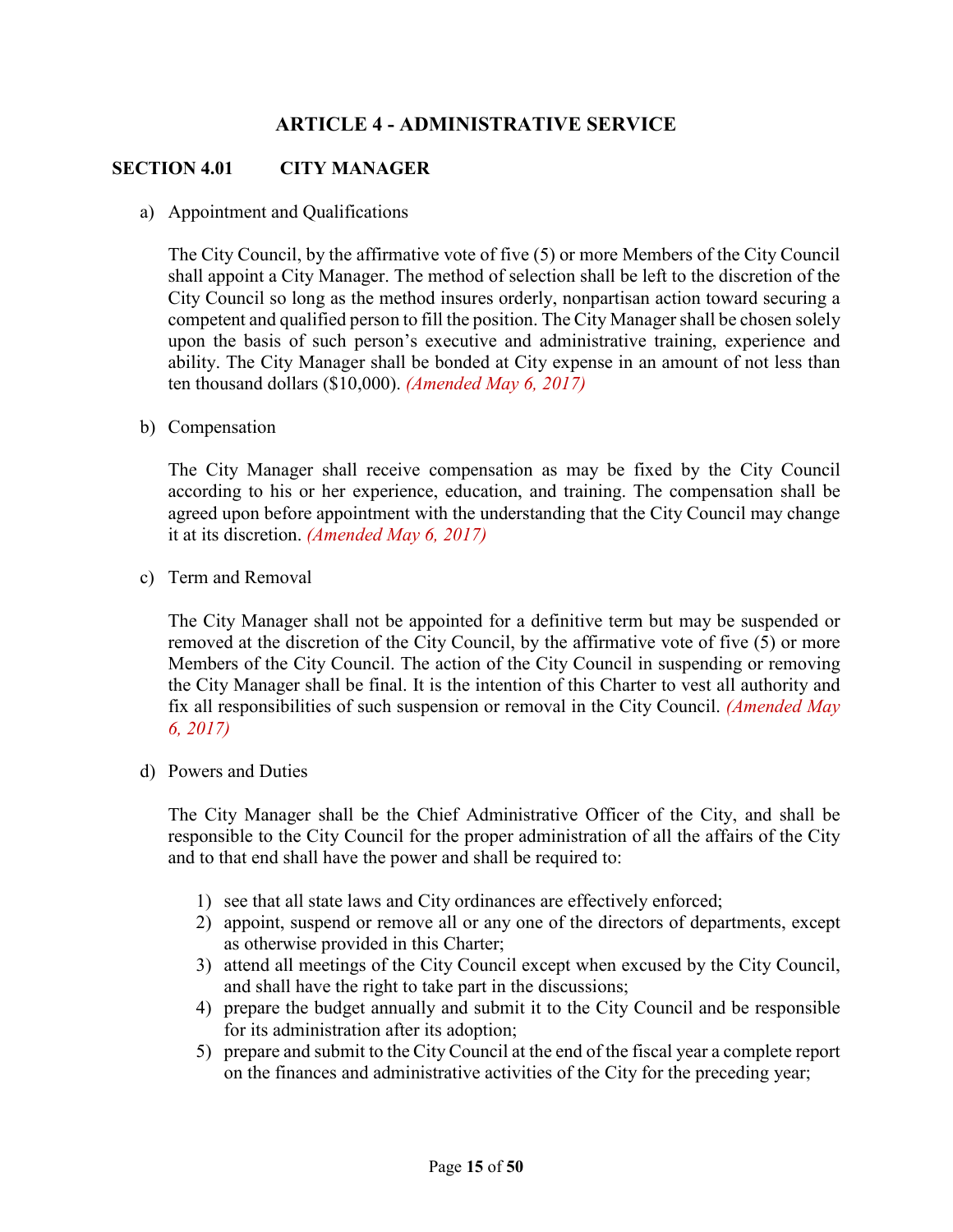- 6) keep the City Council advised of the financial condition and future needs of the City and make such recommendations as may seem advisable;
- 7) make other such reports as the City Council may require concerning the operations of City departments, offices and agencies subject to his or her discretion and supervision; and
- 8) perform such other duties as may be prescribed by this Charter or required by the City Council, as consistent with this Charter.
- e) Contracts and Purchases

The City Council may by ordinance set a maximum amount for which the City Manager shall be authorized to execute contracts and/or to expend funds for budgeted items; provided here, that all contracts and expenditures must comply with applicable state laws requiring competitive bids or authorizing alternative procurement methods. The City Council may by ordinance establish a dollar amount above which all, or certain types of, contracts, or expenditures must be approved in advance by the City Council. *(Added May 6, 2017)*

f) Execution of Documents

The City Manager shall have the authority to execute, on behalf of the City, certain documents, including but not limited to deeds, conveyances, release of liens, rental agreements, easements, right-of-way agreements, joint use agreements, and other similar documents, under the following condition.

- 1) The execution of the document is necessary to carry out a public works project; utilize, maintain or improve a City facility, street, right-of-way, easement, park or other City property; or to implement other City policies; provided that such project, program, or policy has been approved by the City Council;
- 2) That all blanks are filled in on any document correctly and that such document is consistent with the objectives approved by the City Council; and
- 3) That the form of such document shall be approved by the City Attorney. *(Added May 6, 2017)*

*(Amended May 1, 2021)*

## <span id="page-15-0"></span>**SECTION 4.02 ADMINISTRATIVE DEPARTMENTS**

There shall be such administrative departments as are established by this Charter and may be established by ordinance and, excepting as otherwise provided in this Charter, these administrative departments shall be under the direction of the City Manager.

The head of each department shall be a director who shall have supervision and control over said department. Two or more departments may be headed by the same individual and the City Manager may head one or more departments. *(Amended May 6, 2017)*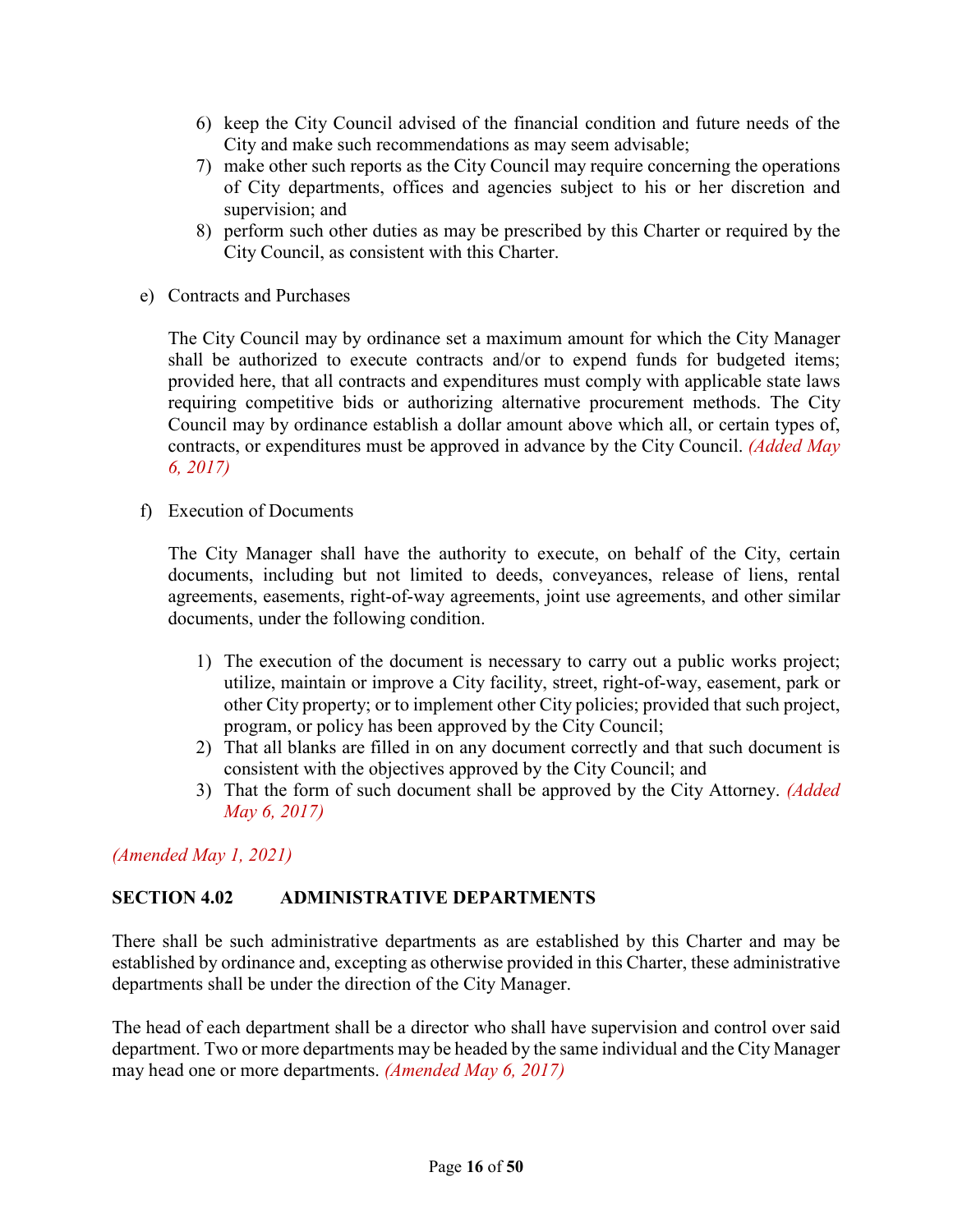## <span id="page-16-0"></span>**SECTION 4.03 MUNICIPAL COURT**

- a) There shall be established and maintained a court, designated as a "Municipal Court" for the trial of misdemeanor offenses, with all such powers and duties as are now, or may hereafter be prescribed by laws of the state of Texas relative to municipal courts.
- b) The judge of said court shall be appointed by the City Council to serve at the discretion of the City Council. The judge shall be an attorney licensed and practicing in the State of Texas and shall receive such salary as may be fixed by the City Council. *(Amended May 1, 2021)*
- c) There shall be a clerk of said court appointed by the City Manager.
- d) The clerk of said court and deputies shall have the power to administer oaths and affidavits, make certificates, affix the seal of said court thereto, and generally do and perform any and all acts usual, and necessary to be performed, by the clerks of courts, in issuing process of said courts, and conducting the business thereof.
- e) The City Council shall have the power to create additional judges as provided by law. The City Council shall appoint such additional judges. *(Amended May 1, 2021)*
- f) All costs and fines imposed by the Municipal Court shall be paid into the City Treasury for the use and benefit of the City.

## <span id="page-16-1"></span>**SECTION 4.04 CITY ATTORNEY AND DEPUTY CITY ATTORNEY**

The City Council shall appoint a competent and duly licensed attorney practicing law in the state of Texas, who shall be the City Attorney. The City Attorney shall hold office at the pleasure of the City Council. The City Attorney, or such other attorneys selected by the City Attorney with the approval of the City Council, shall represent the City in all litigation. The City Attorney shall be the legal advisor of, and attorney and counsel for, the City and all officers and departments thereof. *(Amended May 6, 2017)*

The City Council may appoint a competent and duly licensed attorney practicing law in the state of Texas, who shall be the Deputy City Attorney. The Deputy City Attorney shall hold office at the pleasure of the City Council. The Deputy City Attorney, or such other attorneys selected by the Deputy City Attorney with the approval of the City Council, shall conduct all prosecutions in the Municipal Court. *(Added May 1, 2021)*

## <span id="page-16-2"></span>**SECTION 4.05 CITY SECRETARY**

The City Manager shall appoint the City Secretary and such Assistant City Secretaries as the City Council shall deem advisable. The duties of the City Secretary, and Assistant City Secretaries, shall be as follows: *(Amended May 1, 2021)*

- a) to give notice of City Council meetings;
- b) to keep the minutes of the proceedings of such meetings;
- c) to authenticate by his or her signature and record in full a book kept and indexed for the purpose, all ordinances and resolutions; and
- d) to perform such other duties as the City Council shall assign, and those elsewhere provided for in this Charter.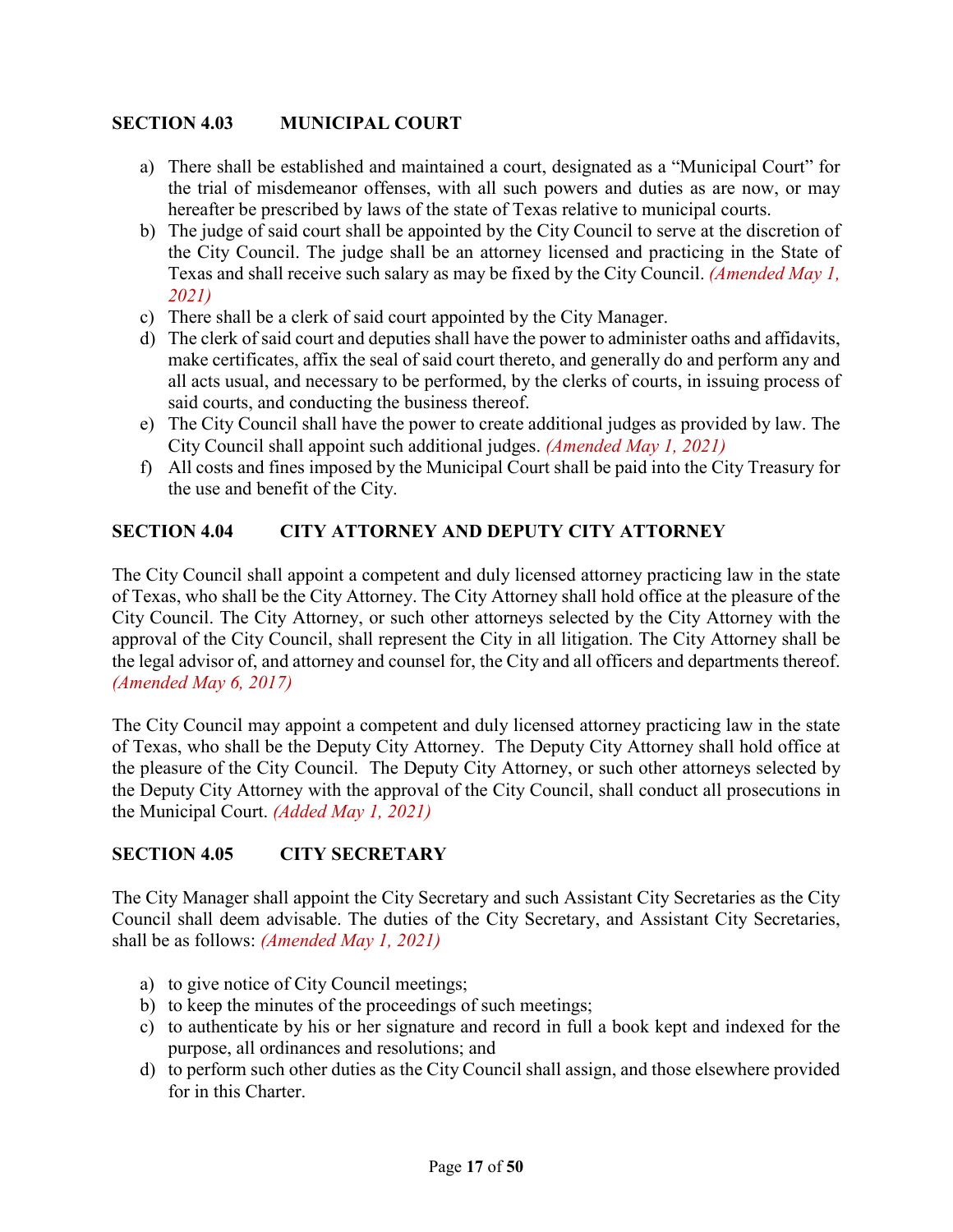## **ARTICLE 5 - NOMINATIONS AND ELECTIONS**

#### <span id="page-17-1"></span><span id="page-17-0"></span>**SECTION 5.01 CITY ELECTIONS**

a) Schedule

The regular City Election will be held annually on the first Saturday in May, or as otherwise provided by state law. Elections for candidates who are unopposed may be canceled in accordance with the provisions of applicable state law. The City Council shall be responsible to specify places for holding such election. *(Amended May 6, 2017)*

b) Special Elections

The City Council may, by ordinance or resolution, order a special election under conditions specified elsewhere in this Charter, for initiative or referendum of ordinances, bond issues, Charter amendments, recall of the Mayor or City Council members or other purposes deemed appropriate by City Council. The City Council will fix the time and place for holding such special elections, and provide all means for holding same. *(Amended May 6, 2017)*

c) Voter Eligibility or Voter Registration List

A certified list of voter registrants within the City, as prepared by the County Election Administrator, shall be maintained on file in the office of the City Secretary. If for a purpose relating only to a City election or to candidates or issues involved in such election, any organization, group or person requests a list of qualified voters of the City, permission to copy the current list shall be granted by the City Secretary.

d) Conduct and Regulation of Elections

All City elections shall be governed by the Constitution of the state of Texas, general laws of the state, this Charter, and ordinances of the City, in the order named. Municipal elections shall be conducted by the election officials appointed or approved by the City Council. Sample ballots identical to the voting machine format for the specific election shall be posted in the voting place(s) for purpose of voter orientation.

#### <span id="page-17-2"></span>**SECTION 5.02 FILING FOR OFFICE**

- a) Eligibility to File. Each candidate for an elective City office shall meet the following qualifications:
	- 1) be a registered voter of the City;
	- 2) have resided for at least twelve (12) months preceding the election within the corporate limits of the City, including territory annexed prior to the filing deadline; and
	- 3) be at least eighteen (18) years of age at the time of filing. *(Amended May 6, 2017)*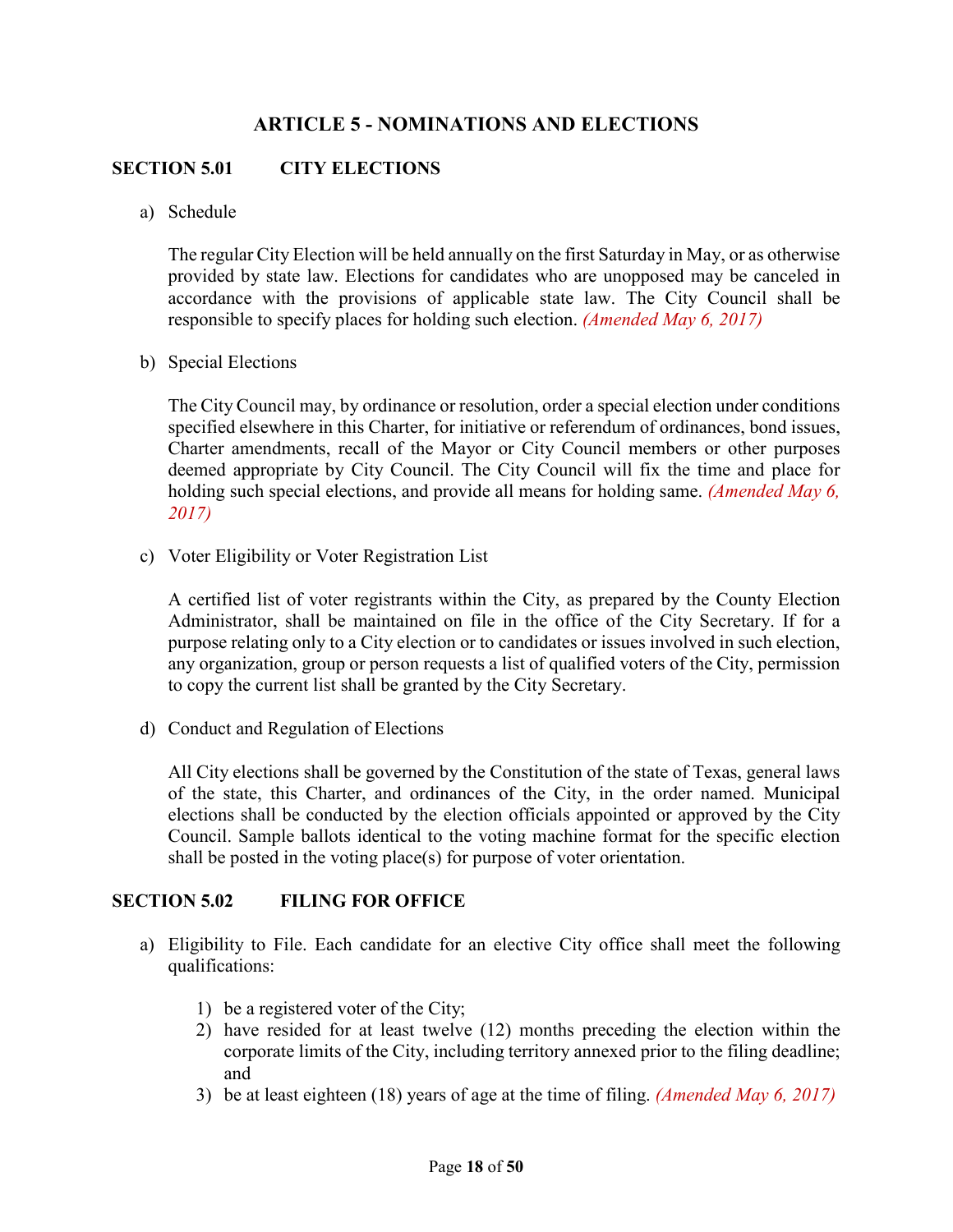- b) Additional restrictions. In addition to the foregoing qualifications, the following restrictions shall apply:
	- 1) An incumbent seeking reelection must file for the same position number presently serving unless filing for the office of Mayor.
	- 2) No candidate may file for more than one office or position number per election.
	- 3) No employee of the City shall continue in such position after filing for an elective office of the City.
	- 4) No candidate shall be placed on the ballot unless his or her application is accompanied by either  $(1)$  a filing fee of fifty dollars (\$50.00), or  $(2)$  a petition signed by qualified voters residing in the City equal in number to at least the greater of: (a) twenty-five, or (b) one-half of one percent of the total votes received by all candidates for mayor in the most recent mayoral regular election. The signed petition shall be filed with the City Secretary, together with the candidate's sworn application. Each signer next to his or her signature shall indicate the signer's date of birth, date of signing, the signer's printed name, and the street address of his or her place of residence, including the county of residence.

## <span id="page-18-0"></span>**SECTION 5.03 OFFICIAL BALLOTS**

a) Names on Ballot

The name of each candidate nominated for office, except those who have withdrawn, died or become ineligible, shall be printed on the official ballots without party designation or symbol, and in the form designated by the candidate. If two or more candidates have the same surname or surnames so similar as to be likely to cause confusion, their residence addresses shall be printed with their names on the ballot. *(Amended May 6, 2017)*

b) Order of Listing

The order on the ballot of the names of the candidates shall be determined by lot in a drawing to be held under the supervision of the City Secretary. *(Amended May 6, 2017)*

c) Early Voting Ballots

Procedures for early voting shall be consistent with applicable state law.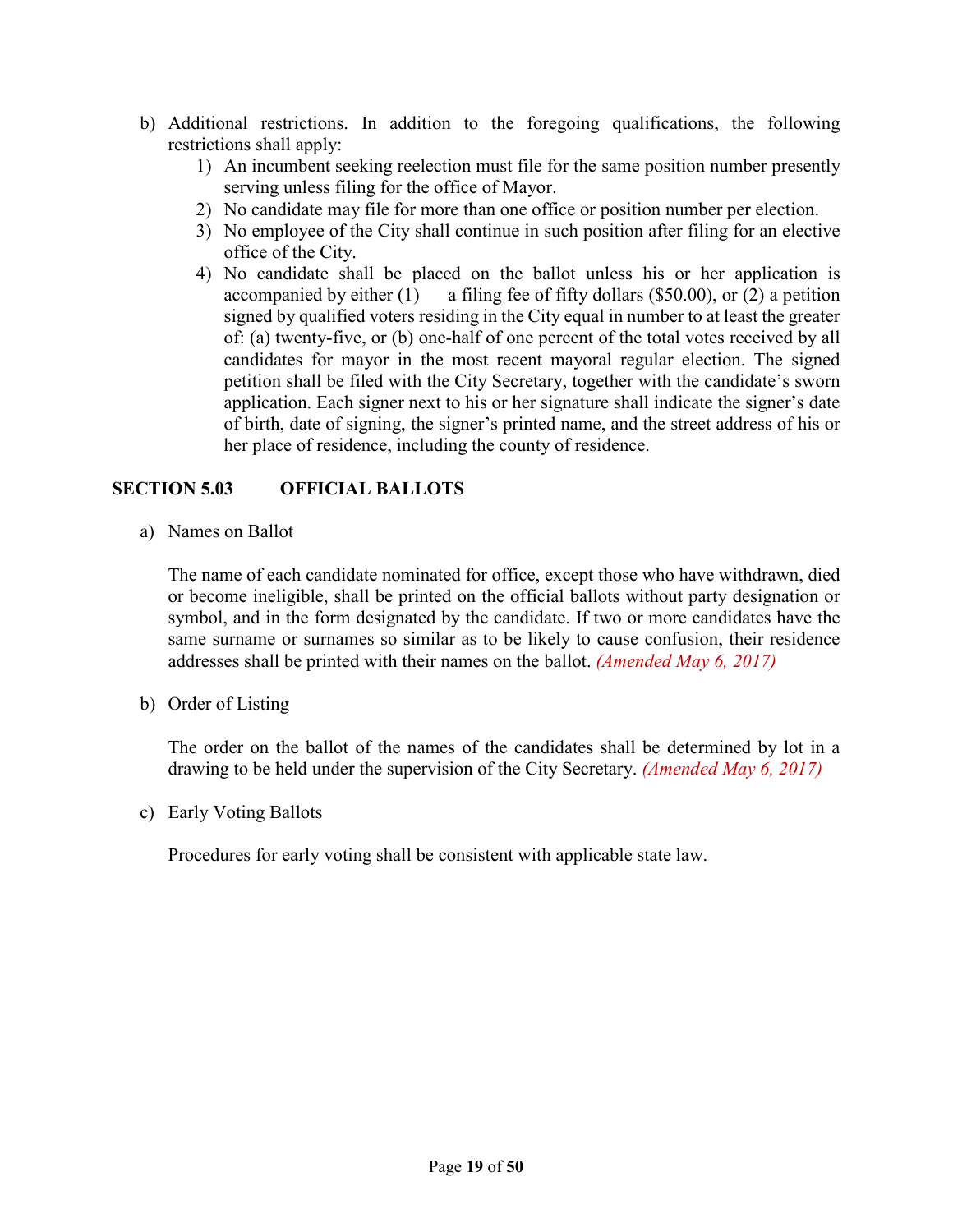d) Ballots for Ordinances, Bond Issues, and Charter Amendments

An ordinance, bond issue or Charter amendment, to be voted on by qualified voters of the City shall be presented for voting by ballot title. The ballot title of a measure may differ from its legal title and shall be a clear, concise statement, approved by majority of the entire City Council describing the substance of the measure without argument or prejudice. Below the ballot title shall appear the following question: "Shall the above described (ordinance) (bond issue) (Amendment) be adopted?" Immediately below or to the left of such question shall appear, in the following order, the words "Yes" and "No" each with a box in which the voter may cast his or her vote by marking a cross (X).

e) Write-In Votes

Procedures for write-in votes shall be consistent with applicable state law. *(Amended May 6, 2017)*

## <span id="page-19-0"></span>**SECTION 5.04 CANVASSING**

The City Council shall, at a special meeting called for that purpose or at its next regular meeting, canvass the returns from any municipal election and declare the results of said election to be official. The returns of every municipal election shall be recorded in the minutes of the City Council, by totals for each candidate, or, for or against each issue submitted.

## <span id="page-19-1"></span>**SECTION 5.05 ELECTION BY MAJORITY**

A majority vote for an elective office is that number of votes which is greater than one-half of the total number of valid ballots cast for the office concerned. Any candidate for elective office who receives a majority vote shall be declared elected. If none of the candidates for an elective position receives a majority vote, none of such candidates shall be elected.

## <span id="page-19-2"></span>**SECTION 5.06 RUN-OFF ELECTION**

In the event no candidate for an elective office receives a majority of the votes cast for that position in the regular or special election or there is a tie for first place, a run-off election shall be held between the two (2) candidates who received the greater number of votes. Such run-off election shall be held in accordance with applicable state law. *(Amended May 6, 2017)*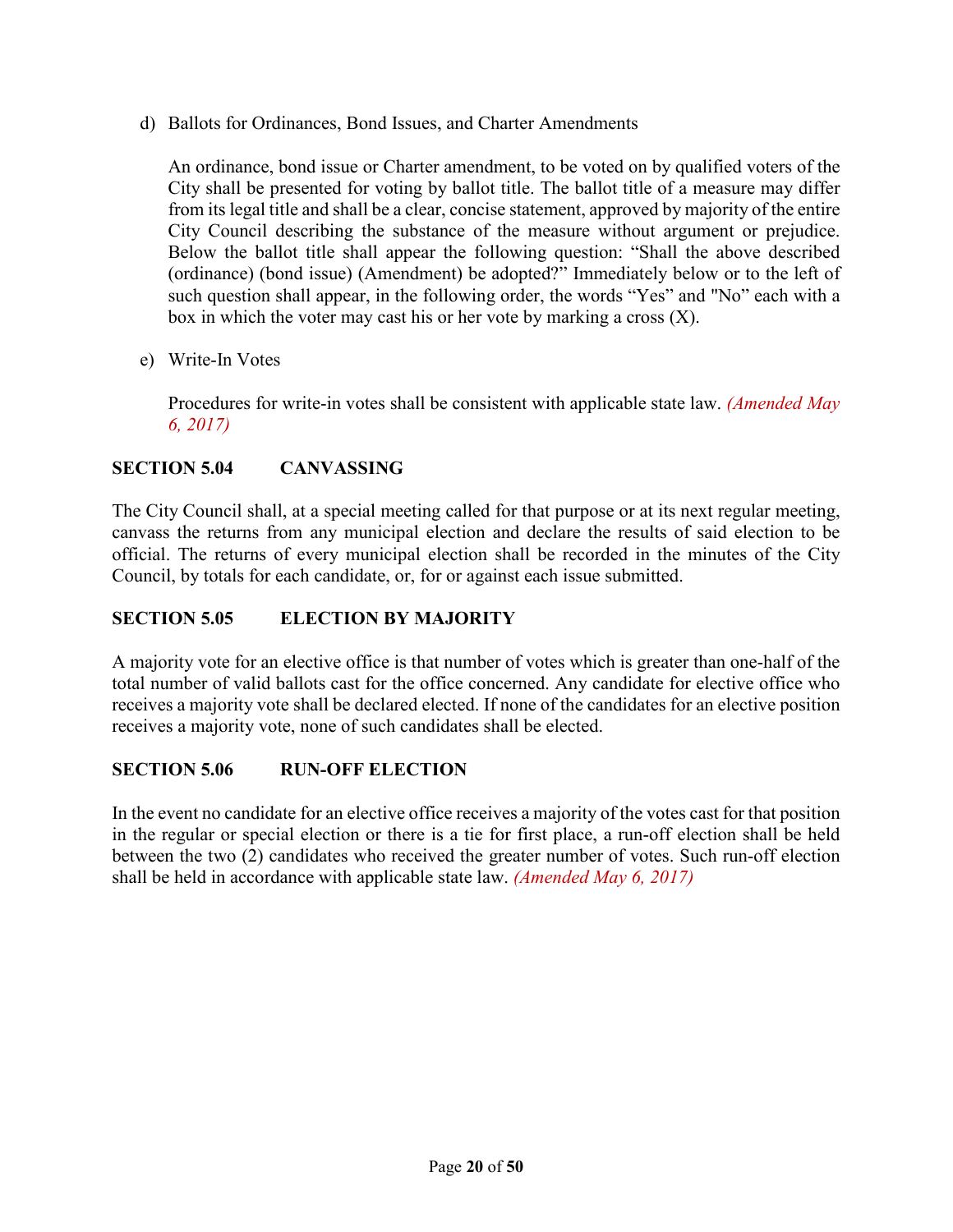## **ARTICLE 6 - RECALL OF OFFICERS**

#### <span id="page-20-1"></span><span id="page-20-0"></span>**SECTION 6.01 SCOPE OF RECALL**

Any elected City official, whether elected to office by the qualified voters of the City or appointed by the City Council to fill a vacancy, shall be subject to recall and removal from the office by the qualified voters of the City.

#### <span id="page-20-2"></span>**SECTION 6.02 PETITION FOR RECALL**

Before the question of recall of such officer shall be submitted to the qualified voters of the City, a petition demanding such question to be so submitted shall first be filed with the person performing the duties of the City Secretary; which said petition shall be signed by qualified voters of the City equal in number to at least twenty percent (20%) of the number of qualified voters as currently certified to by the County Elections Administrator. Such petition shall contain a general statement of the grounds for which the removal is sought.

A signature on a petition for recall is valid only if the petition includes the following information with respect to each signer:

- a) the signer's residence address, including the county;
- b) the signer's date of birth or the signer's voter registration number;
- c) the date of signing; and
- d) the signer's printed name.

#### *(Amended May 6, 2017)*

When filed, each paper of a petition shall have attached to it an affidavit executed by the circulator thereof stating that he or she personally circulated the paper, the number of signatures thereon, that all the signatures were affixed in the circulator's presence, that the circulator believes them to be the genuine signatures of the persons whose names they purport to be, and that the purpose of the petition was explained to each signer. *(Amended May 1, 2021)*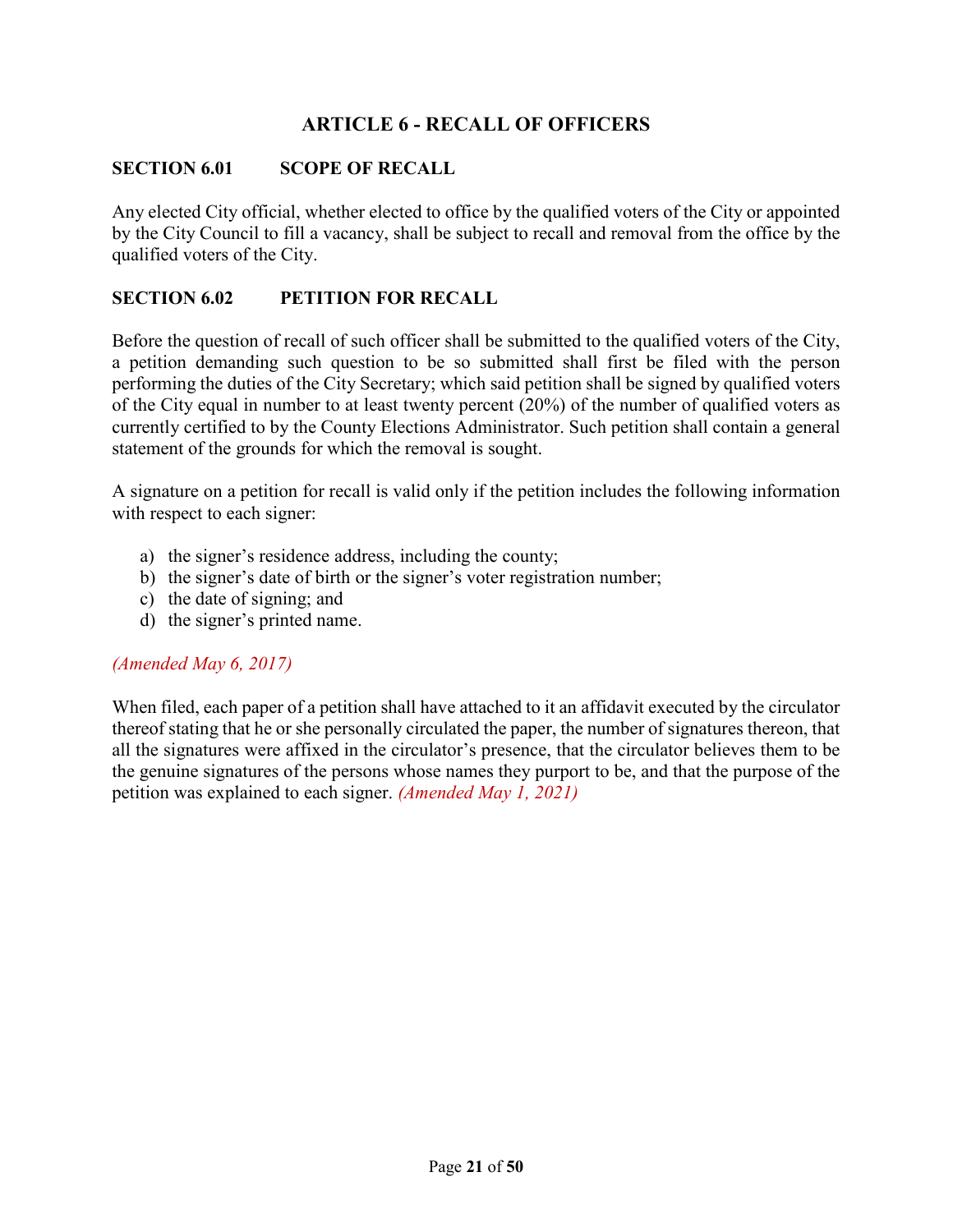## <span id="page-21-0"></span>**SECTION 6.03 RECALL PROCEDURE**

Any qualified voters of the City may make and file with the person performing the duties of City Secretary an affidavit containing the name or names of the officer(s) whose removal is sought and a statement of the grounds for removal. The City Secretary shall immediately notify in writing the officer(s) sought to be removed that the affidavit has been filed and shall inform the officer(s) of its statement of grounds. The City Secretary shall within a period of two (2) working days from the time the affidavit was filed thereupon make available to the qualified voters making such affidavit copies of petition blanks demanding such removal. The City Secretary shall keep a sufficient number of such printed petition blanks on hand for distribution. Such blanks when issued by the City Secretary shall bear the signature of the City Secretary and be of such form as prescribed in Section 6.04 of this Article, and shall be numbered, dated, and indicate the name of the person to whom issued. The City Secretary shall enter in a record to be kept in his or her office the name of the qualified voters to whom the petition blanks were issued and the number to said person.

## <span id="page-21-1"></span>**SECTION 6.04 FORM OF RECALL PETITION**

The recall petition mentioned above must be addressed to the City Council of the City of Hutto, must distinctly and specifically state the ground(s) upon which such petition for removal is predicated, and, if there be more than one ground, such as for violation of the ethics ordinance, noncompliance with this Charter, misconduct or indictment for crimes of moral turpitude in office, shall specifically state each ground with such certainty as to give the officer sought to be removed, notice of such matters and things with which he or she is charged. Each petition shall be in the form and validated in the manner prescribed by state law for a petition to initiate a charter amendment. *(Amended May 1, 2021)*

## <span id="page-21-2"></span>**SECTION 6.05 VARIOUS PAPERS CONSTITUTING RECALL PETITION**

- a) The petition may consist of one or more copies, or subscription list, circulated separately, and the signatures thereto may be upon the paper or papers containing the form of petition, or upon other papers attached thereto. Verifications provided for in the next preceding section of this Article may be made by one or more petitioners, and the several parts or copies of the petition may be filed separately and by different persons; but no signatures to such petition shall remain effective or be counted which were placed thereon more than forty-five (45) days prior to the filing of such original petition or petitions with the person performing the duties of City Secretary on the same day, and the said Secretary shall immediately notify, in writing by registered mail, the officer so sought to be removed, by mailing such notice to such officer's address.
- b) Certification procedures as described in Section 7.04 shall be followed in certification of the recall petition.

## <span id="page-21-3"></span>**SECTION 6.06 PRESENTATION OF RECALL PETITION TO CITY COUNCIL**

The person performing the duties of City Secretary shall present such certified petition to the City Council at the next regular City Council meeting.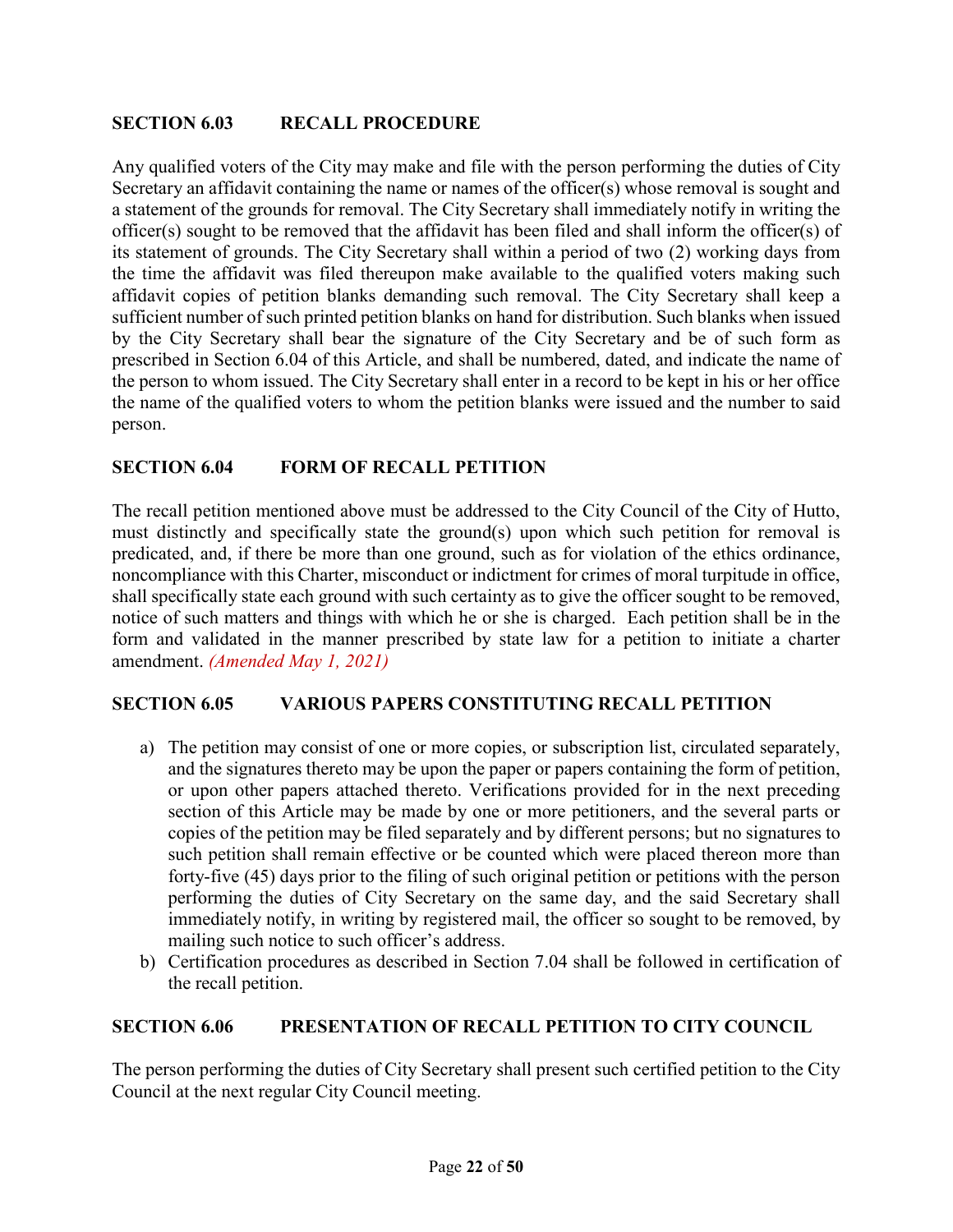#### <span id="page-22-0"></span>**SECTION 6.07 PUBLIC HEARING TO BE HELD ON RECALL PETITION**

The officer whose removal is sought may, within five (5) days after such recall petition has been presented to the City Council, request that a public hearing be held to permit such officer to present facts pertinent to the charges specified in the recall petition. In this event, the City Council shall order such public hearing to be held, not less than five (5) days nor more than fifteen (15) days after receiving such request for a public hearing.

## <span id="page-22-1"></span>**SECTION 6.08 RECALL ELECTION TO BE CALLED**

If the officer whose removal is sought does not resign, then it shall become the duty of the City Council to order an election and fix a date for holding such recall election, the date of which election shall be in accordance with the applicable state law. *(Amended May 6, 2017)*

#### <span id="page-22-2"></span>**SECTION 6.09 BALLOTS IN RECALL ELECTION**

Ballots used at recall elections shall conform to the following requirements:

- a) With respect to each person whose removal is sought, the question shall be submitted: "Shall (Name of Person) be removed from the office of (Name of Office) by recall?"
- b) Immediately below each such question there shall be printed the two following propositions, one above the other, in order indicated:

"FOR"

"AGAINST"

#### *(Amended May 6, 2017)*

#### <span id="page-22-3"></span>**SECTION 6.10 RESULT OF RECALL ELECTION**

If a majority of the votes cast at a recall election shall be against the recall of the person named on the ballot, he or she shall continue in office for the remainder of his or her unexpired term, subject to recall as before. If a majority of the votes cast at such an election be for the recall of the person named on the ballot, he or she shall, regardless of any technical defects in the recall petition, be deemed removed from office and the vacancy shall be filled as vacancies in the City Council are filled.

In no instance shall an officer removed from office by recall election succeed himself or herself, or be appointed to board or commission of the City, nor shall such officer's name appear on a ballot for elective office of the City within a period of five (5) years following the date of the election at which such officer was removed from office. *(Amended May 1, 2021)*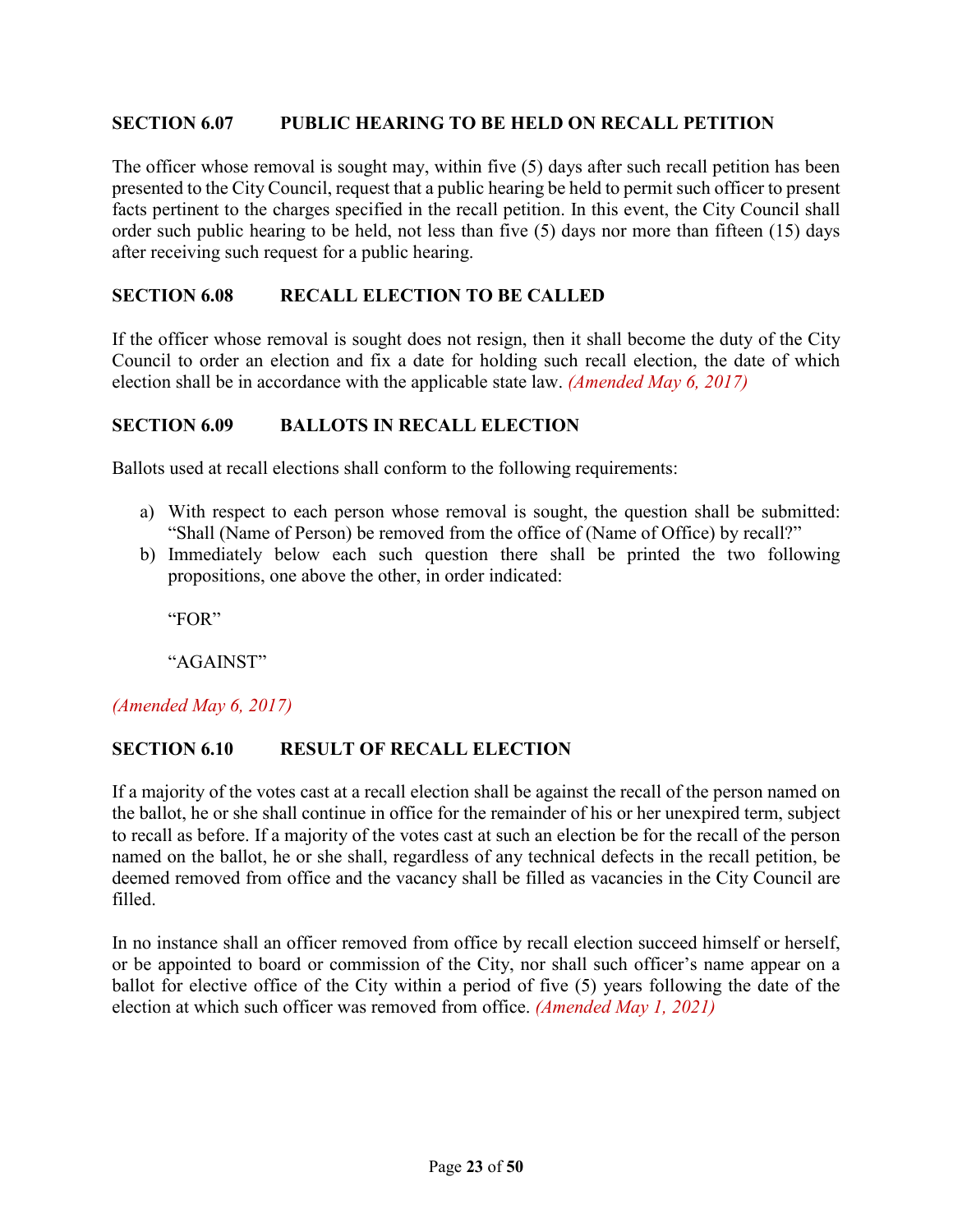## <span id="page-23-0"></span>**SECTION 6.11 RECALL; RESTRICTIONS THEREON**

No recall petition shall be filed against any officer of the City within one-hundred eighty days (180) days after such officer's election or appointment, nor within one-hundred eighty (180) days after an election for such officer's recall.

#### <span id="page-23-1"></span>**SECTION 6.12 FAILURE OF CITY COUNCIL TO CALL AN ELECTION**

In case all of the requirements of this Charter shall have been met and the City Council shall fail or refuse to receive the recall petition, or to order such recall election, or to discharge any other duties imposed upon said City Council by the provisions of this Charter with reference to such recall, then the County Judge of Williamson County, Texas, or other judge of competent jurisdiction shall discharge any such duties herein provided to be discharged by the person performing the duties of City Secretary or by the City Council.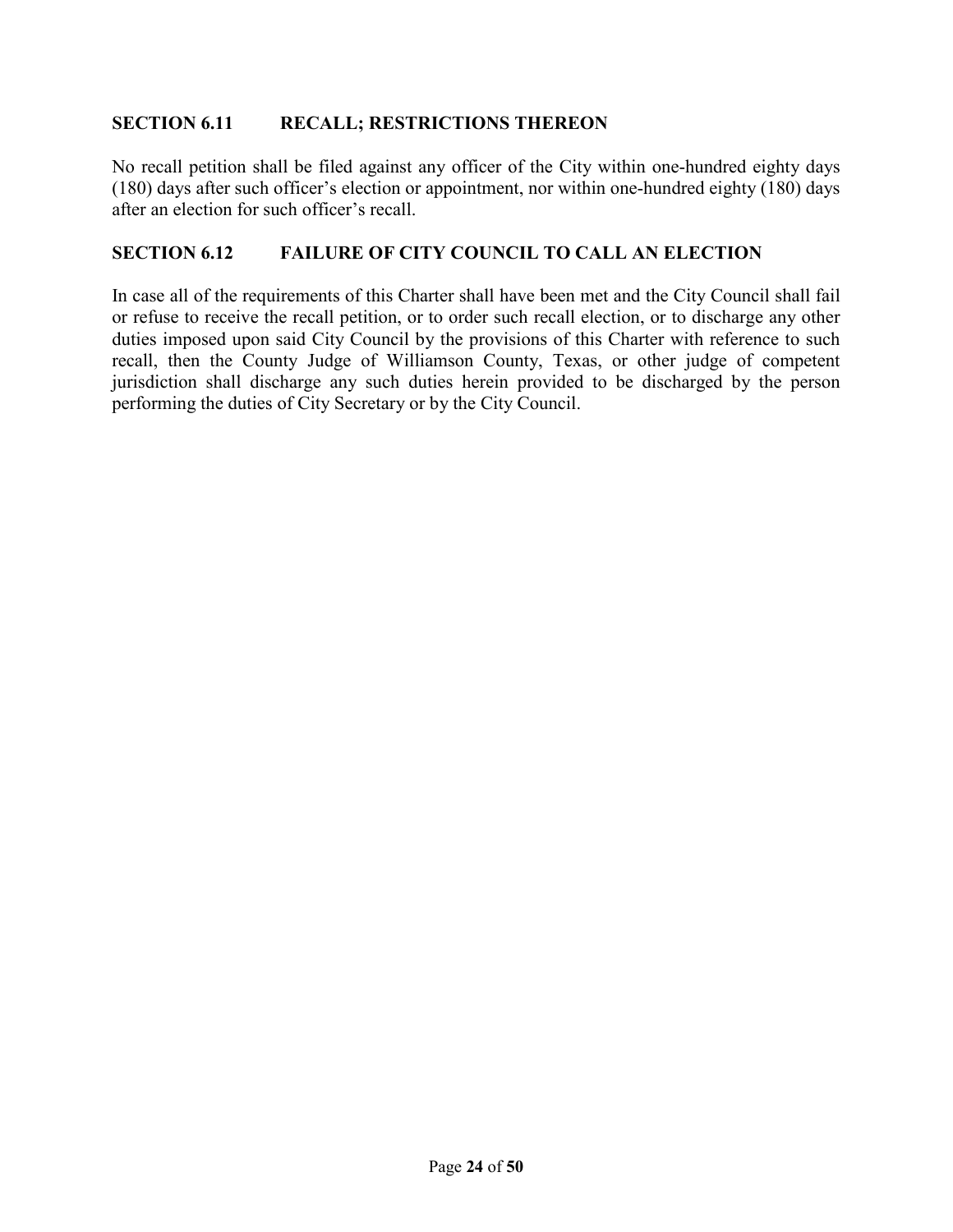## **ARTICLE 7 - INITIATIVE AND REFERENDUM**

## <span id="page-24-1"></span><span id="page-24-0"></span>**SECTION 7.01 GENERAL AUTHORITY**

a) Initiative

The qualified voters of the City shall have power to propose ordinances to the City Council, except ordinances appropriating money or levying of taxes, or applicable to zoning, not in conflict with this Charter, the state Constitution, or the state laws; and, if the City Council fails to adopt an ordinance so proposed, to adopt or reject it at a City election.

b) Referendum

The qualified voters of the City shall have power to require reconsideration by the City Council of any adopted ordinance and, if the City Council fails to repeal an ordinance so reconsidered, to approve or reject it at a City election, provided that such power shall not extend to the budget or capital program or any emergency ordinance or ordinance relating to appropriation of money or levy of taxes, or applicable to zoning, or to bonds issued pursuant to the authority of an election or elections theretofore held.

## <span id="page-24-2"></span>**SECTION 7.02 COMMENCEMENT OF PROCEEDINGS; PETITIONERS COMMITTEE; AFFIDAVIT**

Any five (5) or more qualified voters of the City may commence initiative or referendum proceedings by filing with the City Secretary an affidavit stating that they will constitute the petitioners' committee and be responsible for circulating the petition and filing it in proper form, stating their names and addresses and specifying the address(es) to which all notices to the committee are to be sent, and setting out in full the proposed initiative ordinance or citing the ordinance sought to be reconsidered.

Immediately after the affidavit of the petitioners' committee is filed, the person performing the duties of City Secretary shall issue the appropriate petition blanks to the petitioners' committee.

#### <span id="page-24-3"></span>**SECTION 7.03 PETITIONS**

a) Number of Signatures

Initiative and referendum petitions must be signed by qualified voters of the City equal in number to at least twenty percent (20%) of the number of total qualified voters of the City as currently certified to by the County Elections Administrator.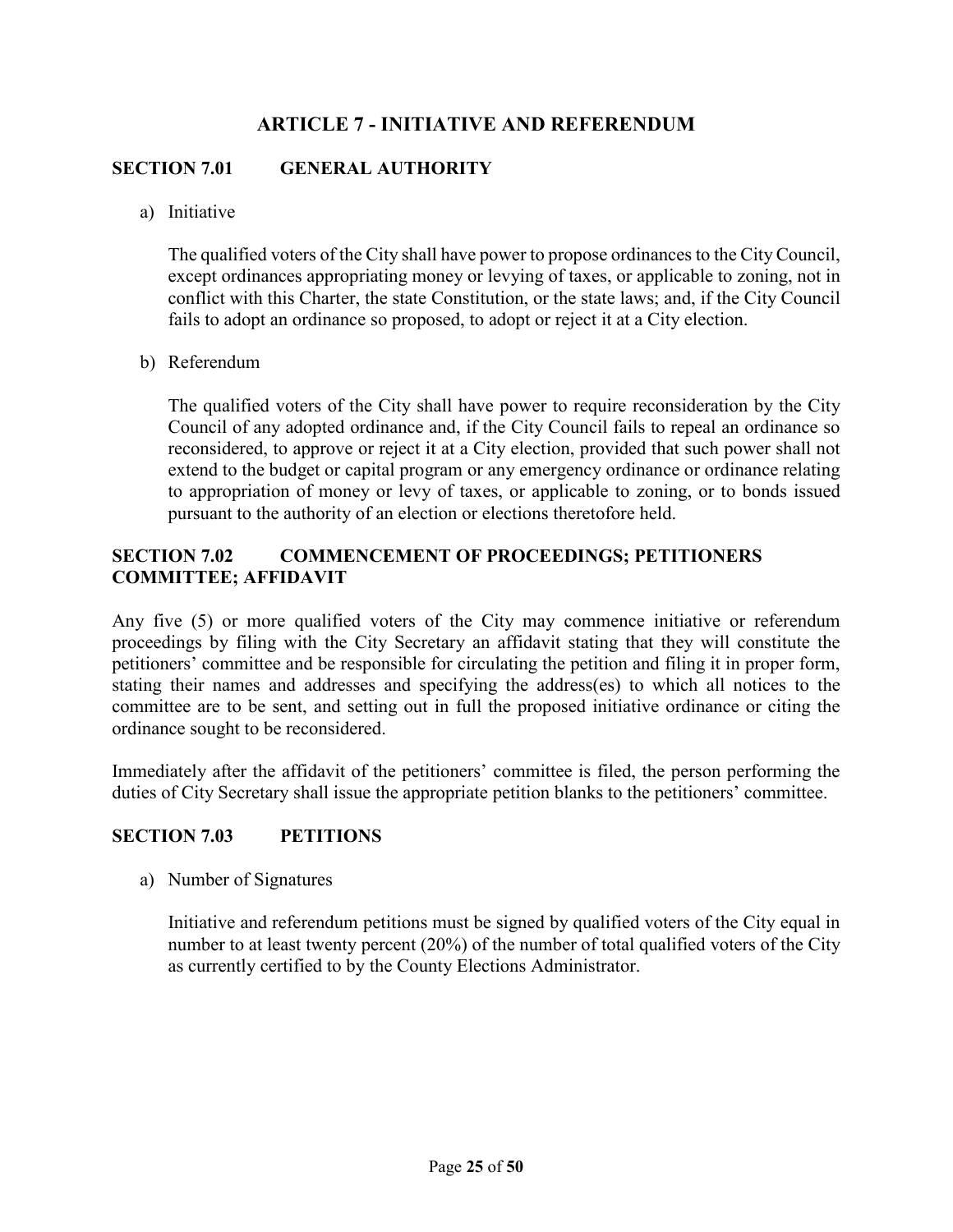#### b) Form and Content

All papers of a petition shall be uniform in size and style and shall be assembled as one instrument for filing. Petitions shall contain or have attached thereto throughout their circulation the full text of the ordinance proposed or sought to be reconsidered.

A signature on a petition for initiative or referendum is valid only if the petition includes the following information with respect to each signer:

- 1) the signer's residence address, including county;
- 2) the signer's date of birth or voter registration number;
- 3) the date of signing; and
- 4) the signer's printed name.

*(Amended May 6, 2017)*

c) Affidavit of Circulator

When filed, each paper of a petition shall have attached to it an affidavit executed by the circulator thereof stating that he or she personally circulated the paper, the number of signatures thereon, that all the signatures were affixed in the circulator's presence, that the circulator believes them to be the genuine signatures of the persons whose names they purport to be and that each signer had an opportunity before signing to read the full text of the ordinance proposed or sought to be reconsidered.

d) Time for Filing Referendum Petitions

Referendum petitions must be filed within forty-five (45) days after issuance of the appropriate blanks for reconsideration of any ordinance adopted by the City Council. Initiative petitions must be filed within forty-five (45) days after issuance of the appropriate blanks to the petitioners' committee. Additional time as specified in Section 7.04 shall be allowed for amending petitions. *(Amended May 1, 2021)*

## <span id="page-25-0"></span>**SECTION 7.04 DETERMINATION OF SUFFICIENCY**

a) Certificate of City Secretary

Within fifteen (15) working days after the petition is filed, the person performing the duties of City Secretary shall complete a certificate as to its sufficiency, specifying, if it is insufficient, the particulars wherein it is defective and shall immediately upon completion of certification send a copy of the certificate to each member of the petitioners' committee by registered mail. *(Amended May 1, 2021)*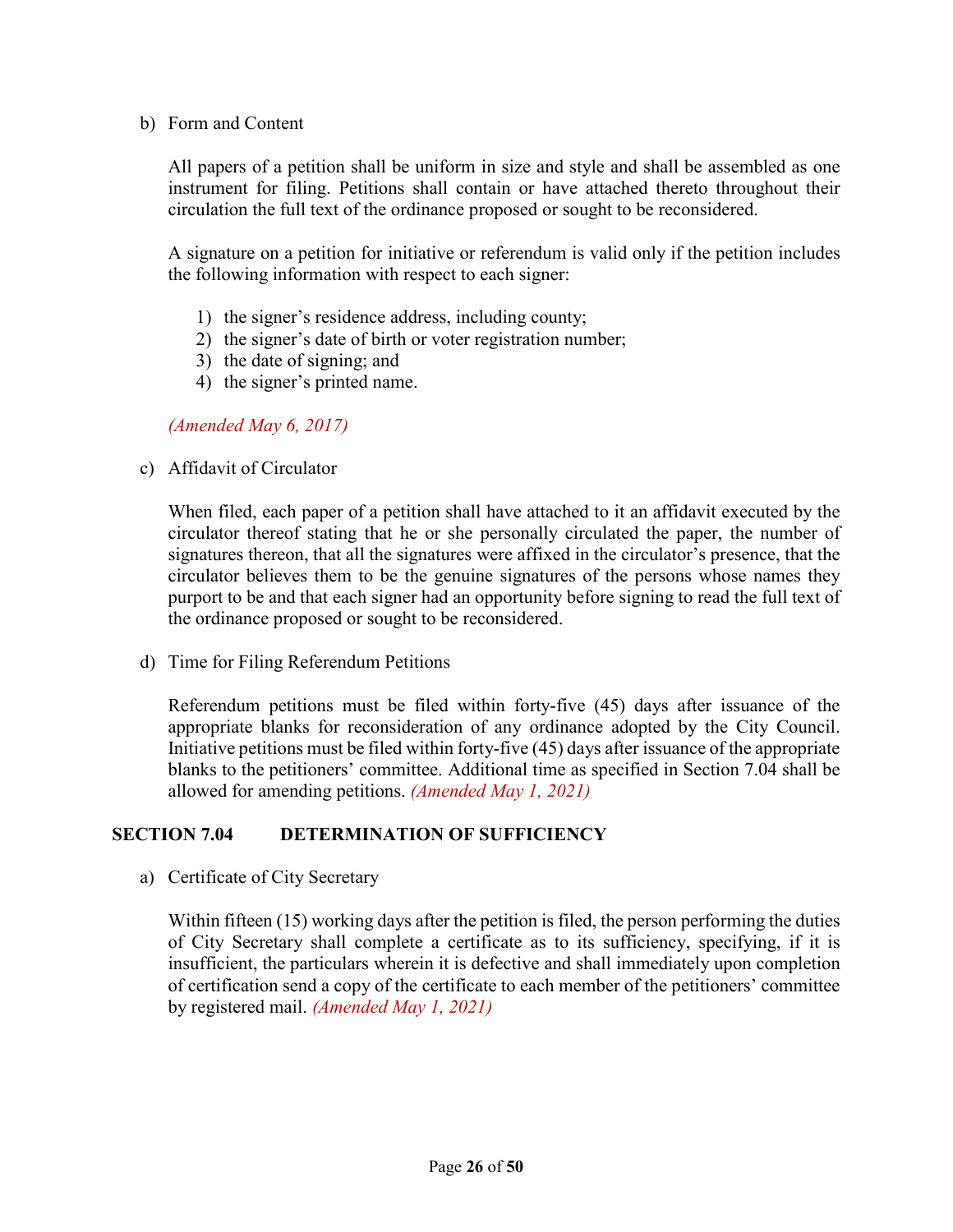b) Sufficient Petition, Final Determination

If the petition is certified sufficient, the person performing the duties of City Secretary shall present the certificate to the City Council by the next regular City Council meeting and the certificate shall be a final determination as to the sufficiency of the petition.

c) Insufficient Petition, Final Determination

If a petition is certified insufficient, and the petitioners' committee does not elect to amend or request City Council review under subsections (d) and (e) of this section within the time required, the City Secretary shall present a certificate to the City Council by the next regular City Council meeting which shall be a final determination of the insufficiency of the petition.

d) Insufficient Petition, Appeal

If a petition has been certified insufficient and the petitioners' committee does not file notice of intention to amend it as in Section 7.04 $(e)$ , the committee may, within three (3) working days after receiving the copy of such certificate, file a request that it be reviewed by the City Council. The City Council shall review the certificate at its next regular meeting following the filing of such request and approve or disapprove it, and the City Council's determination shall then be a final determination. *(Amended May 1, 2021)*

e) Insufficient Petition, Amending

A petition certified insufficient for lack of required number of valid signatures may be amended once if the petitioners' committee files a notice of intention to amend it with the City Secretary within three (3) working days after receiving the copy of such certificate, and files a complimentary petition with additional names within ten (10) working days after receiving the copy of such certificate. Such supplementary petition shall comply with the requirements of Sections 7.03(b) and (c). Within five (5) working days after the amended petition is filed, the person performing the duties of City Secretary shall complete a certificate as to the sufficiency of the petition as amended and shall before the end of the next business day send a copy of such certificate to each member of the petitioners' committee by registered mail as in the case of an original petition. The final determination as to the sufficiency of an amended petition shall be determined in the same manner as prescribed for original petitions in Sections 7.04(b), (c), and (d), except that no petition, once amended, may be amended again. *(Amended May 1, 2021)*

f) Court Review: New Petition

A final determination as to the sufficiency of a petition shall be subject to review in a court of competent jurisdiction. A final determination of insufficiency, even if sustained upon court review, shall not prejudice the filing of a new petition for the same purpose.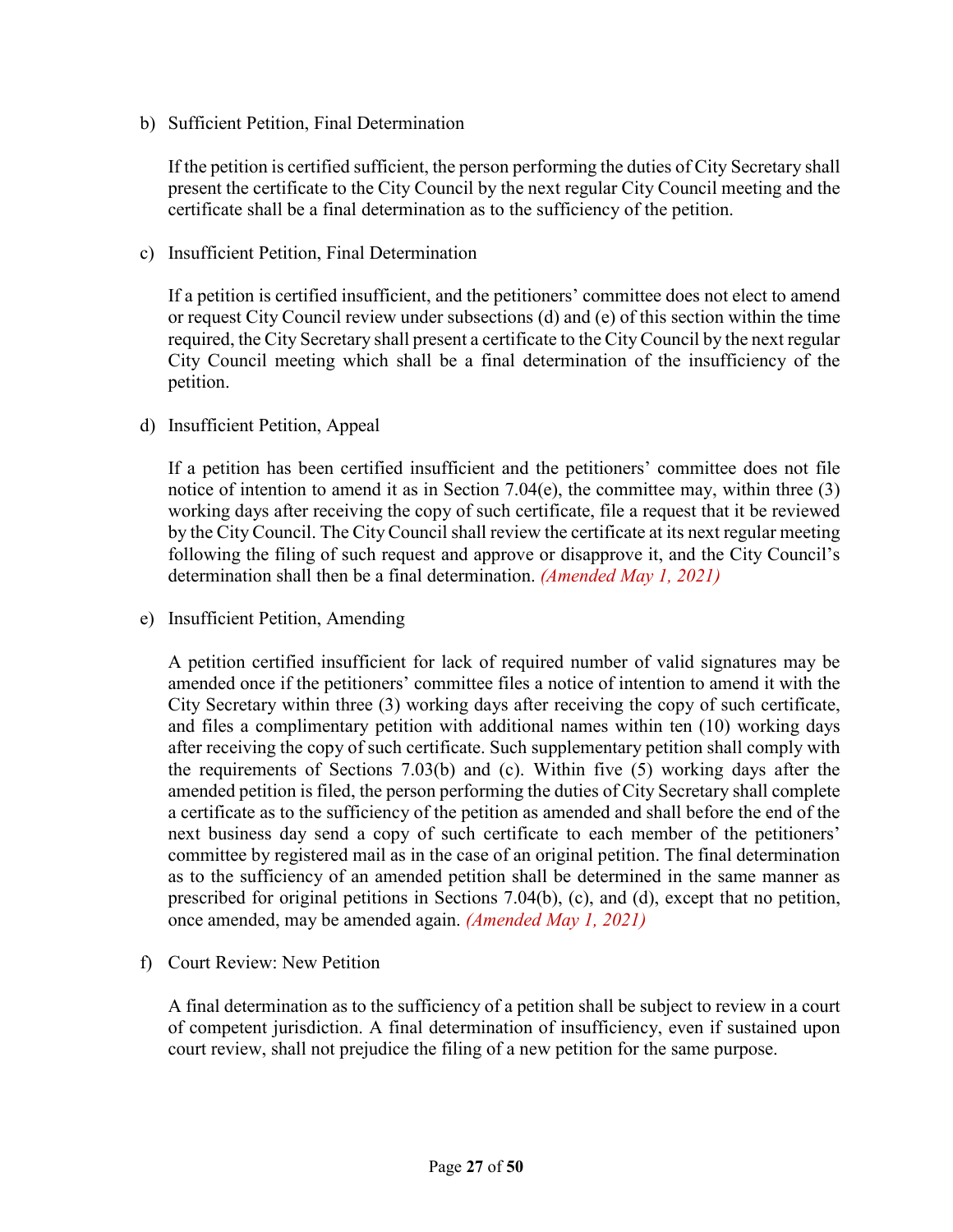## <span id="page-27-0"></span>**SECTION 7.05 REFERENDUM PETITIONS; SUSPENSION OF EFFECT OF ORDINANCE**

When a referendum petition is determined to be sufficient, the ordinance sought to be reconsidered shall be suspended, and such suspension shall continue until the City Council repeals the ordinance or the ordinance is upheld by election.

## <span id="page-27-1"></span>**SECTION 7.06 ACTION ON PETITIONS**

a) Action by City Council

Within thirty (30) days after the date the initiative or referendum petition has been finally determined sufficient, the City Council shall: *(Amended May 1, 2021)*

- 1) adopt a proposed initiative ordinance without any change in substance; or
- 2) repeal a referred ordinance; or
- 3) call an election on the proposed or referred ordinance as specified in Section 7.06(b).
- b) Submission to Voters

The election on a proposed or referred ordinance shall be held on the next available uniform election date as required by state law. Said called election may coincide with a regular City election should such City election fall within the specified period. Special elections on initiated or referred ordinances shall not be held more frequently than once each six (6) months, and no ordinance substantially the same as an initiated ordinance which has been defeated or on substantially the same as a referred ordinance which has been approved at any election may be initiated by the voters within two (2) years from the date of such election. Copies of the proposed or referred ordinance shall be made available at the polls.

c) Publication of Proposed and Referred Ordinance.

The person performing the duties of City Secretary shall publish at least once in the official newspaper of the City the proposed or referred ordinance within fifteen (15) working days of the election, and shall give such other notices and do such other things relative to such election as are required in general municipal elections or by the ordinance calling said election.

d) Withdrawal of Petition.

<span id="page-27-2"></span>An initiative or referendum petition may be withdrawn at any time prior to the time the petition has been determined to be sufficient by filing with the City Secretary a request for withdrawal signed by at least eighty percent (80%) of the members of the petitioners' committee. Upon filing of such request, the petition shall have no further force or effect and all proceedings thereon shall be terminated.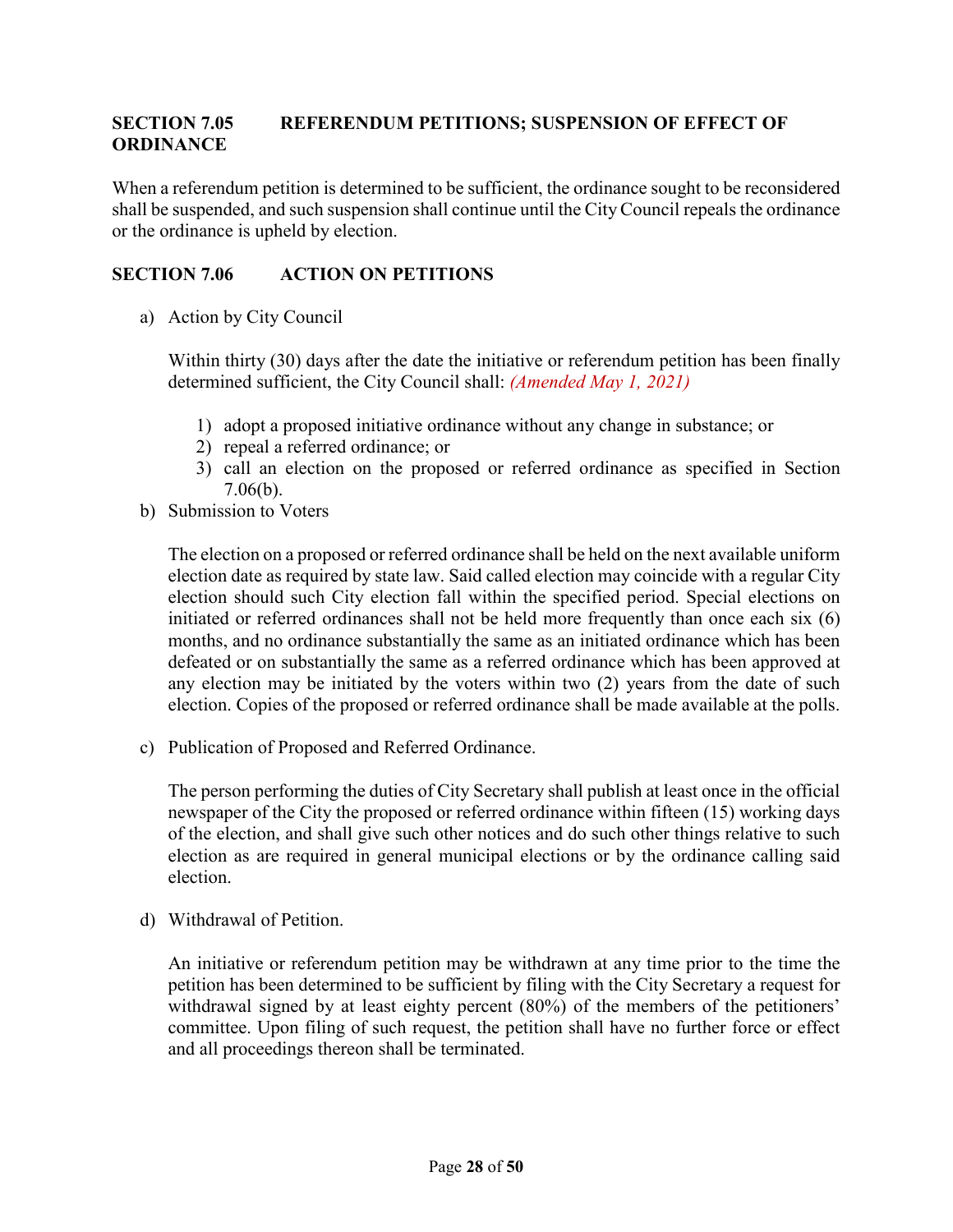#### **SECTION 7.07 FORM OF BALLOTS**

The ballots used when voting upon such proposed and referred ordinances shall also set forth their nature sufficiently to identify them and shall set forth upon separate lines the words:

#### "FOR THE ORDINANCE," and "AGAINST THE ORDINANCE."

#### <span id="page-28-0"></span>**SECTION 7.08 RESULTS OF ELECTION**

a) Initiative

If a majority of the qualified voters voting on a proposed initiative ordinance vote in its favor, it shall be considered adopted upon certification of the election results and shall be treated in all respects in the same manner as ordinances of the same kind adopted by the City Council. If conflicting ordinances are approved at the same election, the one receiving the greatest number of affirmative votes shall prevail.

b) Repeal or Amendment of an Initiated Ordinance

An ordinance adopted by initiative may be repealed or amended at any time after the expiration of two (2) years by the affirmative vote of five (5) or more of the City Council members. *(Amended May 6, 2017)*

c) Referendum

If a majority of the qualified voters voting on a referred ordinance vote against the ordinance, it shall be considered repealed upon certification of the election results. If a majority of the qualified voters voting on a referred ordinance vote for the ordinance, it shall be considered in effect and petition shall become void.

d) Adoption of an Ordinance Repealed by Referendum

An ordinance repealed by referendum may be re enacted at any time after the expiration of two (2) years by the affirmative vote of five (5) or more of the City Council members. *(Amended May 6, 2017)*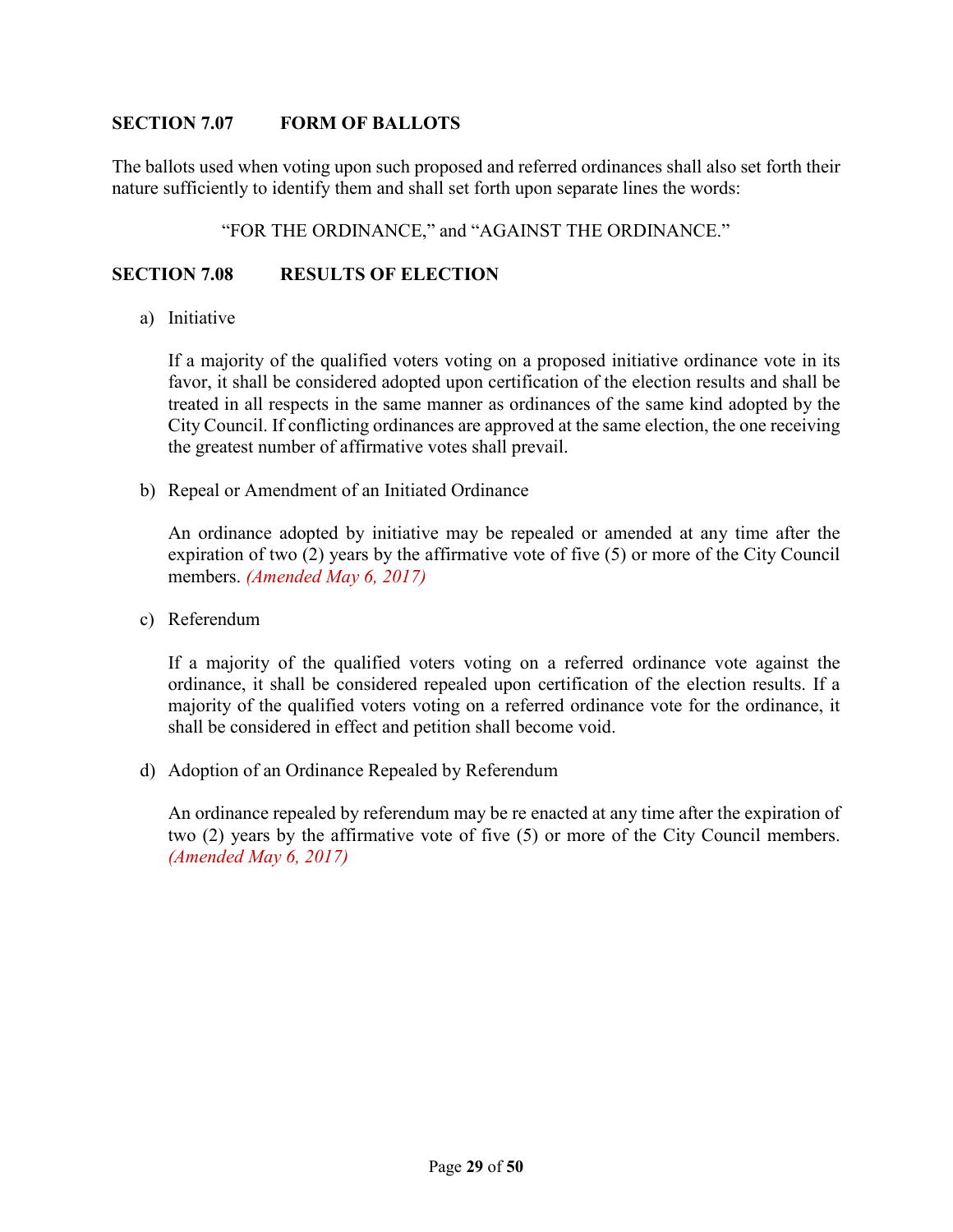## **ARTICLE 8 - FINANCIAL ADMINISTRATION**

## <span id="page-29-1"></span><span id="page-29-0"></span>**SECTION 8.01 FISCAL YEAR**

The fiscal year of the City shall begin on October 1, each year and end on the following September. The fiscal year may be changed by the City Council by ordinance, provided that no change shall be effective until six (6) months after the passage of such ordinance.

#### <span id="page-29-2"></span>**SECTION 8.02 SUBMISSION OF BUDGET AND BUDGET MESSAGE**

On or before the 15th day of August of each fiscal year, the City Manager shall submit to the City Council a budget for the ensuing fiscal year and an accompanying message.

## <span id="page-29-3"></span>**SECTION 8.03 BUDGET MESSAGE**

The City Manager's message shall explain the budget both in fiscal terms and in terms of the work programs. It shall outline the proposed financial policies of the City for the ensuing fiscal year, describe the important features of the budget and indicate any major changes from the current year in financial policies, expenditures and revenues together with the reasons for such changes. The message shall also summarize the City's debt position and include such other material as the City Manager deems desirable.

#### <span id="page-29-4"></span>**SECTION 8.04 BUDGET**

The budget shall provide a complete financial plan of all City funds and activities for the ensuing fiscal year and, except as required by law or this Charter, shall be in such form as the City Manager deems desirable or the City Council may require. The budget shall begin with a clear general summary of its contents; shall show in detail all estimated income, indicating the proposed property tax levy, and all proposed expenditures, including debt service, for the ensuing fiscal year; and shall be so arranged as to show comparative figures for actual and estimated income and expenditures of the current fiscal year and actual income and expenditures of the preceding fiscal year. It shall indicate in separate sections as follows:

a) Goals and Objectives

The proposed goals, objectives and expenditures for current operations during the ensuing fiscal year, detailed for each fund by organization unit and program, purpose or activity, and the method of financing such expenditures;

b) Capital Budget

Proposed capital expenditures during the ensuing fiscal year, detailed for each fund by organization unit when practicable, and the proposed method of financing each capital expenditure; and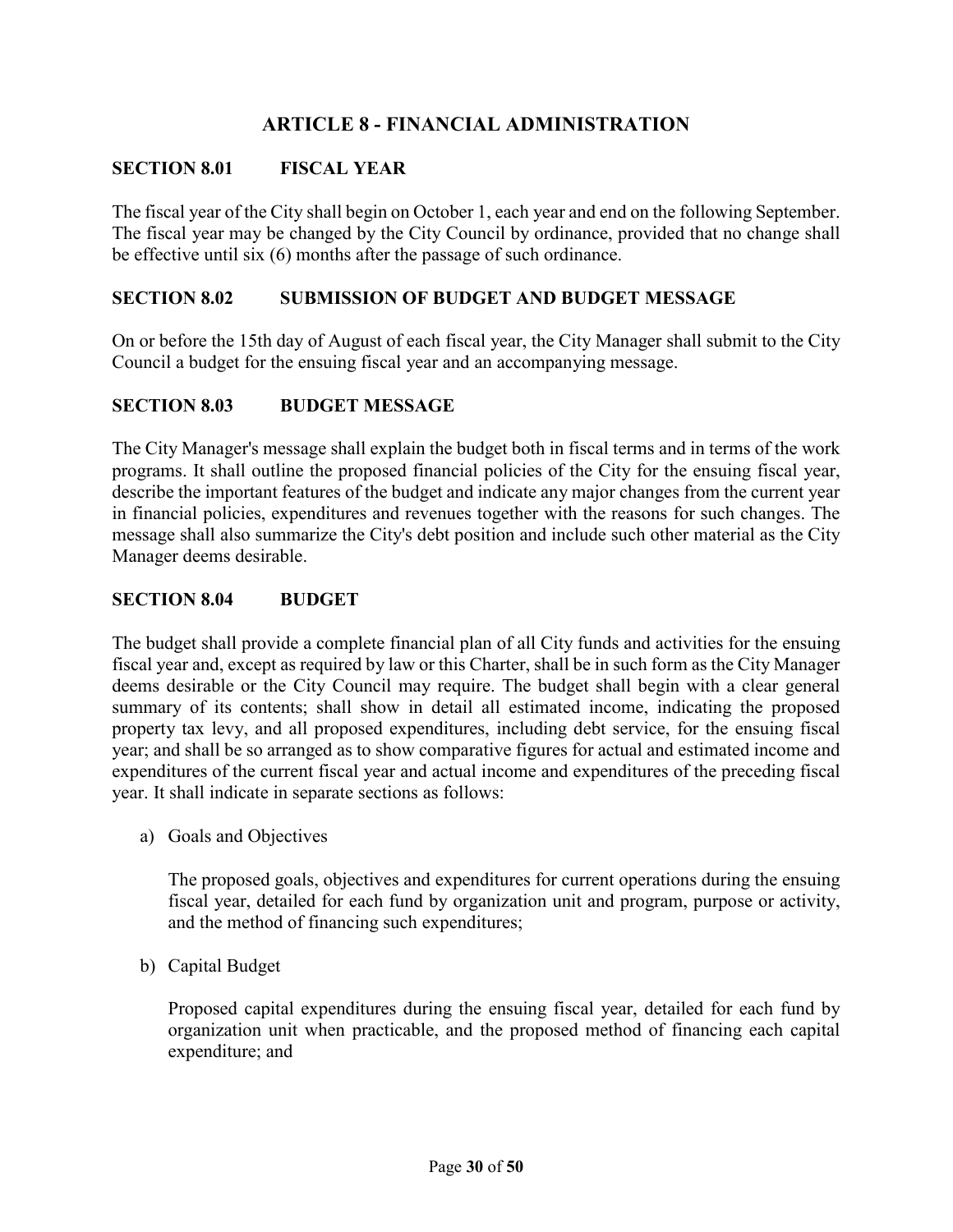c) Enterprise Funds

The anticipated income and expense and profit and loss for the ensuing year for each public utility or other proprietary enterprise fund, as defined in this Charter, operated by the City. For any fund, the total of proposed expenditures shall not exceed the total of estimated income plus any fund balance carried forward, exclusive of reserves.

d) Appropriation

To ensure a higher quality of life and security for the citizens of Hutto, the following appropriations will be mandated in each and every Annual Budget:

1) A minimum of ten (10) percent of the Annual Budget shall be placed in a Contingency Fund to be used for Emergency Purposes as outlined in Section 8.07 of the Charter. *(Amended November 7, 2006: Sections 8.4(d) (1-4) repealed; Section 8.4 (d) (5) renumbered as 8.4 (d) (1))*

#### <span id="page-30-0"></span>**SECTION 8.05 CITY COUNCIL ACTION ON BUDGET**

a) Notice and hearing

The City Council shall publish in one or more newspapers of general circulation in the City and as files available for download via the Internet, the general summary of the budget and a notice of the date, time, and location of the public hearing on the budget, in the form and manner as required by applicable state law. *(Amended May 6, 2017)*

b) Amendment Before Adoption

After the public hearing, the City Council may adopt the budget with or without amendment. In amending the budget, the City Council may add or increase programs or amounts and may delete or decrease any programs or amounts, except expenditures required by law or for debt service or for an estimated cash deficit, provided that no amendment to the budget shall increase the authorized expenditures to an amount greater than estimated income and other available funds. *(Amended May 6, 2017)*

c) Adoption

The City Council shall adopt the budget on or before the last day of the last month of the current fiscal year. If the City Council fails to adopt the budget by this date, the budget proposed by the City Manager shall go into effect.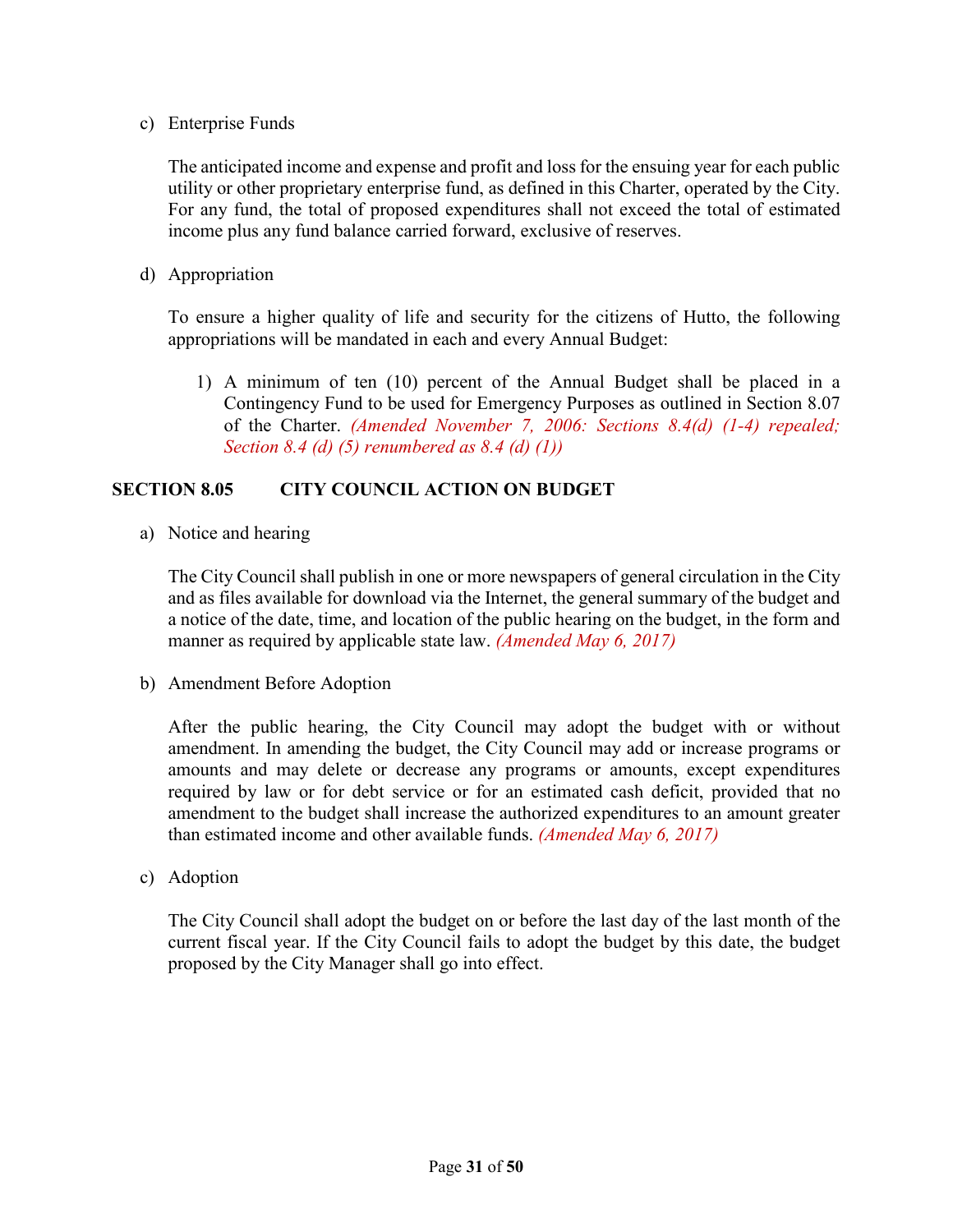#### <span id="page-31-0"></span>**SECTION 8.06 APPROPRIATION AND REVENUE ORDINANCES**

To implement the adopted budget, the City Council shall adopt the following prior to the beginning of the ensuing fiscal year:

a) Ordinance Adopting Budge

An ordinance shall be made adopting the budget and making the appropriations set forth therein by department or major organizational unit and authorizing a single appropriation for each program, capital project or activity.

b) Tax Levy Ordinance

A tax levy ordinance shall be made authorizing the property tax levy or levies and setting the tax rate or rates.

c) Revenue Ordinances

Any other ordinances required to authorize new revenues or to amend the rates or other features of existing taxes or other revenue sources shall be made.

#### <span id="page-31-1"></span>**SECTION 8.07 AMENDMENTS AFTER ADOPTION**

a) Supplemental Appropriations

If, during the fiscal year, the City Manager certifies that there are revenues available for appropriation that are in excess of those estimated in the budget, the City Council by ordinance may make supplemental appropriations for the year up to the amount of such excess.

b) Emergency Appropriations

To meet a public emergency affecting life, health, property, or the public peace, or to avoid a material cost or public expense, the City Council may make emergency appropriations. Such appropriations may be made by emergency ordinance in accordance with the provisions of 3.14 of this Charter. To the extent that there are no available unappropriated revenues or a sufficient fund balance to meet such appropriations, the City Council may by emergency ordinance authorize the issuance of emergency notes or other debt instruments. Such notes and debt instruments may be renewed from time to time; however, an emergency note or debt instrument and renewal for any fiscal year shall be paid not later than the last day of the fiscal year next succeeding that in which the emergency appropriation was made. *(Amended May 6, 2017)*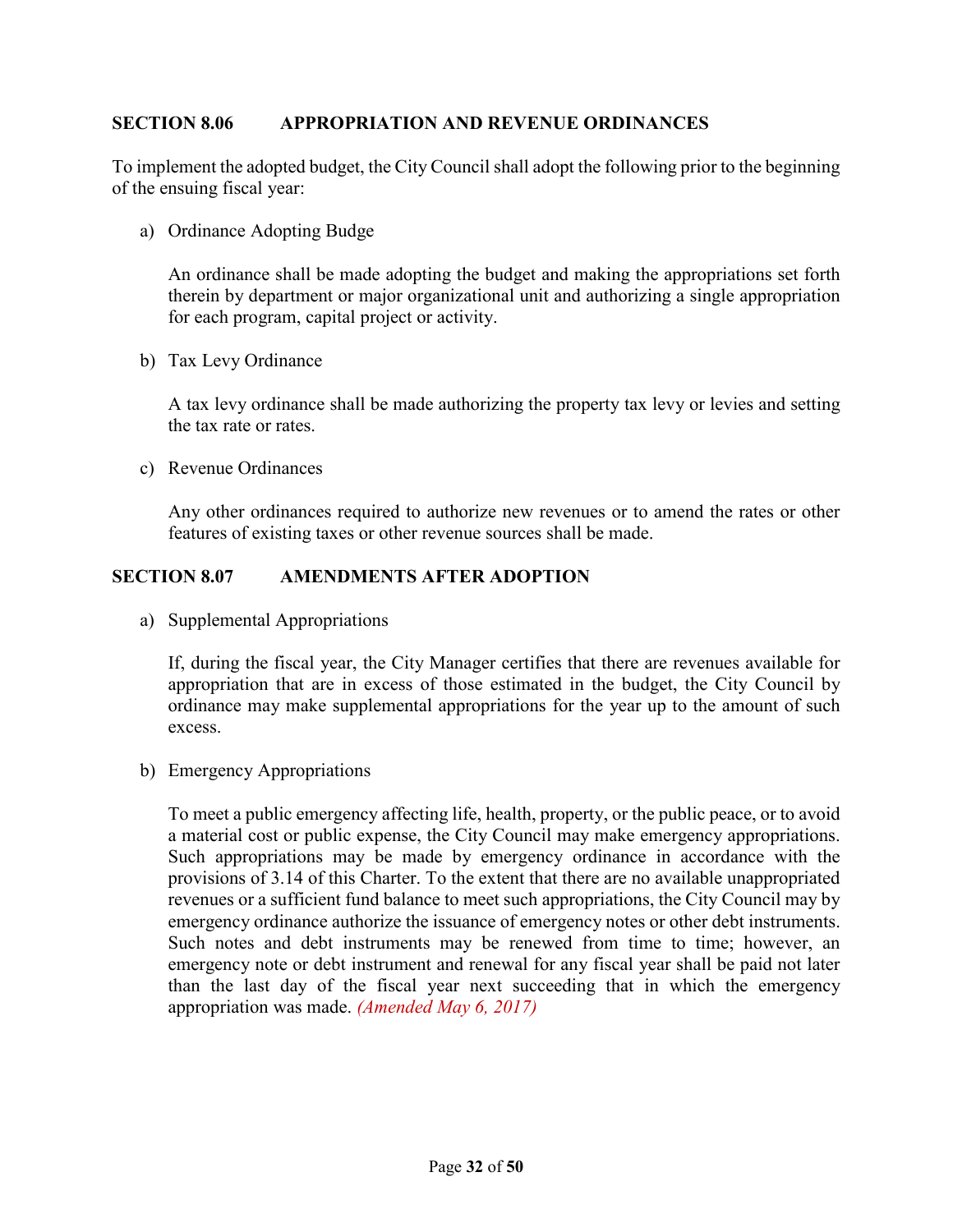c) Reduction of Appropriations

If at any time during the fiscal year it appears probable to the City Manager that the revenues or fund balances available will be insufficient to finance the expenditures for which appropriations have been authorized, the City Manager shall report to the City Council within no more than two weeks, indicating the estimated amount of the deficit, any remedial action taken by the City Manager and recommendations as to any other steps to be taken. The City Council shall then take such further action as it deems necessary to prevent or reduce any deficit and for that purpose it may by ordinance reduce one or more appropriations.

d) Transfer of Appropriations

At any time during the fiscal year the City Council may by ordinance transfer part or all of the unencumbered appropriation balance from one department or major organizational unit to the appropriations for other departments or major organizational units. The City Manager may transfer part or all of any unencumbered appropriation balances among programs within a department or organizational unit and shall report such transfers to the City Council no later than the next regular City Council meeting. *(Amended May 6, 2017)*

e) Limitations and Effective Dates

No appropriation for debt service may be reduced or transferred, and no appropriation may be reduced below any amount required by law to be appropriated or by more than the amount of its unencumbered balance. The supplemental and emergency appropriations and reduction or transfer of appropriations authorized by this Section may be made effective immediately upon adoption.

## <span id="page-32-0"></span>**SECTION 8.08 LAPSE OF APPROPRIATIONS**

Every appropriation, except an appropriation for a capital expenditure, shall lapse at the close of the fiscal year to the extent that it has not been expended or encumbered. An appropriation for a capital expenditure shall continue in force until expended, revised or repealed. The purpose of any such appropriation shall be deemed abandoned if three years pass without any disbursement from or encumbrance of the appropriation.

## <span id="page-32-1"></span>**SECTION 8.09 ADMINISTRATION OF THE BUDGET**

The City Council shall provide by ordinance the procedures for administering the budget.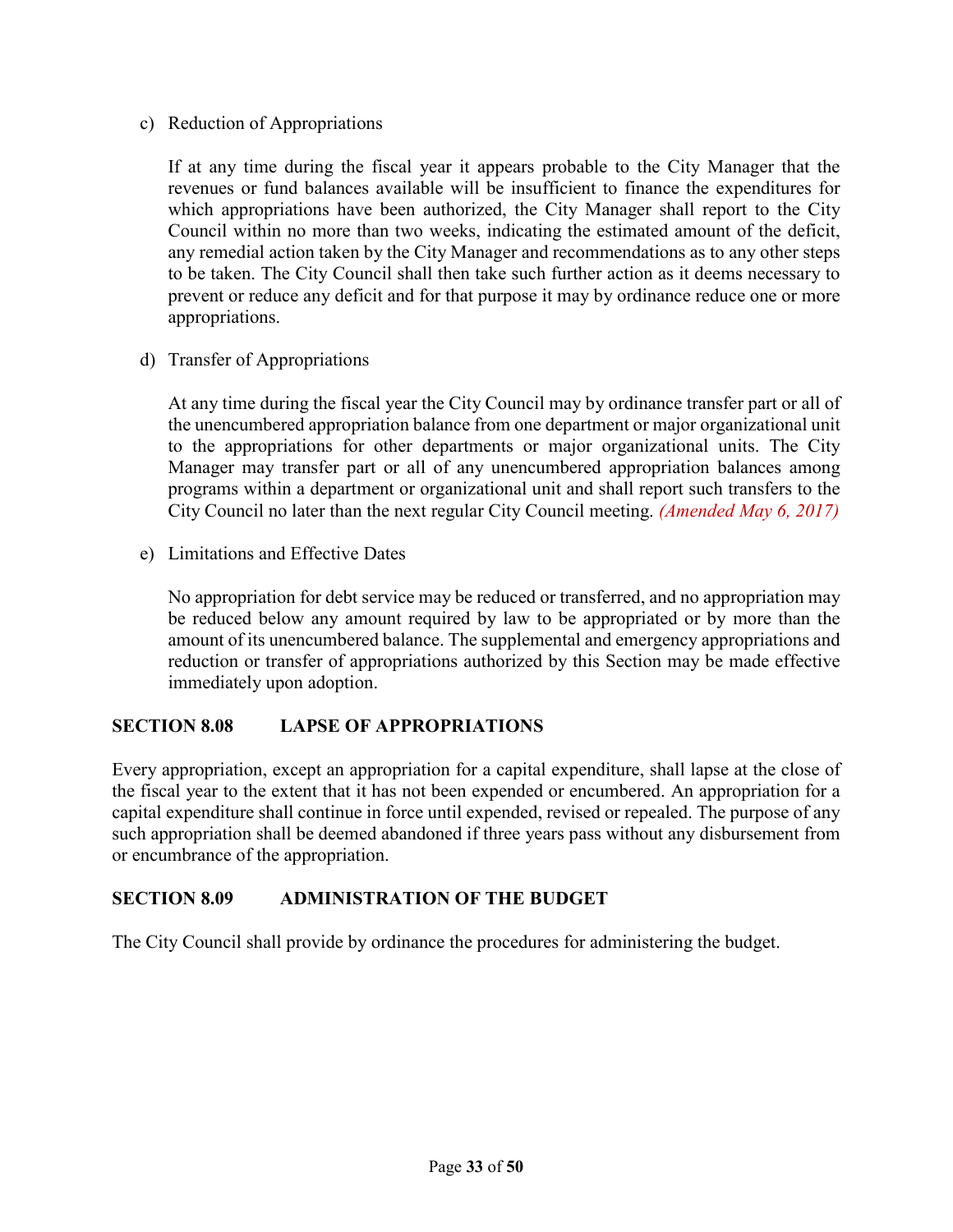#### <span id="page-33-0"></span>**SECTION 8.10 OVERSPENDING OF APPROPRIATIONS PROHIBITED**

No payment shall be made or obligation incurred against any allotment or appropriation except in accordance with authorized appropriations and unless the City Manager and his designee first certify that there is a sufficient unencumbered balance in such allotment or appropriation and that sufficient funds are or will be available to cover the claim or meet the obligation when it becomes due and payable. Any authorization of payment or incurring of obligation in violation of the provisions of this Charter shall be void and any payment made shall be illegal. A violation of this provision shall be cause for removal of any officer who knowingly authorized or made such payment or incurred such obligation. Such officer may also be liable to the City for any amount so paid. Except as prohibited by law, however, nothing in this Charter shall be construed to prevent the making or authorizing of payments or making of contracts for capital improvements to be financed in whole or in part by the issuance of bonds or to prevent the making of any contract or lease providing for payments beyond the end of the fiscal year, but only if such action is made or approved by ordinance. *(Amended May 1, 2021)*

#### <span id="page-33-1"></span>**SECTION 8.11 DEPOSITORY**

All moneys received by any person, department or agency of the City for or in connection with affairs of the City shall be deposited daily in the City depository or depositories. The City Council shall designate depositories in accordance with regulations and subject to security requirements for deposits and accrued interest as may be established by ordinance. All checks, vouchers, or warrants for the withdrawal of money from the City depositories shall be signed by the City Manager and countersigned by a City official designated by the City Council. The City Council may by ordinance authorize the use of machine- imprinted facsimile signatures of the City Manager on checks, vouchers and warrants. However, two original signatures shall be required for all checks in excess of \$5,000.00. *(Amended May 6, 2017)*

## <span id="page-33-2"></span>**SECTION 8.12 PURCHASE PROCEDURE**

All purchases made and contracts executed by the City shall be pursuant to requisitions from the heads of the offices, departments or agencies whose appropriations will be charged. No contract or order shall be binding upon the City unless the Finance Officer certifies that there is to the credit of such office, department or agency a sufficient unencumbered appropriation to pay for the supplies, materials, equipment, or contractual services for which the contract or order is to be issued. All contracts or purchases of property shall be made in accordance with State law or ordinance provided that the City Council or the City Manager, in such cases as he/she is authorized to contract for the City, shall have the right to reject any and all bids. *(Amended May 6, 2017)*

## <span id="page-33-3"></span>**SECTION 8.13 SALE OF REAL PROPERTY**

<span id="page-33-4"></span>The sale of real property owned by the City of Hutto shall be governed by State Law. In addition, all sales of real property owned by the City of Hutto shall be subject to the approval of the City Council. *(Amended May 6, 2017)*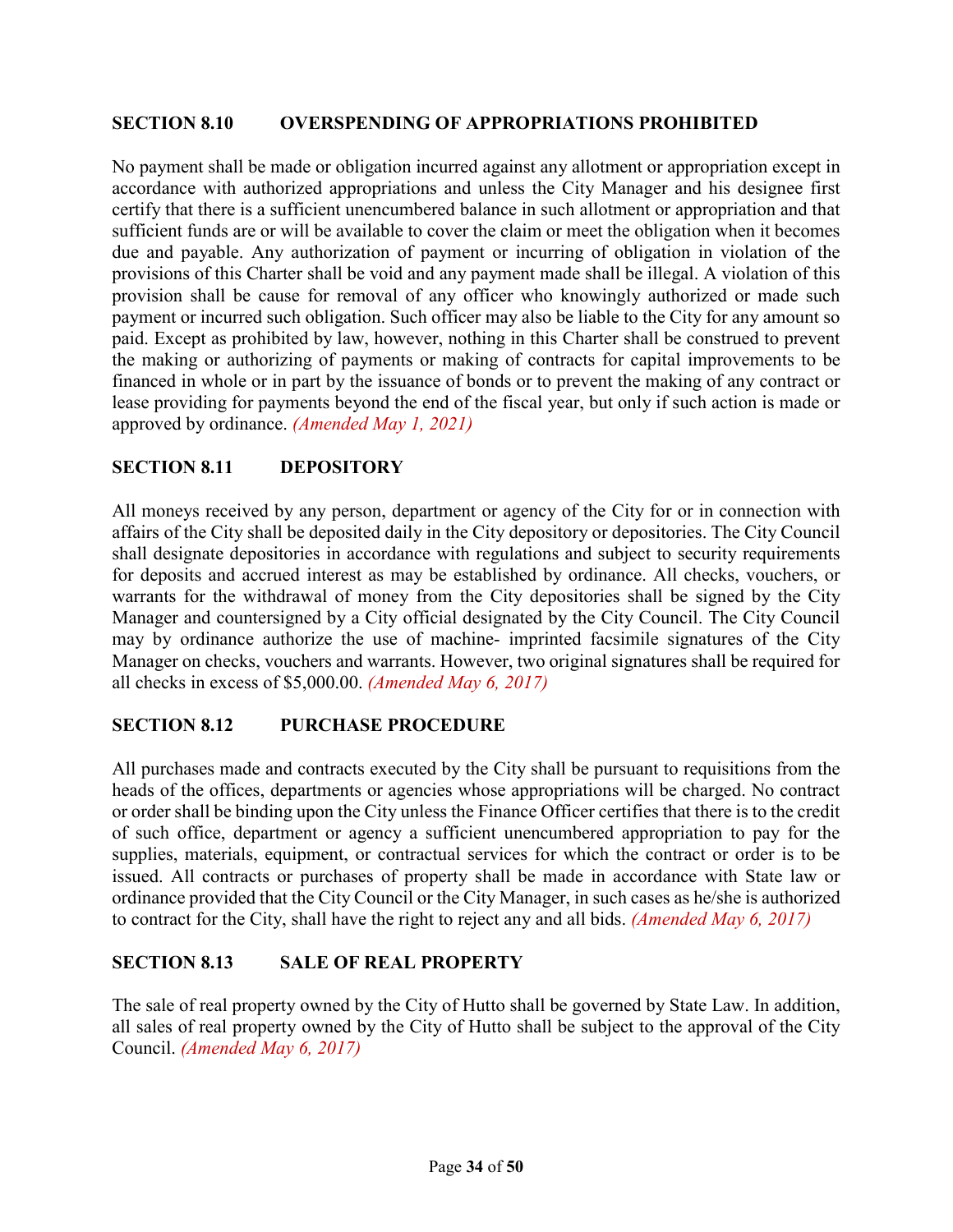#### **SECTION 8.14 INDEPENDENT AUDIT**

At the close of each fiscal year and at other times as necessary, the City Council shall have a certified public accountant conduct an independent audit of all accounts of the City. The certified public accountant shall have no personal interest in the financial affairs of the City or of its officers. A summary of the results of the completed audit shall be on file in the City Secretary's office as a public record and shall be posted on the City's website. *(Amended May 6, 2017)*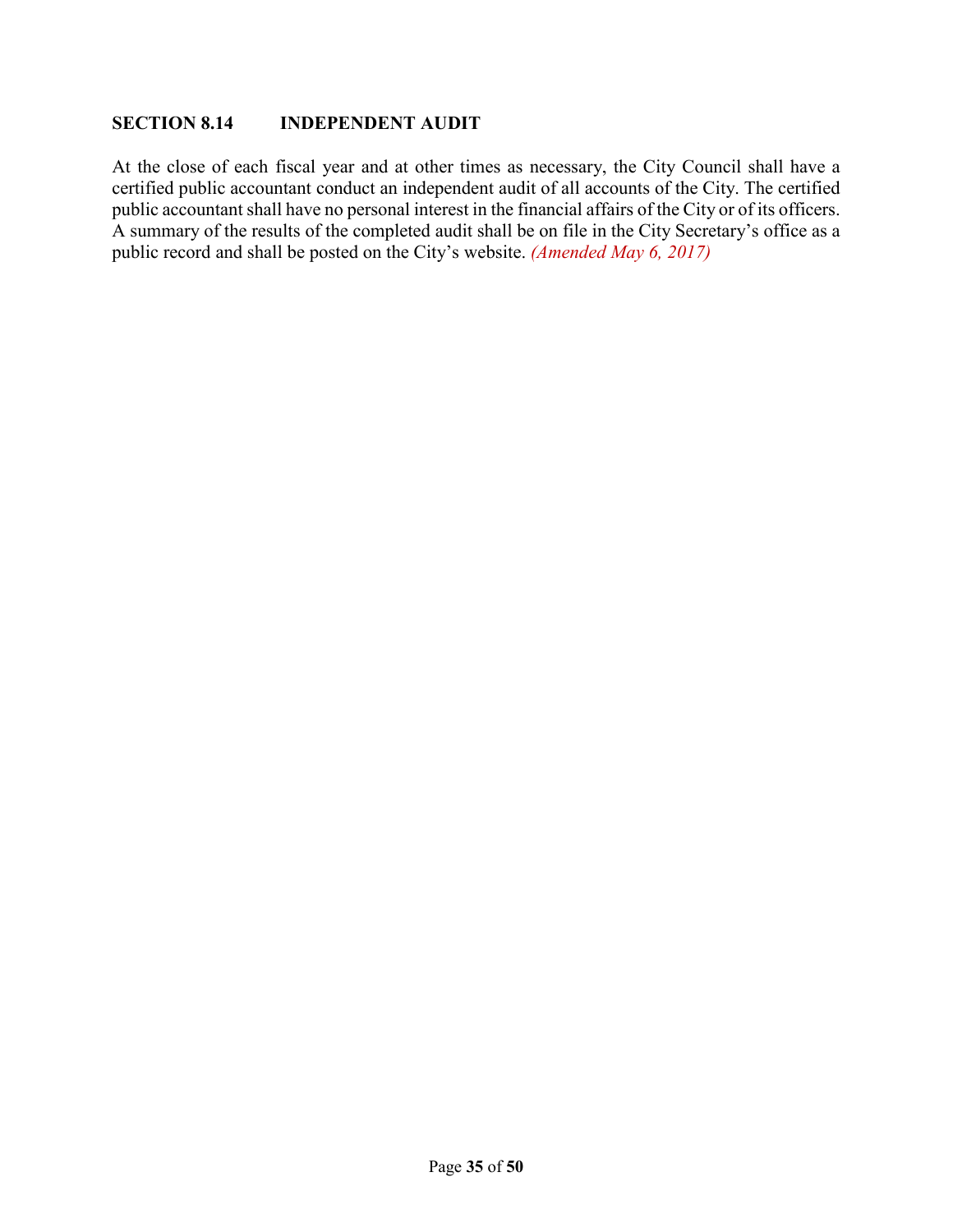## **ARTICLE 9 - TAXATION**

## <span id="page-35-1"></span><span id="page-35-0"></span>**SECTION 9.01 TAXATION POWERS**

The City Council shall have power to levy taxes to the extent and for all purposes authorized by the laws of the State of Texas and by this Charter, in accordance with the limitations thereon fixed by the Constitution of the State of Texas, and to provide for the mode and manner of levying, assessing and collecting the same, and to apportion such taxes as in the discretion of the City Council shall be deemed to be in the best interest of the City. *(Amended May 6, 2017)*

#### <span id="page-35-2"></span>**SECTION 9.02 DUTY TO LEVY**

It shall be the duty of the City Council annually, to levy, assess and collect such taxes on the assessed valuation of all taxable property within the City as may be necessary for general purpose and current expenses of the City, provided that the rate of taxation shall never exceed the limit prescribed by the Constitution and laws of the State of Texas. *(Amended May 6, 2017)*

#### <span id="page-35-3"></span>**SECTION 9.03 SINKING FUND**

The City Council shall have power to annually levy, assess and collect such taxes as may be necessary to pay the interest on, and create a sinking fund or funds for, the bonded or other indebtedness of the City now existing or hereafter to be created. *(Amended May 6, 2017)*

#### <span id="page-35-4"></span>**SECTION 9.04 TAX LIABILITIES**

The property of all persons owing any taxes to the City of Hutto is hereby liable for all taxes, whether the same be due upon personal or real property, or both, and a lien is hereby expressly fixed upon all such property to secure the payment of said taxes. *(Amended May 6, 2017)*

#### <span id="page-35-5"></span>**SECTION 9.05 COLLECTION OF TAXES**

The City Council shall have power to provide by ordinance for the prompt collection of taxes levied, assessed and imposed under this Charter and the ordinances of said City, and it is hereby authorized, and to that end shall have full power and authority to sell, or cause to be sold, all kinds of property, real and personal, and shall make such rules and regulations, ordain and pass such ordinances, as it may consider necessary to the levying, imposing, assessing and collecting of any and all taxes provided for in this Charter and unless otherwise provided by ordinance, all property in said City liable and subject to taxation shall be assessed, and said taxes shall be levied and collected, in accordance with the provisions of the general laws of the State of Texas. *(Amended May 6, 2017)*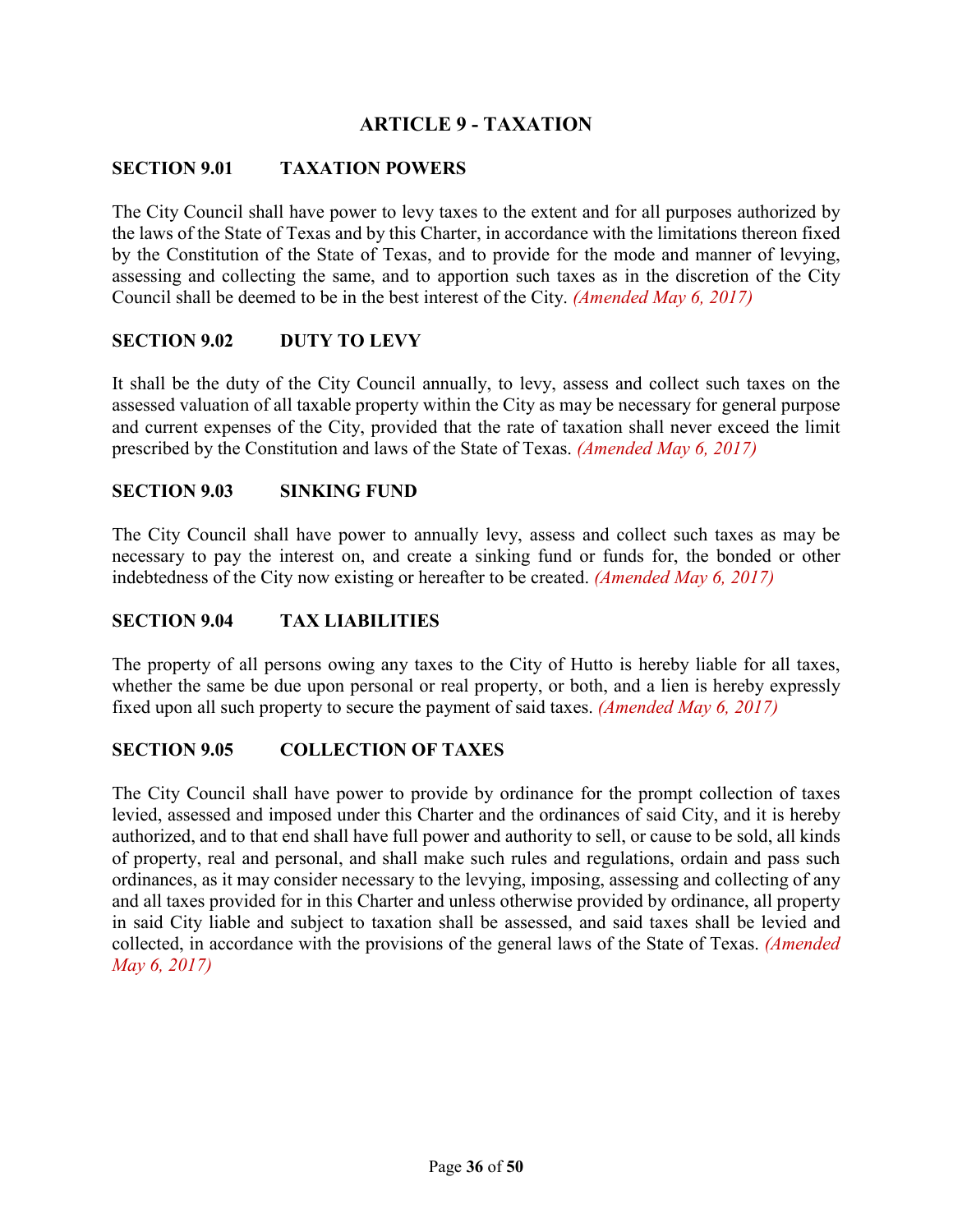#### <span id="page-36-0"></span>**SECTION 9.06 COLLECTIONS FOR BONDED AND OTHER INDEBTEDNESS**

All moneys arising from the collection of taxes levied for the payment of interest on, and providing a sinking fund for, bonded or other indebtedness of the City, shall be maintained in a separate fund, to be designated "Interest and Sinking Fund," and a separate account shall be kept of the funds applicable to each series of indebtedness.

## <span id="page-36-1"></span>**SECTION 9.07 FORCED COLLECTION OF TAXES**

The City Council may provide by ordinance for the prompt collection by suit, sale or otherwise, of all taxes due the City, of every kind. The Council may also provide penalties for the failure to pay taxes by a given date, provided the penalty shall never exceed that imposed by the State law. The City may proceed in the matter of the forced collection of taxes in all things as provided by applicable law. *(Amended May 6, 2017)*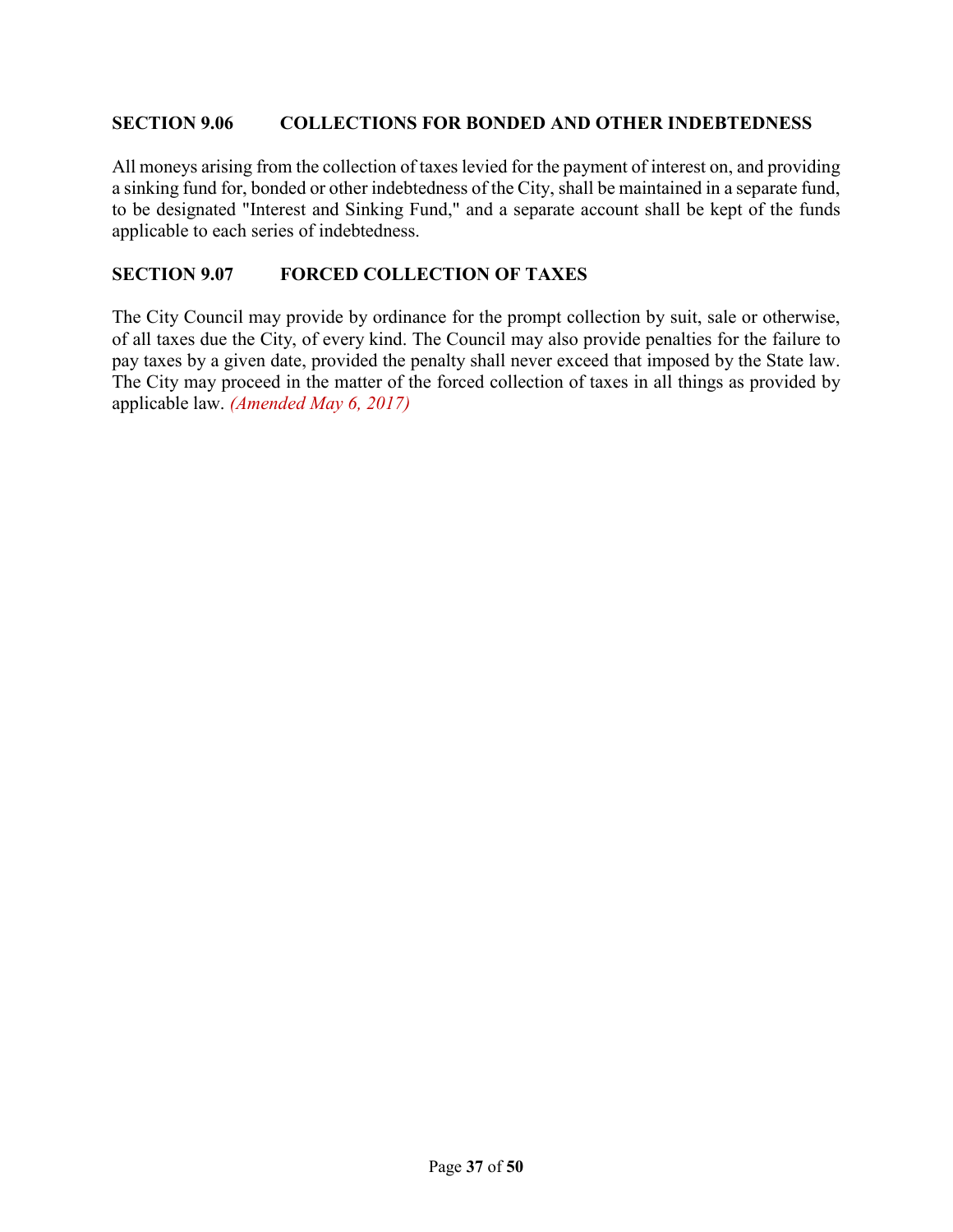## **ARTICLE 10 - BONDS**

#### <span id="page-37-1"></span><span id="page-37-0"></span>**SECTION 10.01 BORROWING FOR CAPITAL IMPROVEMENTS**

a) Borrowing

The City Council shall have the power, except as prohibited by law, to borrow money by whatever method it may deem to be in the public interest.

b) General Obligation Bonds and Certificates of Obligation

The City shall have the power to borrow money on the credit of the City and to issue general obligation bonds and certificates of obligation for permanent public improvements or for any other public purpose not prohibited by the Constitution and laws of the state of Texas, and to issue refunding bonds to refund outstanding bonds of the City previously issued. All such bonds or certificates of obligation shall be issued in conformity with the laws of the State of Texas and shall be used only for the purpose for which they were issued.

c) Revenue Bonds

The City shall have the power to borrow money for the purpose of constructing, purchasing, improving, extending or repairing of public utilities, recreational facilities or any other self-liquidating municipal function not prohibited by the Constitution and laws of the State of Texas, and to issue revenue bonds to evidence the obligation created thereby. Such bonds shall be a charge upon and payable from the properties, or interest therein pledged, or the income therefrom, or both. The holders of the revenue bonds shall never have the right to demand payment thereof out of monies raised or to be raised by taxation. All such bonds shall be issued in conformity with the laws of the State of Texas and shall be used only for the purpose for which issued. *(Amended May 6, 2017)*

d) Bonds Incontestable

All bonds of the City having been issued and sold and having been delivered to the purchaser thereof, shall thereafter be incontestable and all bonds issued to refund in exchange for outstanding bonds previously issued shall and after said exchange, be incontestable.

- e) The procedure for adoption of any ordinance relative to borrowing for capital improvements shall be:
	- 1) A copy of the proposed ordinance shall be furnished to (1) each Member of the City Council, (2) the City Attorney, and (3) any citizen of the City for inspection upon request to the City Secretary, at least three (3) days before the date of the meeting at which the ordinance is to be considered.
	- 2) Any ordinance relative to borrowing for capital improvements may be adopted and finally passed at the meeting at which it is introduced.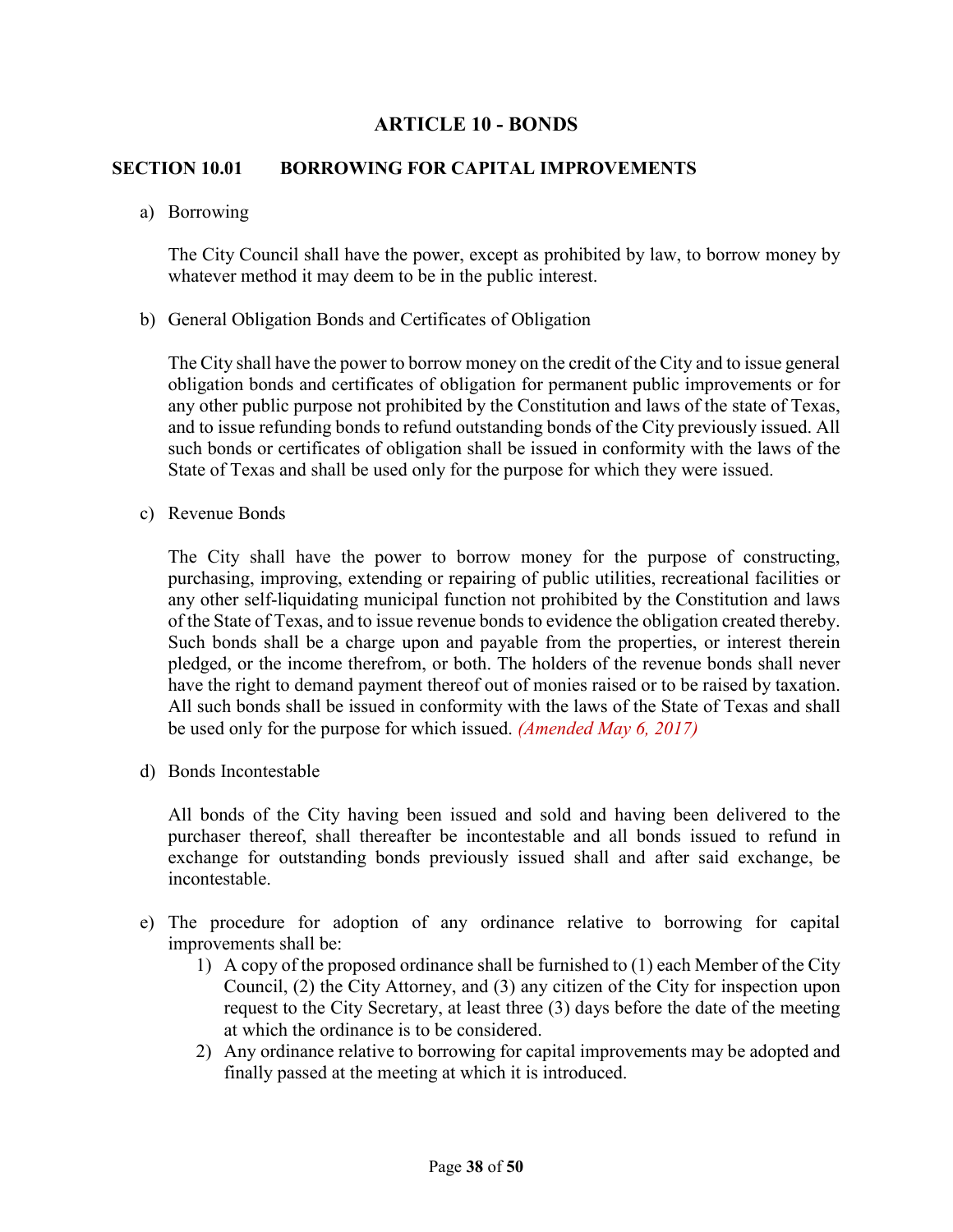## **ARTICLE 11 - FRANCHISE OF PUBLIC UTILITIES**

## <span id="page-38-1"></span><span id="page-38-0"></span>**SECTION 11.01 POWERS OF THE CITY**

In addition to the City's power to buy, construct, lease, maintain, operate and regulate public utilities and to manufacture, distribute and sell the output of such utility operations, the City shall have such further powers as may now or hereafter be granted under the Constitution and laws of the State of Texas. *(Amended May 6, 2017)*

#### <span id="page-38-2"></span>**SECTION 11.02 FRANCHISE; POWER OF CITY COUNCIL**

The City Council shall have power to grant, amend, renew or extend by ordinance all franchises of all public utilities of every character including any person, business or corporation providing cable television or community antenna television service, operating within the City, and for such purposes is granted full power. No public utility franchise shall be transferable except to persons, firms or corporations taking all or substantially all of the holder's business in the City and except with the approval of the City Council expressed by ordinance. No franchise shall be granted for an indeterminate term. No exclusive franchise shall ever be granted.

## <span id="page-38-3"></span>**SECTION 11.03 FRANCHISE VALUE NOT TO BE ALLOWED**

In determining the just compensation to be paid by the City for public utility property which the City may acquire by condemnation or otherwise, nothing shall be included as to the value of any franchise granted by the City.

## <span id="page-38-4"></span>**SECTION 11.04 RIGHT OF REGULATION**

All grants, renewals, extensions or amendments to public utility franchises, whether it be so provided in the ordinance or not, shall be subject to the right of the City to:

- a) repeal the same by ordinance at any time for failure to begin construction or operation within the time prescribed or for failure otherwise to comply with the terms of the franchise, such power to be exercised only after due notice and hearing;
- b) require an adequate and reasonable extension of plant and service, and the maintenance of the plant and fixtures at the standard necessary to render the highest reasonable quality of utility service to the public;
- c) establish reasonable standards of service and quality of products and prevent unjust discrimination in service or rates;
- d) prescribe the form of accounts kept by each such utility. If the franchise or ordinance does not prescribe the form of accounts kept by each utility, then it shall keep its accounts in accordance with the utility system of accounts for said utility prescribed by the appropriate state and/or Federal utility regulatory agencies;
- e) examine and audit the accounts and other records of any such utility at any time and to require annual and other reports, including reports on local operations by each such public utility;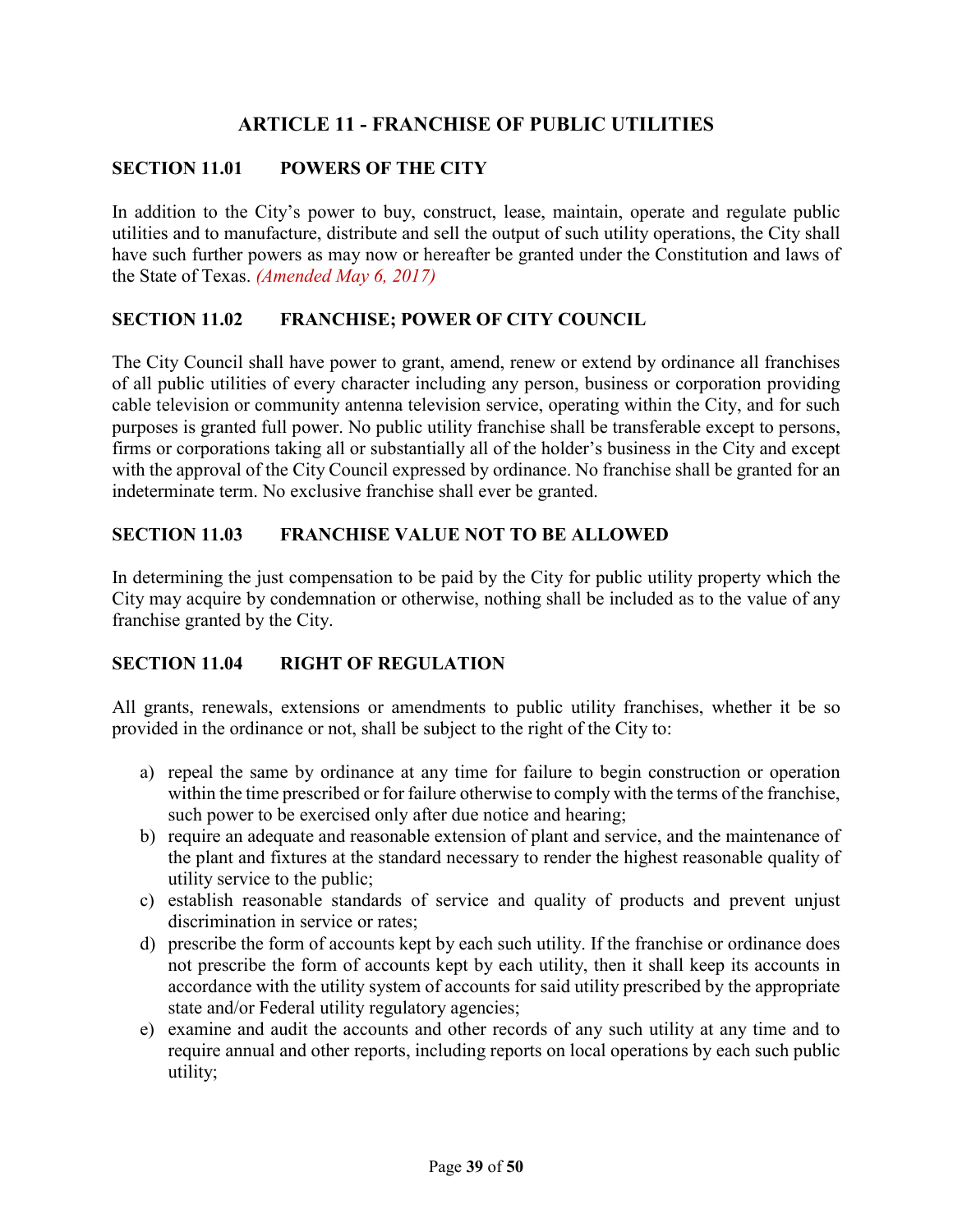- f) impose such reasonable regulations and restrictions as may be deemed desirable or conducive to the safety, welfare and accommodation of the public;
- g) adopt procedural rules and regulations dealing with public utilities which shall conform to the requirements of the appropriate state regulatory agencies; and
- h) prescribe penalties for noncompliance with any provision of this Article or the ordinances pertaining to franchises, public utilities, public services and proprietary enterprises. *(Amended May 6, 2017)*

## <span id="page-39-0"></span>**SECTION 11.05 CONSENT OF PROPERTY OWNERS**

The consent of abutting and adjacent property owners shall not be required for the construction, extension, maintenance or operation of any public utility, but nothing in this Charter or in any franchise granted thereunder shall ever be construed to deprive any such property owners of any right of action for damage or injury to property as now or hereafter provided by law.

## <span id="page-39-1"></span>**SECTION 11.06 EXTENSIONS**

All extensions of public utilities within the City limits shall become a part of the aggregate property of the public utility, shall be operated as such, and shall be subject to all the obligations and reserved rights contained in this Charter and in any original grant hereafter made. The right to use and maintain any extension shall terminate with the original grant. In case of an extension of public utility operated under a franchise hereafter granted, such right shall be terminable at the same time and under the same conditions as the original grant.

## <span id="page-39-2"></span>**SECTION 11.07 OTHER CONDITIONS**

All franchises heretofore granted are recognized as contracts between the City and the grantee, and the contractual rights as contained in any such franchises shall not be impaired by the provisions of this Charter, except that the power of the City to exercise the right of eminent domain in the acquisition of any utility property is in all things reserved, and except the general power of the City heretofore existing and herein provided for to regulate the rates and services of a utility, which shall include the right to require adequate and reasonable extension of plant and service and the maintenance of the plant fixtures at the standard necessary to render the highest reasonable quality of utility service to the public. Every public utility franchise hereafter granted shall be held subject to all the terms and conditions contained in the various sections of this Article whether or not such terms are specifically mentioned in the franchises. Nothing in this Charter shall operate to limit in any way, as specifically stated, the discretion of the City Council or the voters of the City in imposing terms and conditions as may be reasonable in connection with any franchise grant, including the right to require such compensation or rental as may be permitted by the laws of the State of Texas.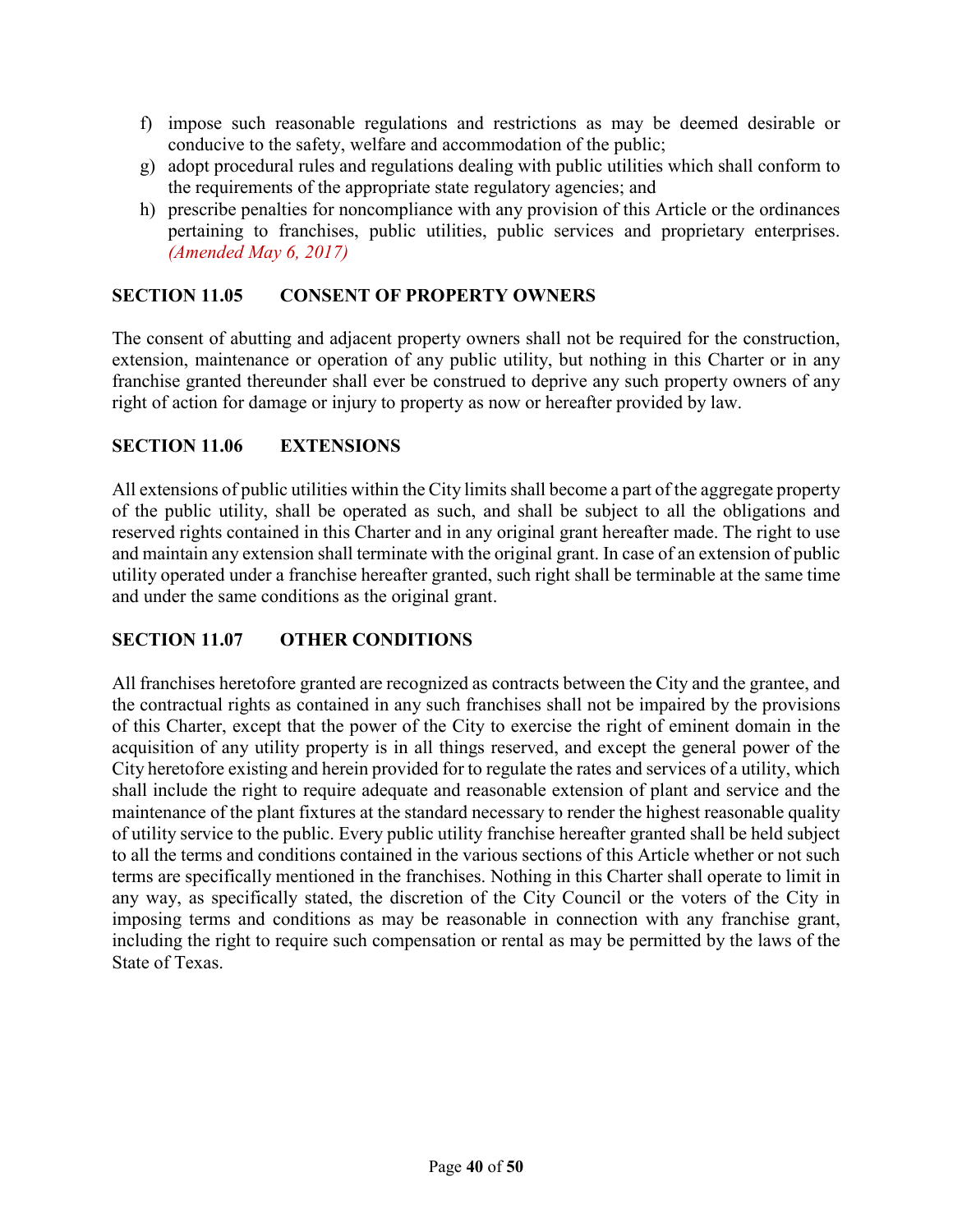#### <span id="page-40-0"></span>**SECTION 11.08 FRANCHISE RECORDS**

Every public utility and every owner of public utility franchise shall file with the City certified copies of all franchises owned or claimed, or under which such utility is operated in the City. The City shall compile and maintain a public record of public utility franchises. *(Amended May 1, 2021)*

*Section 11.09 (Repealed by Special Election held on November 7, 2006) Dealt with regulating the price of water, gas, electric lights, electric power and steam heat, and to regulate and fix the fares, charges of all public transportation of every kind, whether transporting passengers freight or baggage, and generally to fix and regulate the rates and charges of all public utilities of every kind operating within the corporate limits of the City, including any person, business or corporation providing cable television or community antenna television services.*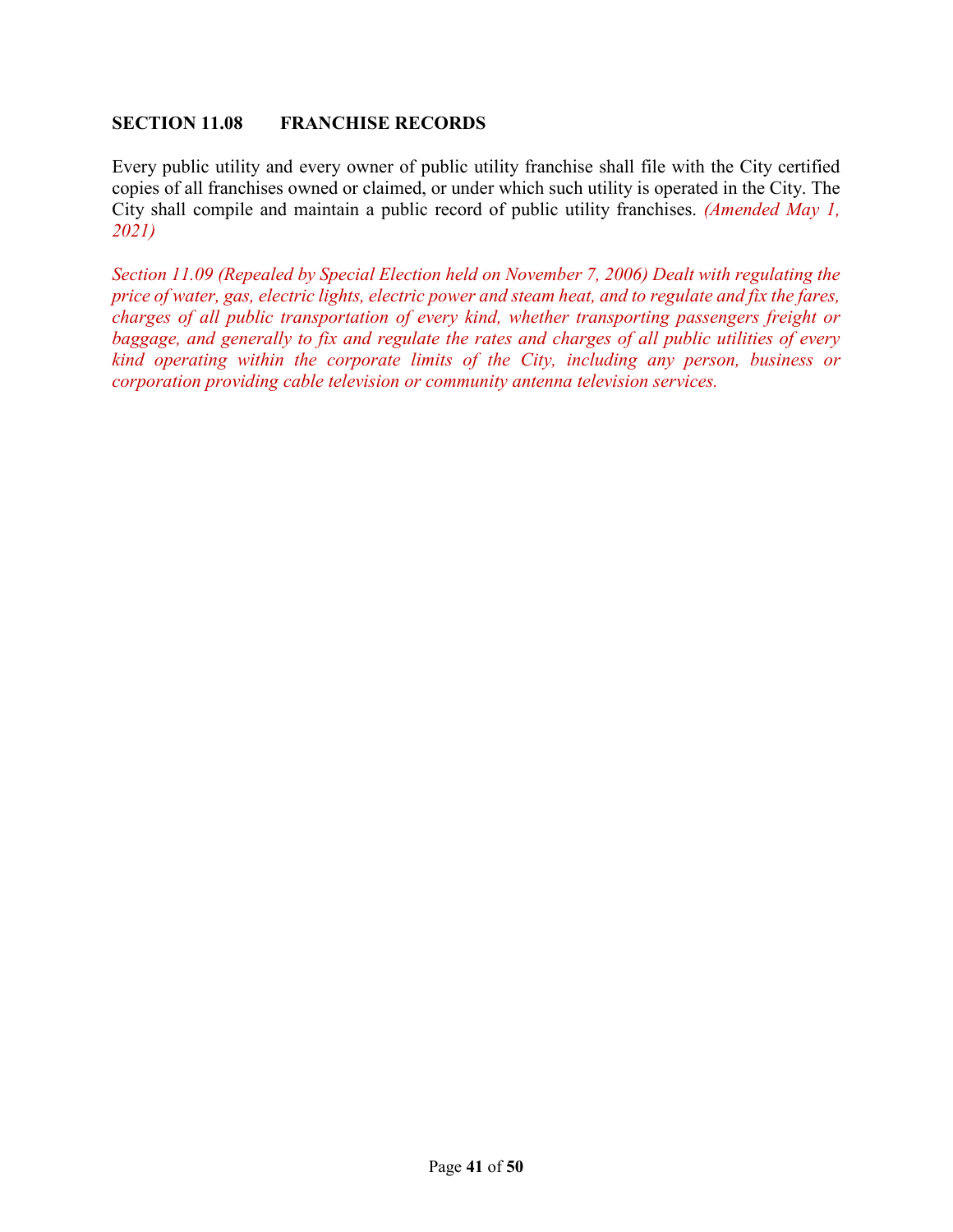## **ARTICLE 12 - BOARDS AND COMMISSIONS**

## <span id="page-41-1"></span><span id="page-41-0"></span>**SECTION 12.01 BOARDS AND COMMISSIONS**

The City Council shall have authority to establish by ordinance such boards and commissions as it may deem necessary for the conduct of City business and management of municipal affairs. The authority, functions and responsibilities of such boards and commissions shall be such as are spelled out in the ordinance establishing them. All existing boards and commissions heretofore established shall be continued in accordance with the ordinance or other acts under which they have been created, or until the City Council shall by ordinance abolish, modify or alter the ordinance or acts under which they exist. Notwithstanding any other provision of this Charter, the City Council shall have paramount authority over all matters affecting the budgets, appropriation of funds, expenditures, purchases and sale of properties and procedures for accounting therefore, consistent with the express provisions of this Charter and applicable provisions of the state constitution and laws of this state.

## <span id="page-41-2"></span>**SECTION 12.02 QUALIFICATIONS**

Qualifications shall be set by ordinance rather than Charter. *(Amended November 7, 2006)*

#### <span id="page-41-3"></span>**SECTION 12.03 MEMBERS ELECTED OR APPOINTED TO CITY COUNCIL**

No member of a Board or Commission shall continue in such position after being elected or appointed to the City Council. *(Amended May 6, 2017) (Amended May 1, 2021)*

#### <span id="page-41-4"></span>**SECTION 12.04 PLANNING AND ZONING COMMISSION**

There shall be a City Planning and Zoning Commission which shall be established by ordinance consisting of seven (7) members serving staggered terms of three (3) years. *(Amended May 1, 2021)*

For purposes of transitioning from two-year terms to three-years terms the following shall apply: After June 30, 2021, the Commissioners for Place 6 and Place 7 (Mayor) shall be appointed to a one-year term, and the Commissioner for Place 4 shall be appointed to a two- year term. After June 30, 2022, the Commissioner for Place 1 shall be appointed to a one-year term, the Commissioners for Place 2 and Place 5 shall be appointed to two-year terms, and the Commissioners for Place 3, Place 6, and Place 7 (Mayor) shall be appointed to three-year terms.

The Commission shall have the power and be required to:

- a) be responsible to and act as an advisory body to the City Council;
- b) recommend to the City Council for its action an official zoning map and recommend any changes to the map;
- c) approve or disapprove plats and plans of proposed subdivisions and insure that all plats and plans conform to the City's subdivision and development ordinances; *(Amended May 1, 2021)*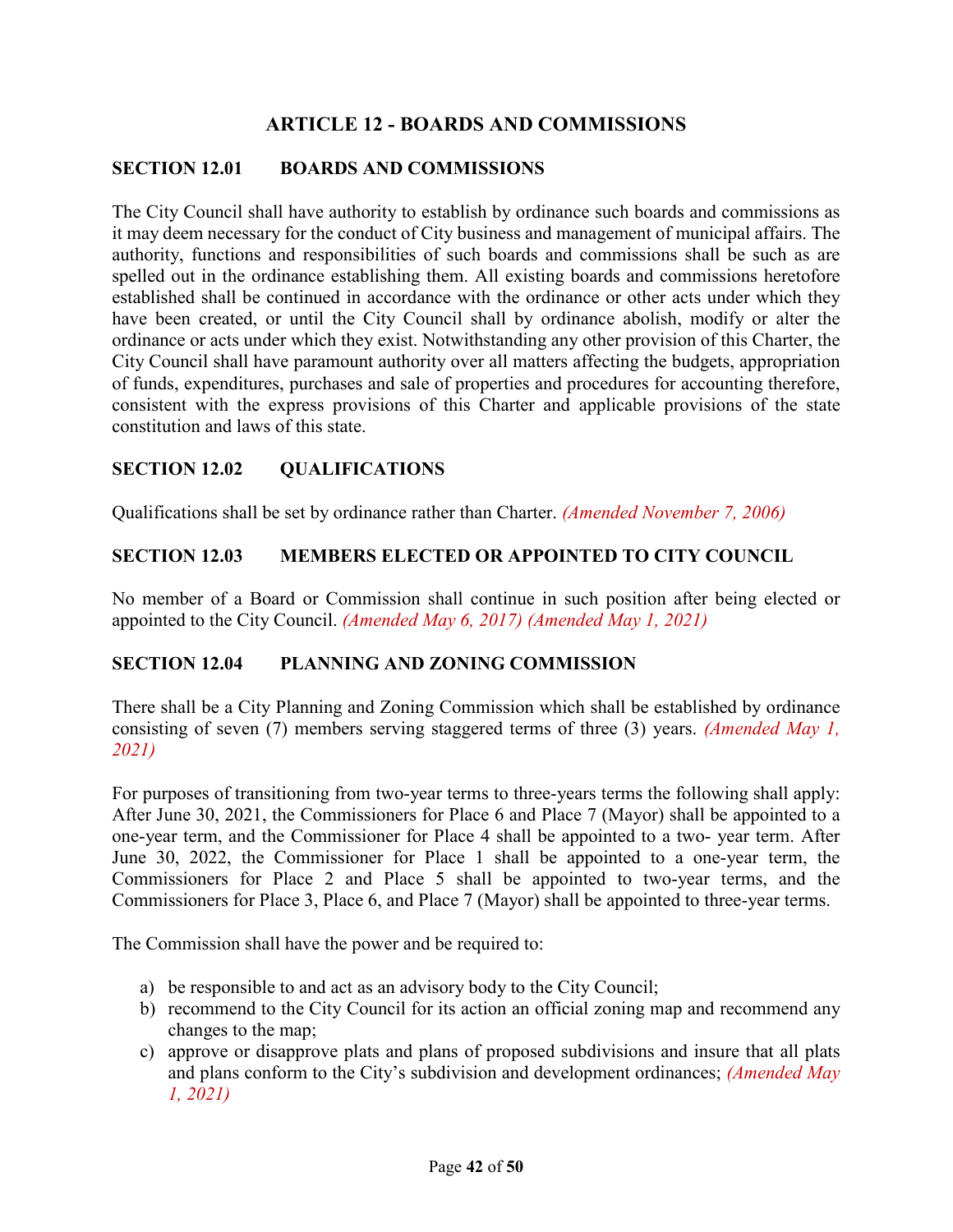- d) annually recommend a five (5) year Capital Improvement Program to the City Council;
- e) annually recommend an annexation plan to the City Council;
- f) annually review the General Plan for the City and recommend to the City Council any change; and
- g) perform such other functions as may be duly delegated to them from time to time by the City Council.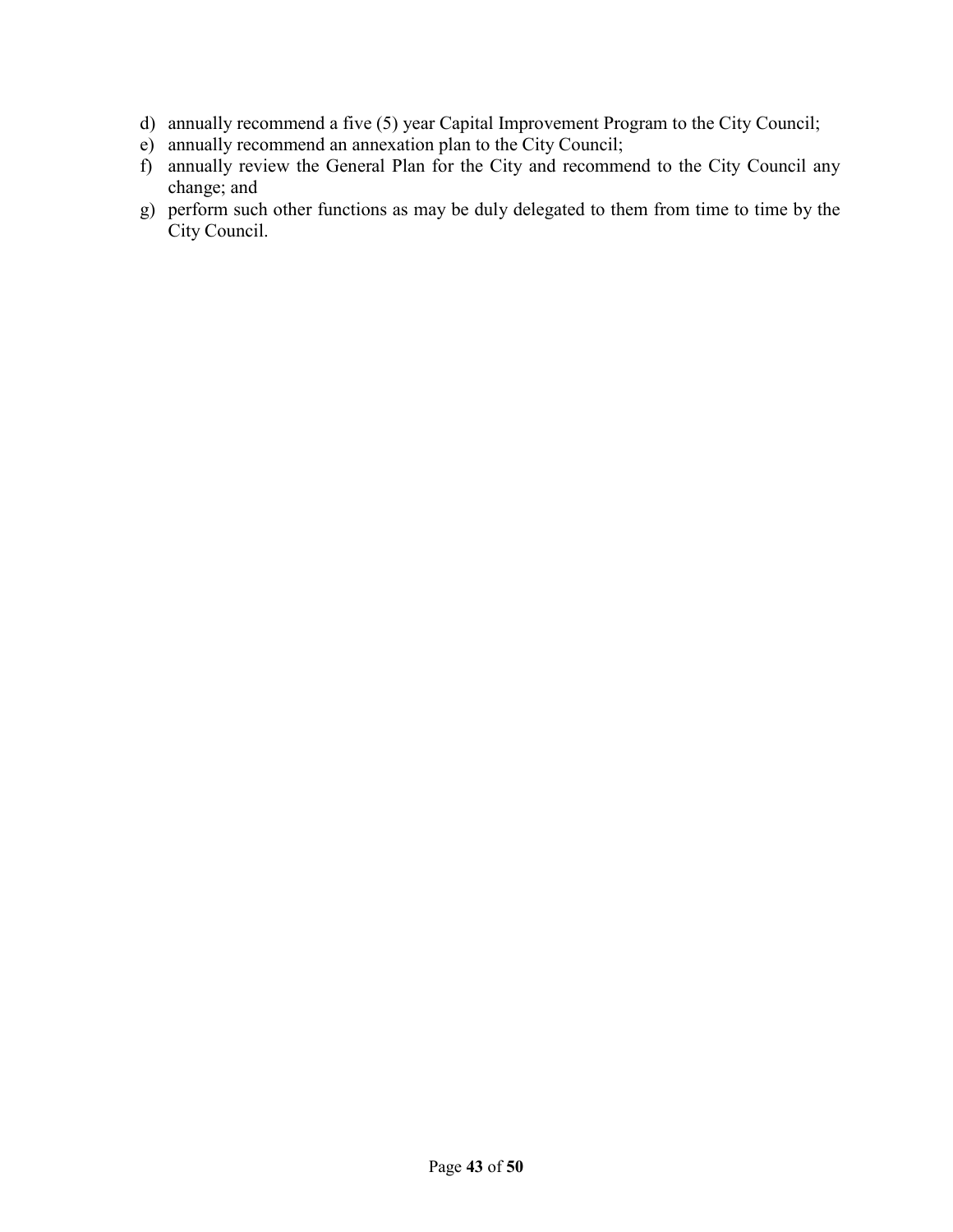## **ARTICLE 13 - GENERAL PROVISIONS**

#### <span id="page-43-1"></span><span id="page-43-0"></span>**SECTION 13.01 PUBLICITY OF RECORDS**

All public records of every office, department, or agency of the City shall be open to inspection by any person at all reasonable times, provided that records closed to the public by law, shall not be considered public records for the purpose of this section. During normal office hours, any person or any duly authorized representative of the press or other news media shall have the right to examine any such public records belonging to the City and shall have the right to make copies thereof under such reasonable rules and regulations as may be prescribed by the City Council or by this Charter.

#### <span id="page-43-2"></span>**SECTION 13.02 OFFICIAL NEWSPAPER**

The City Council shall contract annually with, and by resolution designate, a public newspaper of general circulation in the City as the official newspaper thereof, and to continue as such until another is designated, and shall cause to be published therein all ordinances, notices and other matter required by this Charter, by the ordinances of the City, or by the Constitution and/or laws of the State of Texas to be published.

#### <span id="page-43-3"></span>**SECTION 13.03 ETHICS**

The City shall implement and maintain an Ethics Ordinance that shall include the following elements and provisions:

a) Conflicts of Interest

The use of public office for private gain is prohibited. The City Council shall implement this prohibition by ordinance. Regulations to this end shall include but not be limited to acting in an official capacity on matters in which the official has a private financial interest clearly separate from that of the general public, the acceptance of gifts and other things of financial value, acting in a private capacity on matters dealt with as a public official, the use of confidential information, and appearances by City officials before other City agencies on behalf of private interests. This ordinance shall provide for reasonable public disclosure of finances by officials with major decision-making authority over monetary expenditures and contractual matters and, insofar as permissible under State law, shall provide fines and punishment for violations.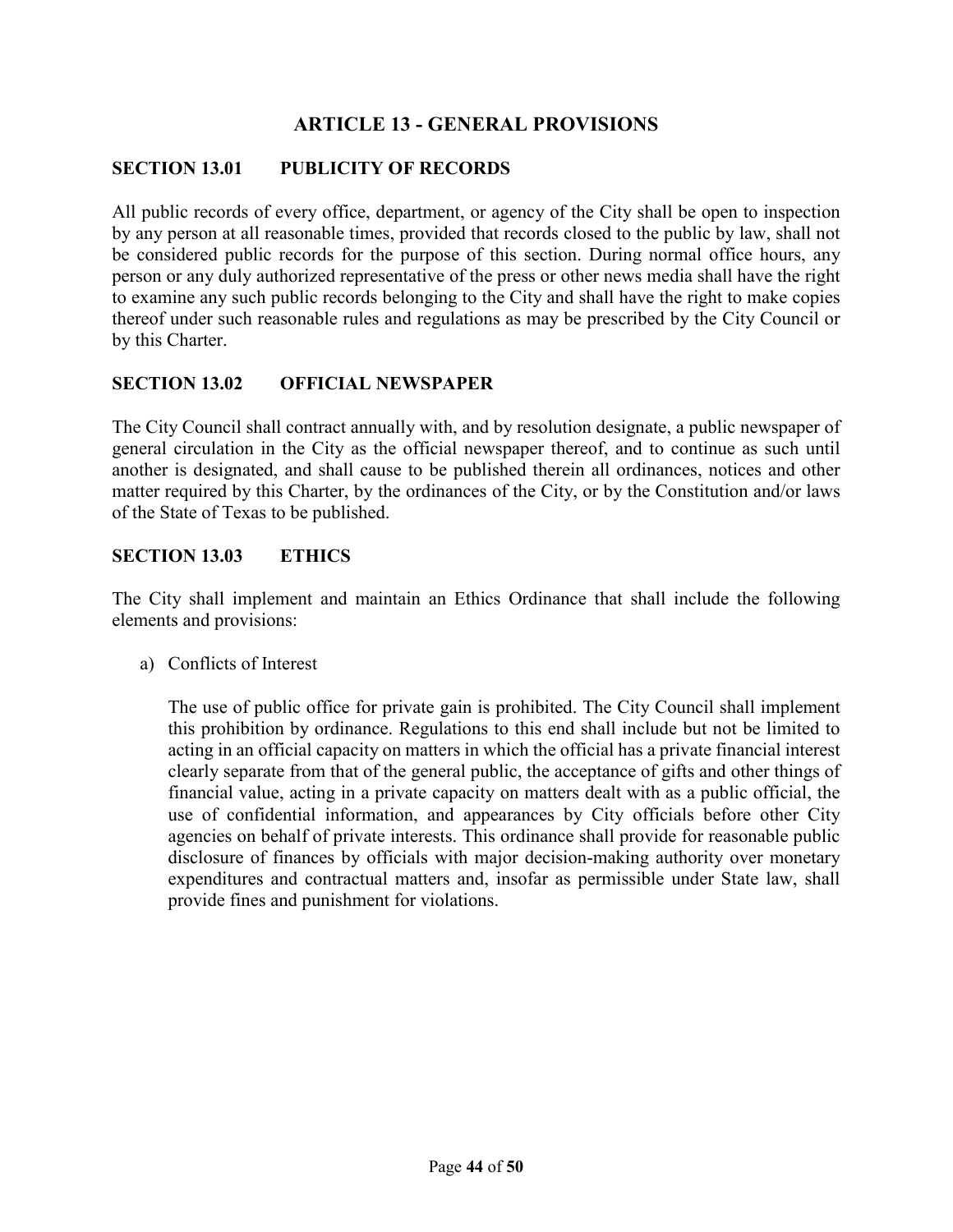#### b) Board of Ethics

The City Council shall by ordinance establish an independent Board of Ethics to administer and enforce the conflict-of-interest and financial-disclosure ordinances. No member of the Board may hold any political party office. Insofar as possible under State law, the City Council shall authorize the Board to issue binding advisory opinions, conduct investigations on its own initiative, and on referral or complaint, refer cases for prosecution, impose administrative fines, and hire independent counsel. The City Council shall appropriate sufficient funds to the Board of Ethics to enable it to perform its assigned duties.

c) Nepotism

No person related within the second degree by affinity or within the third degree by consanguinity to the Mayor or any other City Council member or to the City Manager shall be employed or appointed by the City. No person so related to the Director of Finance shall be employed or appointed under him/her. This prohibition shall not apply to a person who is a current City employee and has been a City employee or appointee for one (1) year or longer at the time of the election of the Mayor or City Council Member or not less than ninety (90) days at the time of the appointment of the City Manager or other appointed City officer. *(Amended May 6, 2017)*

d) Personal Financial Interest

No member of the City Council or employee of the City shall participate in a vote, decision or deliberation on any matter involving a business entity or real property in which the official or employee has a substantial interest as provided by state law. Each member of the City Council and each employee of the City shall comply with the provisions of Texas Local Government Code, Chapter 171, as amended, regulating conflicts of interest of local public officials. Any willful violation of this section shall constitute malfeasance in office, and any official or employee of the City found guilty thereof shall thereby forfeit his or her office or position. Any violation of this section with the knowledge, express or implied, of the persons or corporation contracting with the City shall render the contract voidable by the City Manager or the City Council. *(Amended May 6, 2017)*

## <span id="page-44-0"></span>**SECTION 13.04 PERSONNEL POLICY**

The administration of human resources of the City shall be governed by written rules and regulations to be known as "Personnel Policies." The City Manager or his/her designee shall prepare such policies and recommend their adoption to the City Council. Such policies shall become effective when approved by the City Council and the City Council shall act within thirty (30) days upon such proposed Personnel Policies. Thereafter the City Manager or his/her designee shall have power to recommend additions to, modifications of, or deletions from such policies to the City Council in the same manner used for adoption of the original policies. *(Amended May 6, 2017)*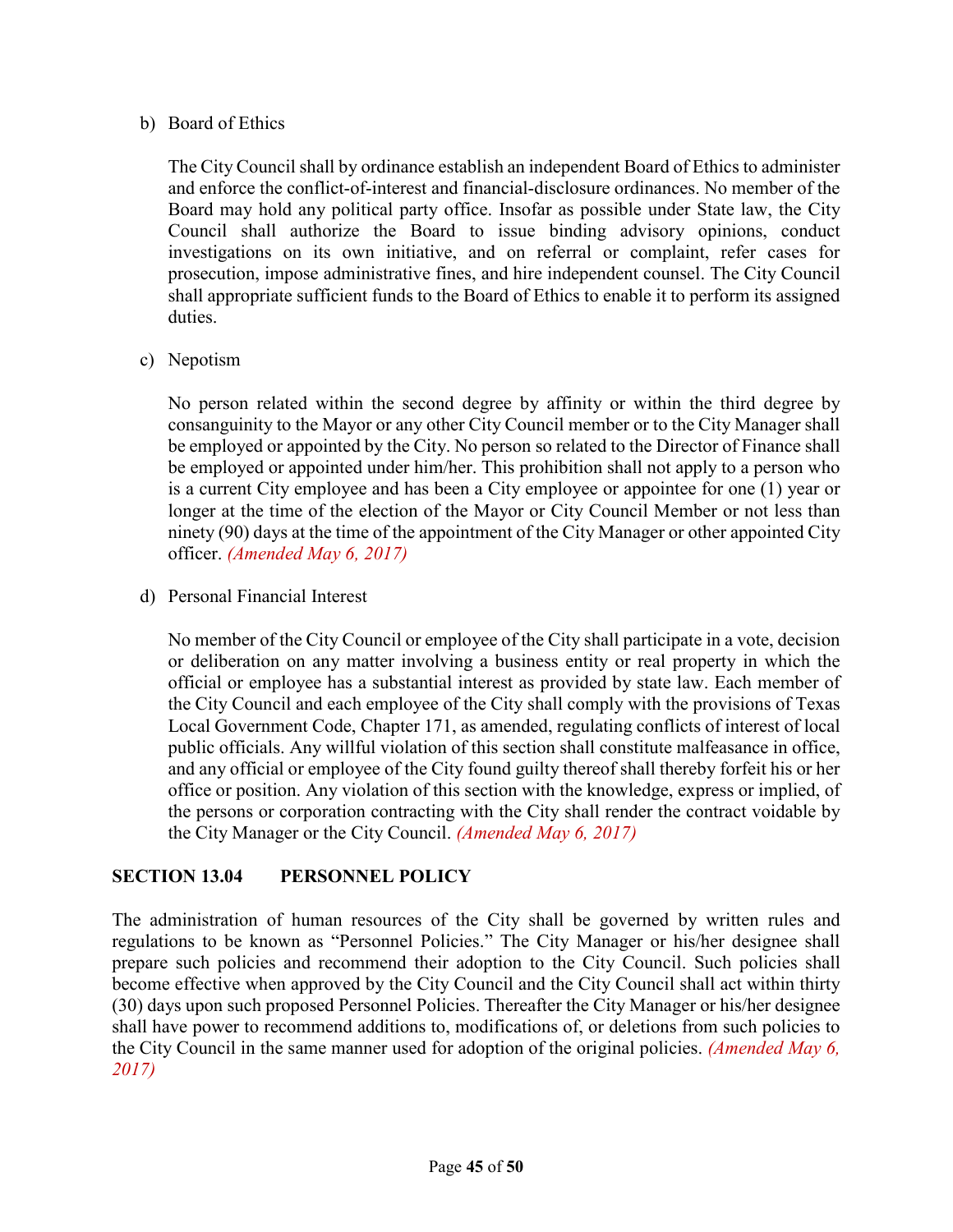## <span id="page-45-0"></span>**SECTION 13.05 COMPREHENSIVE PLAN**

The purpose of the Comprehensive Plan is to guide, regulate and manage the future development within the corporate limits and extraterritorial jurisdiction of the City to assure the most appropriate and beneficial use of land, water, and other natural resources, consistent with the interests of the City of Hutto.

The City Council shall review the comprehensive plan no later than every four (4) years, hereafter. *(Amended May 6, 2017)*

## <span id="page-45-1"></span>**SECTION 13.06 ASSIGNMENT, EXECUTION AND GARNISHMENT**

The property, real and personal, belonging to the City shall not be liable to be sold or appropriated under any writ or execution or cost bill. The funds belonging to the City, in the hands of any person, firm or corporation, shall not be liable to garnishment, attachment, or sequestration; nor shall the City be liable to garnishment on account of any debt it may owe or funds or property it may have on hand or owing to any person. Neither the City nor any of its officers or agents shall be required to answer any such writ of garnishment on any account whatever. The City shall not be obligated to recognize any assignment of wages or funds by its employees, agents or contractors.

#### <span id="page-45-2"></span>**SECTION 13.07 POWER TO SETTLE CLAIMS**

The City Council shall have the authority to compromise and settle any and all lawsuits of every kind and character in favor of or against the City, except suits by the City to recover delinquent taxes.

## <span id="page-45-3"></span>**SECTION 13.08 NOTICE OF CLAIM AGAINST CITY**

Before the City shall be liable to damage, claim, or suit for personal injury, or damage to property, the person who is injured or whose property has been damaged or someone in such person's behalf shall give the City Manager or the City Secretary notice in writing under oath within forty-five (45) days after the date of the alleged damage or injury stating specifically in such notice when, where and how the injury or damage was sustained, setting forth the extent of the injury or damage as accurately as possible, and giving the names and addresses of all witnesses known to claimant upon whose testimony claimant is relying to establish the injury or damage. In case of injuries resulting in death, the person or persons claiming damage shall within forty-five (45) days after the death of the injured person give notice as required above. Provided that nothing herein contained shall be construed to mean the City waives any rights, privileges, defenses or immunities in tort actions which are provided under the common law, the Constitution and laws of the State of Texas.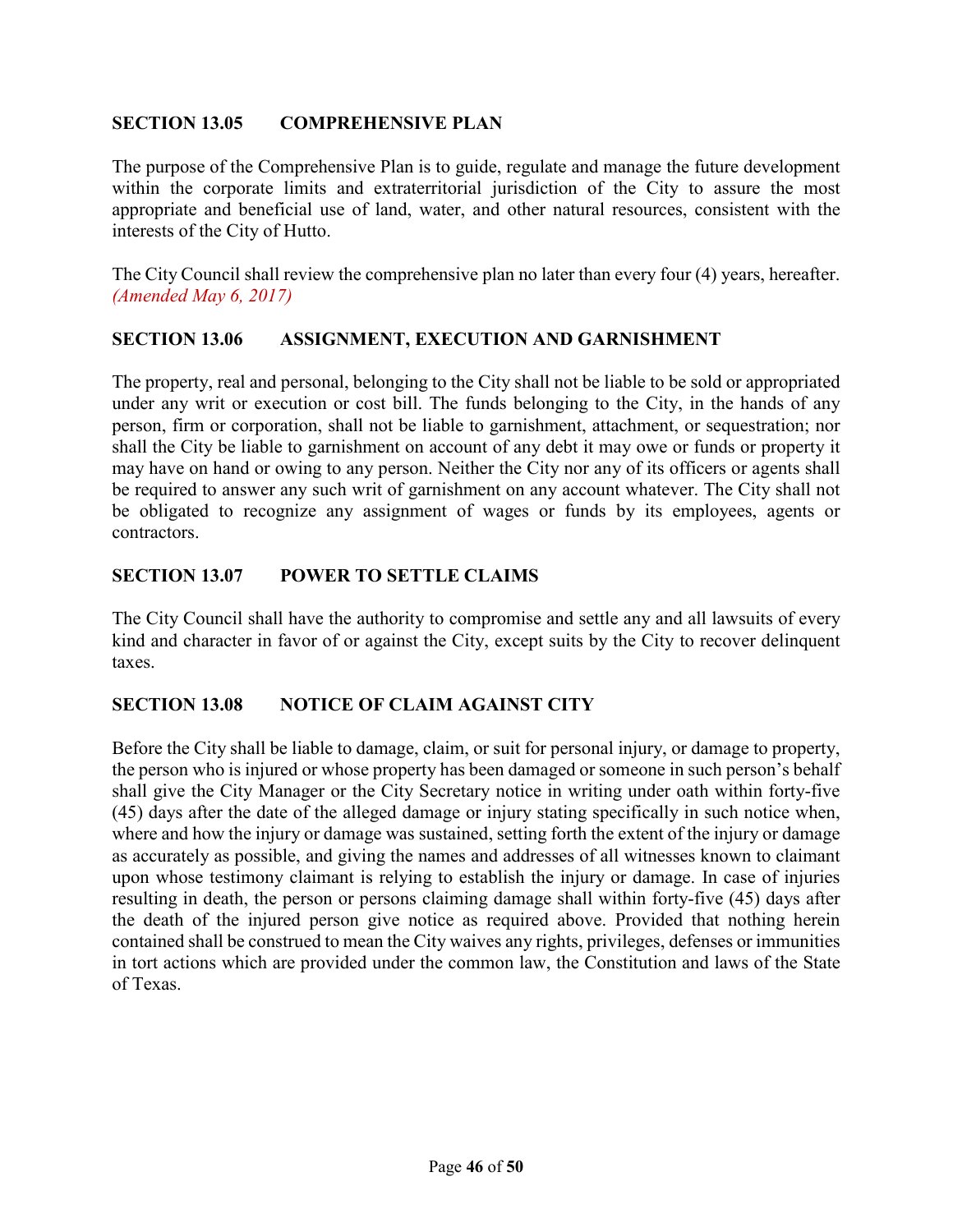## <span id="page-46-0"></span>**SECTION 13.09 PROHIBITIONS**

- a) Activities Prohibited
	- 1) No person shall be appointed to or removed from, or in any way favored or discriminated against with respect to any City positions or appointive City administrative office because of race, sex, political or religious opinions or affiliations.
	- 2) No person who seeks appointment or promotion with respect to any City position or appointive City administrative office shall directly or indirectly give, render or pay any money, service or other valuable thing to any person for or in connection with his or her test, appointment, proposed appointment, promotion or proposed promotion.
	- 3) No City officer or candidate for City office shall orally, by letter or otherwise solicit or assist in soliciting any assessment, subscription or contribution for any candidate or for any political party or political purpose whatever from any person holding any compensated City position.
	- 4) No officer or employee of the City who receives compensation as such shall make, solicit or receive any contribution to the campaign funds of any candidate or of any political party to be used in a City election or for or against any candidate for City office or take any part in the management, affairs or political campaign of any political party in a City election, but such officer or employee may exercise all rights as a citizen to express opinions and to cast his or her vote. Nothing in this paragraph is intended to prohibit said person from participating in school district, special district, county, state, or national campaigns, elections, and political parties.
- b) Penalties

Any person who either individually or with others willfully violates any provisions of the foregoing Sections 13.09(a) shall be ineligible for appointment or election to a position in the City for a period of four (4) years, and if such person is an officer or employee of the City at the time of such violation, he or she shall immediately forfeit the office or position such person holds.

## <span id="page-46-1"></span>**SECTION 13.10 SEPARABILITY**

If any section or part of a section of this Charter is held to be invalid or unconstitutional by a court of competent jurisdiction, such holding shall not invalidate or impair the validity, force or effect of any other section or part of a section of this Charter.

## <span id="page-46-2"></span>**SECTION 13.11 AMENDMENT OF CHARTER**

Amendments to this Charter may be framed and submitted to the voters of the City in the manner provided by applicable state law. *(Amended May 6, 2017)*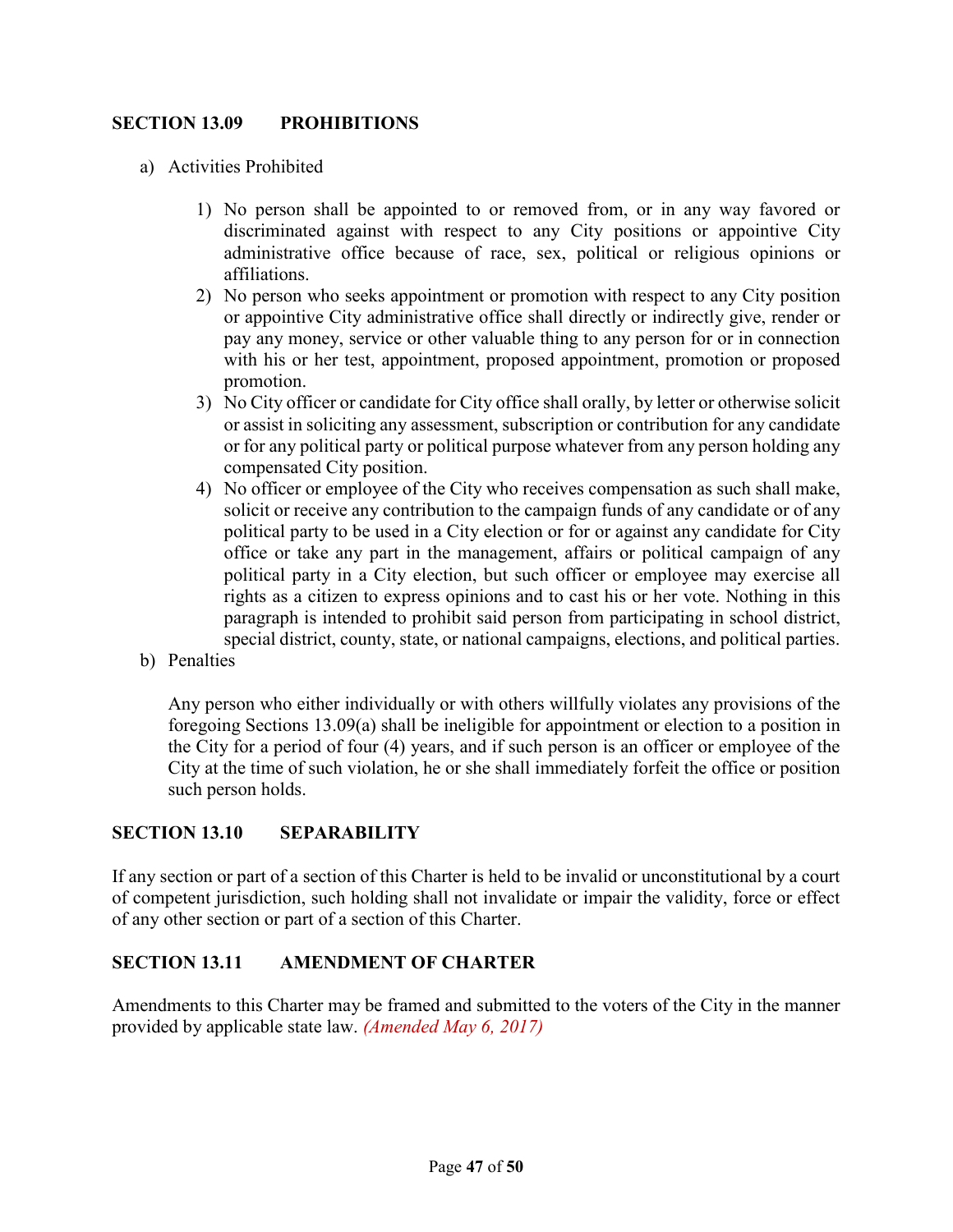## <span id="page-47-0"></span>**SECTION 13.12 CHARTER REVIEW COMMISSION**

The City Council shall appoint a commission no later than every fourth year hereafter, a Charter Review Commission of seven (7) citizens of the City, and each member of the governing body shall appoint one member to the commission.

- a) The duties of the Charter Review Commission are as follows:
	- 1) Inquire into the operation of the City Government under the Charter provisions and determine whether any such provisions require revision. To this end public hearings may be held; and the Commission shall have the power to compel the attendance of any officer or employee of the City and require the submission of any of the City records which it may deem necessary to the conduct of such hearing;
	- 2) Propose any recommendations it may deem desirable to insure compliance with the provisions of the Charter by the departments of the City;
	- 3) Propose, if it deems desirable, amendments to this Charter to improve the effective application of the Charter to current conditions; and
	- 4) Report its findings and present its proposed amendments, if any, to the City Council.
- b) Action by the City Council. The City Council shall receive and have published in the official newspaper of the City any report presented by the Charter Review Commission, or a summary thereof, shall consider any recommendations made, and if any amendments be presented as of such report, may order such amendment or amendments to be submitted to the voters of the City in a manner provided by applicable state law.
- c) Term of Office. The term of office of such Charter Review Commission shall be six (6) months, or said term shall expire sooner if a report is presented to the City Council prior to the expiration of said six (6) month term of office. If during such six (6) month term no report is presented to the City Council, then all records of the proceedings of such Commission shall be filed with the person performing the duties of the City Secretary and shall become public record. *(Added May 6, 2017)*

## <span id="page-47-1"></span>**SECTION 13.13 REARRANGEMENT AND RENUMBERING OF CHARTER PROVISIONS**

In order to preserve unity, the City Council shall have the power, by ordinance, to renumber and rearrange all articles, sections, and paragraphs of this Charter or any amendments thereto, and upon the passage of any such ordinance, a copy thereof, certified by the City Manager shall be forwarded to the Secretary of State for filing.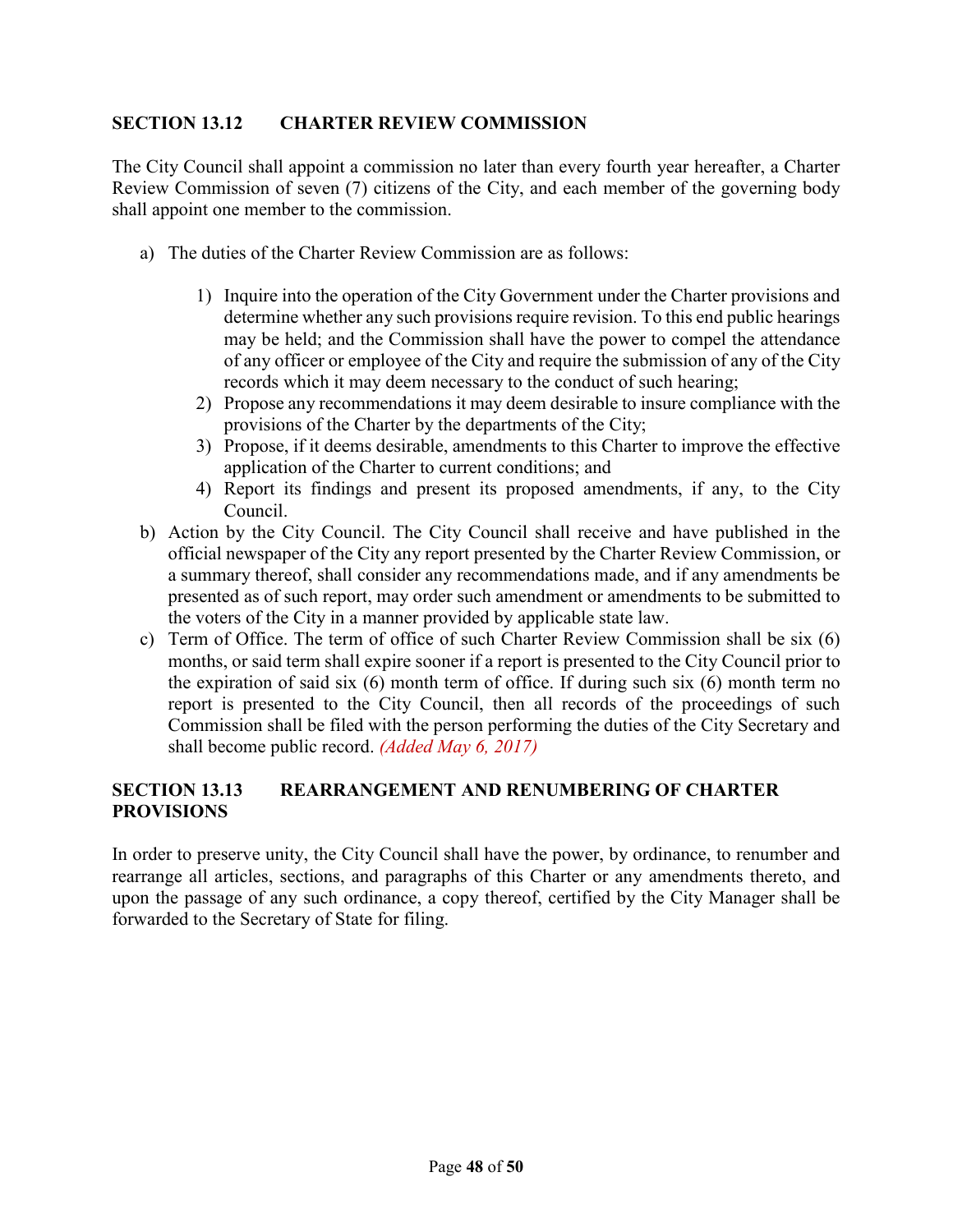## <span id="page-48-0"></span>**SECTION 13.14 SECURITY OR BOND NOT REQUIRED**

It shall not be necessary in any action, suit or proceeding in which the City shall be a party for any bond, undertaking or security to be executed on behalf of the City, but all actions, suits, and proceedings shall be conducted in the same manner as if such bond, undertaking or security had been given. The City shall have all remedies of appeal provided by law to all courts without bond or security of any kind. For the purposes of all such actions, suits, proceedings and appeals, the City shall be liable in the same manner and to the same extent as if the bond undertaking or security has been executed and given.

#### <span id="page-48-1"></span>**SECTION 13.15 CLERICAL CHARTER AMENDMENTS BY COUNCIL**

The City Council shall have the power, by ordinance, to renumber and rearrange all articles, sections, subsections, paragraphs and subparagraphs of this Charter or any amendments hereto, as the City Council shall deem appropriate, including the power to correct typographical errors and to conform cross-references in the body of the text of this Charter, so long as no substantive change is made, without complying with Section 13.11 of this Charter. *(Added May 1, 2021)*